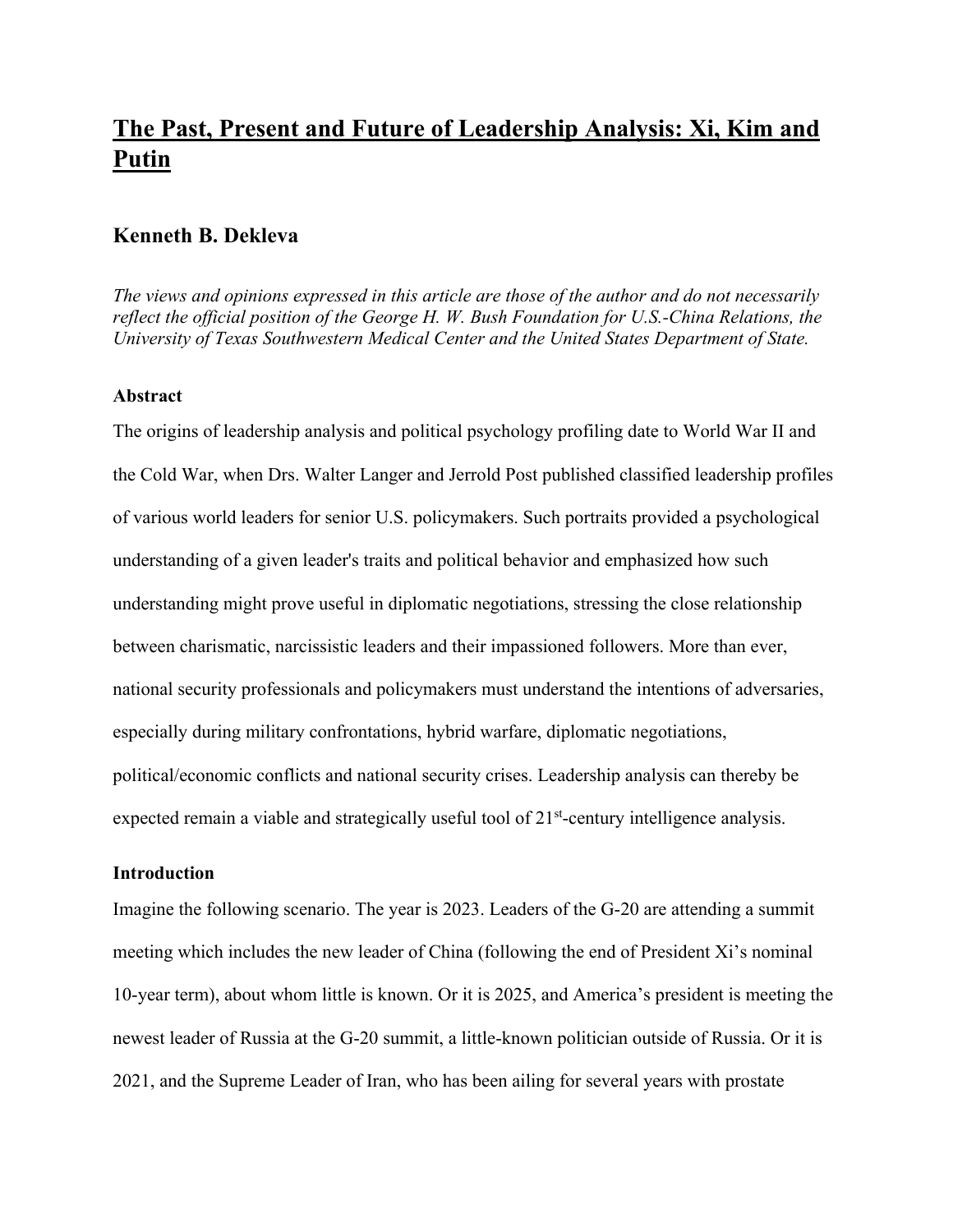cancer, becomes bed-ridden and goes into hospice care. The newly appointed Supreme Leader is a surprise choice, even in Iran. In each of these cases, it is likely that the new leaders have rarely given a public interview or traveled outside of their respective countries, although they may have previously served in high-level political and party leadership roles. How might a given foreign leader approach such a discussion or negotiation? What sort of information would he or she wish to know? What is his or her counterpart like as a person or as a leader? Does he or she have any health issues? What motivates him or her? What makes him or her tick? Is he or she a reliable negotiating partner? These are key questions, which possess significant relevance with respect to international relations, national security, trade and geopolitical stability. In such a scenario, leaders seek *any* information which would give them and their nation an edge or advantage in its national security strategy vis-à-vis an adversary nation or competitor. Leadership analysis of foreign leaders has, outside of classified government circles, remained an obscure, niche specialty of intelligence analysis. But the ascendance of "strongmen" leaders such as Russia's Putin, China's Xi, India's Modi, America's Trump, the Philippines' Duterte, Indonesia's Jokowi, Hungary's Orban, Syria's Assad and Turkey's Erdogan has given significant impetus to this discipline. In the realm of national security and international relations, leadership analysis and political psychology has its place. This paper will provide a historical background of how this discipline developed from its roots in World War II, expanding upon the author's earlier published leadership analyses of North Korea's Kim Jong-un, Russia's Vladimir Putin and China's Xi Jinping, concluding with a summary of future trends.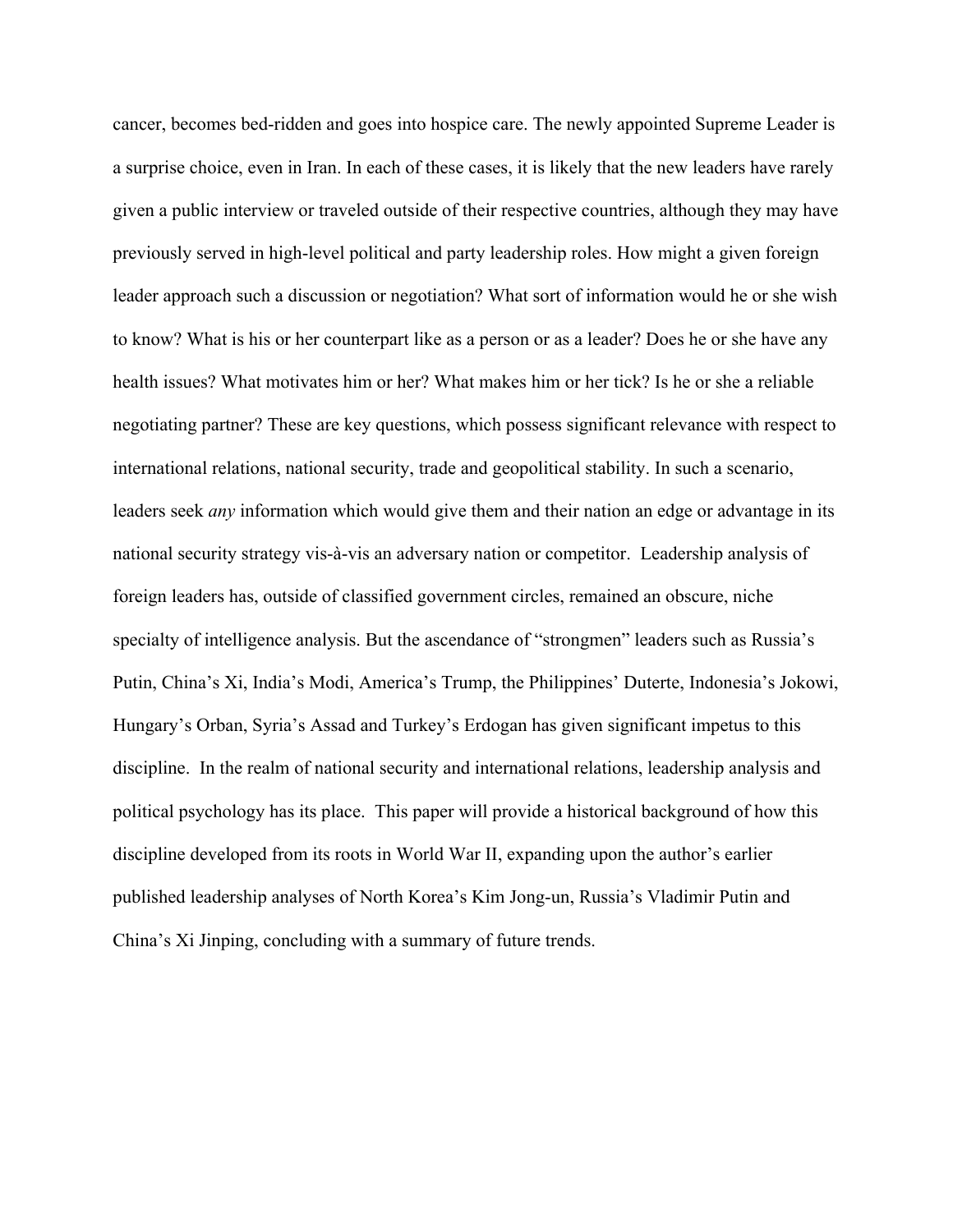## **Background**

In early 1943, General William Donovan, Director of the Office of Strategic Services, asked his friend and colleague Dr. Walter Langer, a psychoanalyst affiliated with Harvard University, to develop a psychological profile of Adolf Hitler.<sup>1</sup> General Donovan asked the following of Dr. Langer: "What we need . . . is a realistic appraisal of the German situation. If Hitler is running the show, what kind of a person is he? What are his ambitions? How does he appear to the German people? What is he like with his associates? What is his background? And most of all, we want to know as much as possible about his psychological make-up – the things that make him tick. In addition, we ought to know what he might do if things begin to go against him." General Donovan further directed Dr. Langer to "get it done as soon as possible, keep it brief, and make it readable to the layman." Langer assembled a small team, which interviewed defectors and other associates who had known, interacted or worked with Hitler. They reviewed every speech Hitler had given as well as Hitler's writings. They digested biographies and articles written about Hitler, viewed films of his speeches and collected any material regarding his health. Langer sought to understand Hitler's self-image, his public image and what his close associates thought of him. Langer's profile did not shy from prediction: he wrote that Hitler would commit suicide "as the most plausible outcome" towards the end of the war.

<sup>&</sup>lt;sup>1</sup> For comprehensive recent reviews of this field, see Kenneth B. Dekleva, "Leadership Analysis and Political Psychology in the 21st Century," *Journal of the American Academy of Psychiatry and the Law* Vol 46, No. 3, 2018, pp. 359-363, and Stephen Benedict Dyson and Charles A. Duelfer, "Assessing How the US Intelligence Community Analyzes Foreign Leaders," *International Journal of Intelligence and Counterintelligence*, No. 0, 2020, pp. 1-29. Also, see Kenneth Dekleva, "Can we do business with Kim Jong Un? Leadership analysis might give clues," *The Hill*, August 18, 2019, https://thehill.com/opinion/finance/457537-can-we-do-business-with-kim-jong-unleadership-analysis-might-give-clues, and Kenneth Dekleva, "Governance matters: The West could learn from leaders in Africa and Asia," *The Hill*, November 8, 2019, https://thehill.com/opinion/international/469023 governance-matters-the-west-could-learn-from-leaders-in-africa-and-asia. See also Stephen Benedict Dyson, 'Origins of the Psychological Profiling of Political Leaders: The US Office of Strategic Services and Adolf Hitler,' Intelligence and National Security Vol 29, No. 5, 2014, pp. 654-674; Walter Langer, *The Mind of Adolf Hitler* (New York: Basic Books, 1972).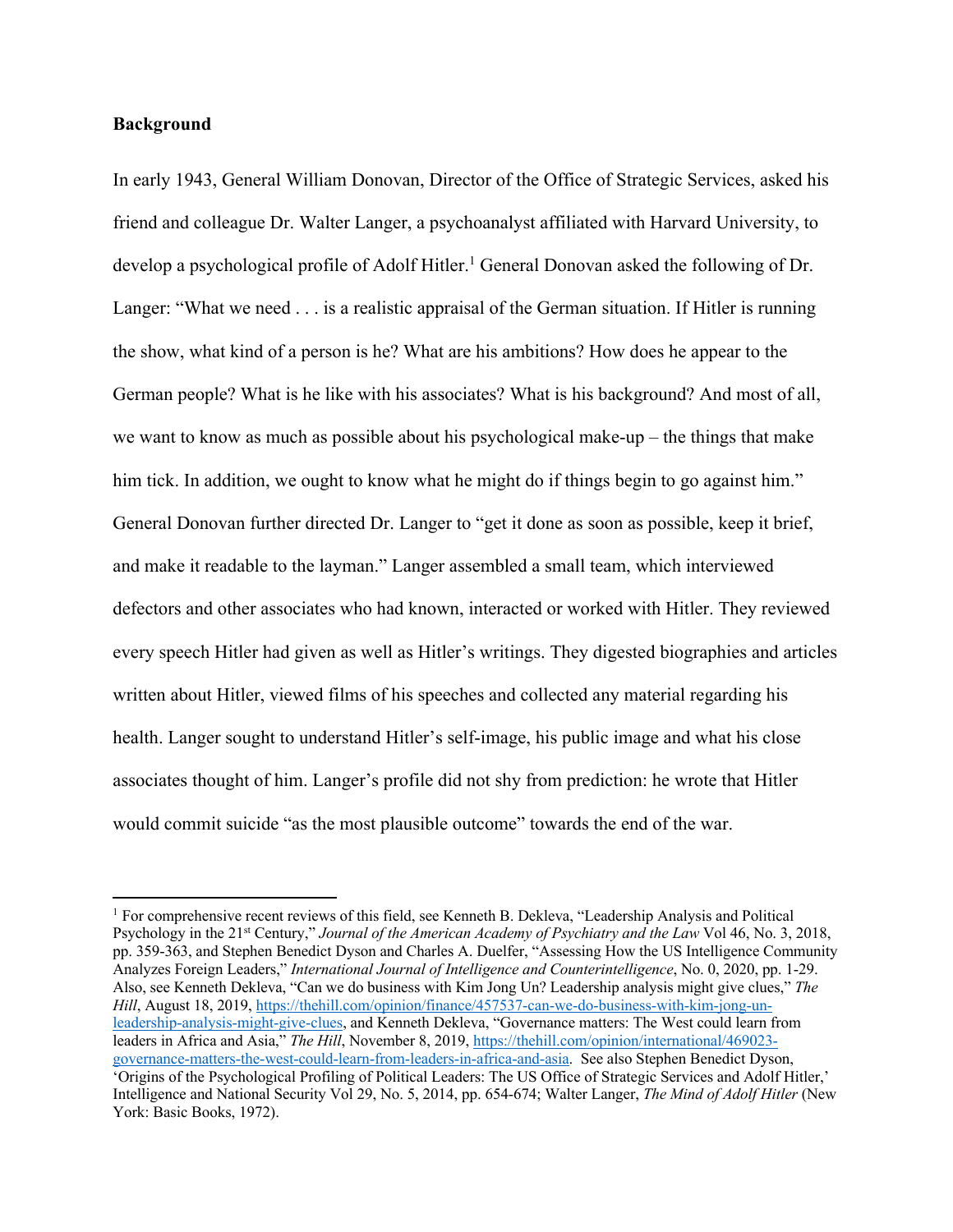Langer's work exerted a powerful intellectual influence, both in the fields of leadership analysis and political psychology as later developed by Dr. Jerrold Post, and criminal personality profiling as pioneered by Dr. James Brussel.2 In addition to Dr. Langer's profile, General Donovan also requested a separate psychological profile on Hitler from Dr. Henry Murray, a psychologist who also taught at Harvard University. Murray's work had a huge impact on the development of leadership profiling and selection of personnel in elite organizations such as the Central Intelligence Agency (CIA) and U.S. Army Special Forces.<sup>3</sup>

In 1965, Post joined the CIA, where he founded a unit for the analysis of the psychology of world leaders. Over the next several decades, Post followed Langer's model, leading a team of psychiatrists, internists, psychologists, anthropologists, historians and intelligence analysts, who developed classified leadership profiles of numerous world leaders for the US intelligence community and senior policymakers.4 A high point for Post involved the now declassified "Camp David Profiles," in which individual psychological assessments of Israel's Menachem Begin and Egypt's Anwar Sadat helped U.S. President Jimmy Carter achieve a better psychological understanding of their negotiating tactics, which paved the way for the successful 1979 Camp David peace accords.<sup>5</sup> In 1986, Post retired from the CIA and continued his career at George Washington University, where he and his collaborators (including this author) published numerous leadership profiles.<sup>6</sup> Post's methodology, like that of Langer, entailed a close

<sup>&</sup>lt;sup>2</sup> Michael Cannell, *Incendiary: The Psychiatrist, The Mad Bomber, and Invention of Criminal Profiling (New York:* Minotaur Books, 2017)

<sup>3</sup> Henry A. Murray, Analysis of the Personality of Adolf Hitler. Washington DC, OSS Report, October 1943.

<sup>4</sup> See this definitive work by Jerrold M. Post (ed.), *The Psychological Assessment of Political Leaders With Profiles of Saddam Hussein and Bill Clinton* (Ann Arbor: Univ of Michigan Press, 2003)

<sup>5</sup> Jerrold M. Post, "Personality Profiles in Support of the Camp David Summit," CIA Studies in Intelligence No. 23, 1979, pp. 1-5

<sup>6</sup> Kenneth B. Dekleva and Jerrold M. Post, "Genocide in Bosnia: the case of Dr. Radovan Karadzic," *Journal of the American Academy of Psychiatry and the Law*, Vol. 5, No. 4, 1997, pp. 485-496; Kenneth B. Dekleva and Jerrold M. Post, "Slobodan Milosevic: Why the Crisis Could Last," *Christian Science Monitor*, March 29, 1999; Jerrold M. Post, "Kim Jong-il of North Korea: In the Shadow of his Father," *International Journal of Applied Psychoanalytic*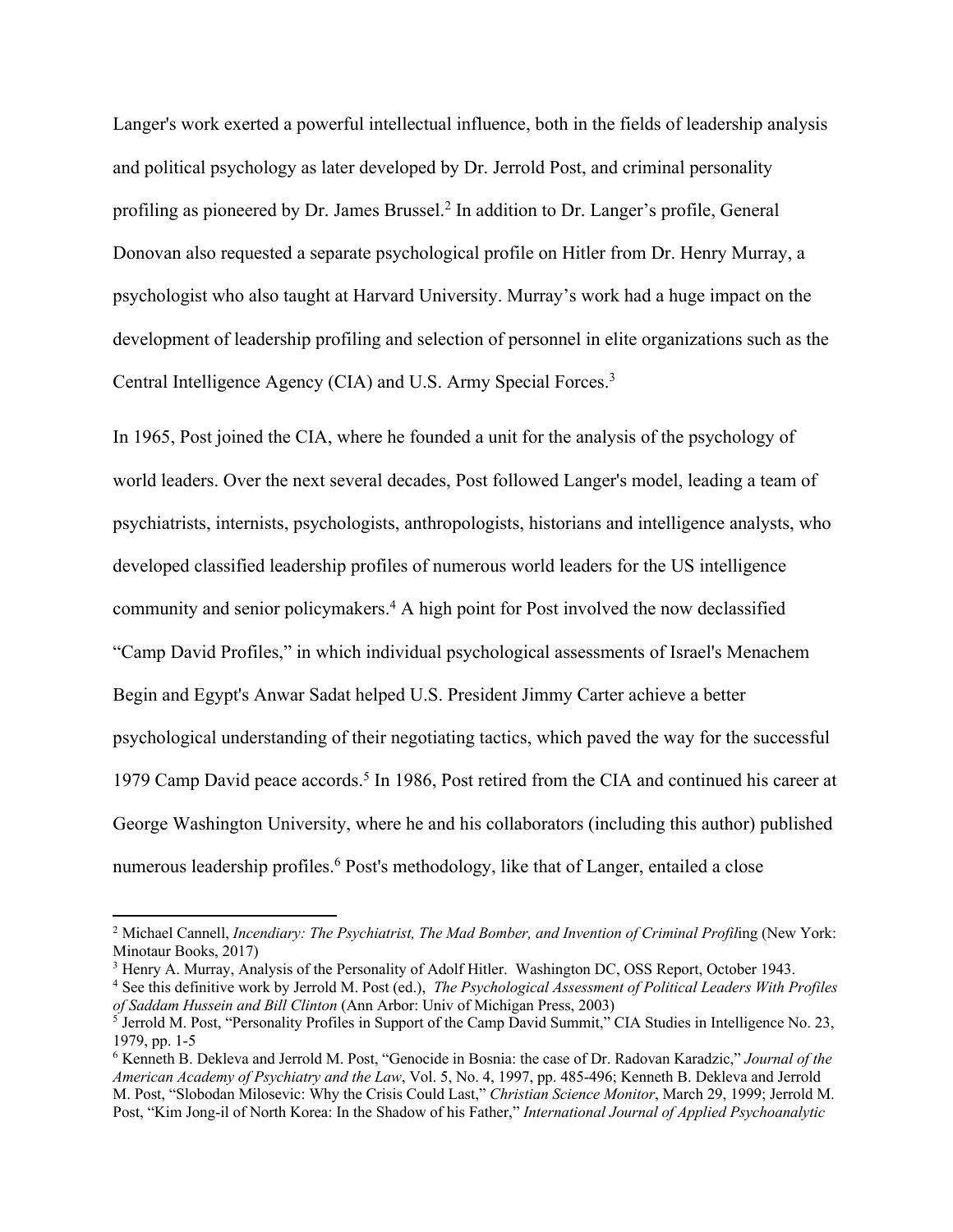examination of the leader's childhood, young adulthood, transition to midlife, relationships, speeches, collateral data and writings. Like Langer, Post also did not shy from predictions. But the greater emphases in such portraits involved a psychological understanding of a given leader's traits and political behavior and how such understanding might prove useful in diplomatic negotiations.7 Like Langer before him, Post emphasized the close relationship, almost a lockand-key fit, between charismatic, narcissistic leaders and their impassioned followers.8

Since 2016, this author has published leadership analyses and political psychology profiles of North Korea's leader Kim Jong-un, Russia's President Vladimir Putin and China's President Xi Jinping.<sup>9</sup> While owing much to the traditions established by Drs. Langer and Post, this work has decreased the emphasis upon psychopathology in favor of sharper focus on traits and behaviors that allow a given leader to accomplish his tactical and strategic political and economic goals. Such an approach looks more at a given leader's strengths and leadership outcomes. One asks,

<sup>9</sup> Kenneth Dekleva, 'Path Not Preordained: A Profile of China's Xi Jinping,' The Cipher Brief, September 7, 2017, https://www.thecipherbrief.com/column/strategic-view/path-not-preordained-profile-chinas-xi-jinping; Mercy A. Kuo, 'On the Couch in Beidaihe: The Political Psychology of China's President Xi Jinping: Insights from Dr. Kenneth Dekleva,' August 21, 2018, https://thediplomat.com/2018/08/on-the-couch-in-beidaihe-the-politicalpsychology-of-chinas-president-xi-jinping; Kenneth Dekleva, 'The Many Faces of Vladimir Putin: A Political Psychology Profile,' The Cipher Brief, January 22, 2017, https://www.thecipherbrief.com/column\_article/the-manyfaces-of-vladimir-putin-a-political-psychology-profile; Kenneth Dekleva, 'Putin's Mad Soft Power Skills,'The Cipher Brief, November 15, 2018, https://www.thecipherbrief.com/column\_article/putins-mad-soft-power-skills; Mercy A. Kuo, 'Kim Jong-un's Political Psychology Profile: Insights from Ken Dekleva,' The Diplomat, October 17, 2017, https://thediplomat.com/2017/10/kim-jong-uns-political-psychology-profile; Mercy A. Kuo, 'The Psychology of North Korea's Kim Jong-un: The Measure of a Man,' March 14, 2018, https://thediplomat.com/2018/03/the-psychology-of-north-koreas-kim-jong-un-the-measure-of-a-man; Kenneth

*Studies* No. 5, 2008, pp. 191-210; Jerrold M. Post and Ruthie Pertsis, "Bashar al-Assad is every bit his father's son," *Foreign Policy*, December 20, 2011; Jerrold M. Post, "Saddam Hussein of Iraq: A Political Psychology Profile," Political Psychology Vol 12, No. 2, 1991, pp. 279-289; Jerrold M. Post, 'Qaddafi Under Siege,"'Foreign Policy, March 15, 2011; Jerrold M. Post, 'El Fenomeno Chavez: Hugo Chavez of Venezuela,' The Counterproliferation papers: Future Warfare Series No. 39, 2007), pp.1-38

<sup>7</sup> Jerrold M. Post (ed.), *The Psychological Assessment of Political Leaders With Profiles of Saddam Hussein and Bill Clinton* (Ann Arbor: Univ of Michigan Press, 2003)

<sup>8</sup> For writings about the role of narcissism and leadership, see Jerrold M. Post, *Narcissism and Politics: Dreams of Glory* (New York: Cambridge Univ Press, 2015). Also, see Jerrold M. Post, 'Narcissism and the charismatic leaderfollower relationship,' Pol Psychology No. 7, 1986, pp. 675-678, and 'Current Concepts of the narcissistic personality: implications for politics,"'Pol Psychology No. 14, 1993, pp. 99-121

Dekleva, 'The Many Faces of Chairman Kim Jong Un,' 38 North, January 30, 2020, https://www.38north.org/2020/01/kdekleva013020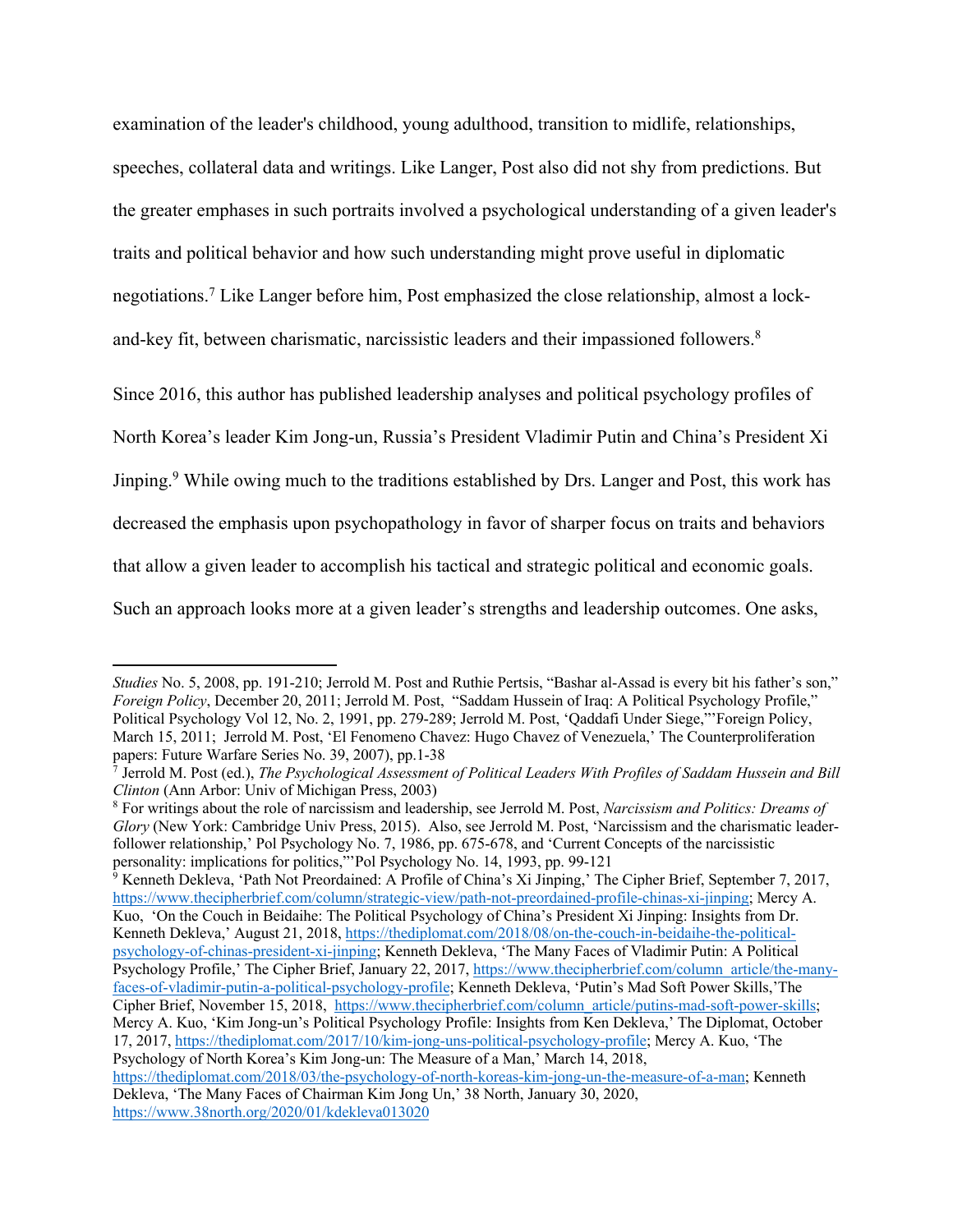how did the leader acquire power and use it successfully? Whom does the leader trust? How does the leader make critical decisions? What are their goals and vision? What kinds of outcomes has the leader brought about? What is the leader like as a negotiating partner? Is he a rational leader? Is he disruptive? The current kit of analytical tools has expanded beyond those that Langer, Post and others established decades ago. Analyses of a leader's social media posts (e.g., tweets), speeches, writings and comments in private and public settings are now standard.

Additionally, medical intelligence on a leader's health—a closely guarded state secret in most countries—is an important part of modern profiles. Medical predictions can be difficult as most epidemiological studies on long-term health rely solely on Western, white male subjects.10 The same holds true of much psychological testing, including intelligence quotient testing, which may also be subject to a variety of biases, including unconscious bias and implicit bias.11 The advent of novel technologies, gait analysis, natural language processing and video software tools may provide additional data. These aspects become important since most leaders of today's G-20 are in their sixties or seventies. Even though these leaders have access to state-of-the-art medical care, Post and Robins have argued that being a national leader often predisposes one to getting less-qualified medical care. The psychological dynamics of treating such powerful individuals are complex and the leader's physician(s) may have little meaningful influence on a given leader's health habits.12 Medical professionals, especially psychiatrists, are uniquely versed in

<sup>&</sup>lt;sup>10</sup> See Jonathan D. Clemente, 'In sickness and in health,' Bull Atomic Sci No. 63, 2007, pp. 38–44, 2007; Alice M. Girardi et al., 'Impact of coronary heart disease on world leaders,' Ann Int Med No. 134, 2001, pp. 287–90; Leslie R. Pyenson, Laurence A. Cove, and Francis X. Brickfield, 'Patterns of death in world leaders,' Mil Med No. 163, 1998), pp. 797–800; Francis X. Brickfield and Leslie R. Pyenson, 'Impact of stroke on world leaders,' Mil Med No. 166, 2001, pp. 231–2

<sup>11</sup> For an analysis of the role of biases in analytic thinking, see Daniel Kahneman, *Thinking Fast and Thinking Slow* (New York: Farrar Strauss and Giroux, 2011)

<sup>&</sup>lt;sup>12</sup> For a historic perspective, see Robert S. Robins and Jerrold M. Post, *When Illness Strikes the Leader: The Dilemma of the Captive King (*New Haven: Yale Univ Press, 1993)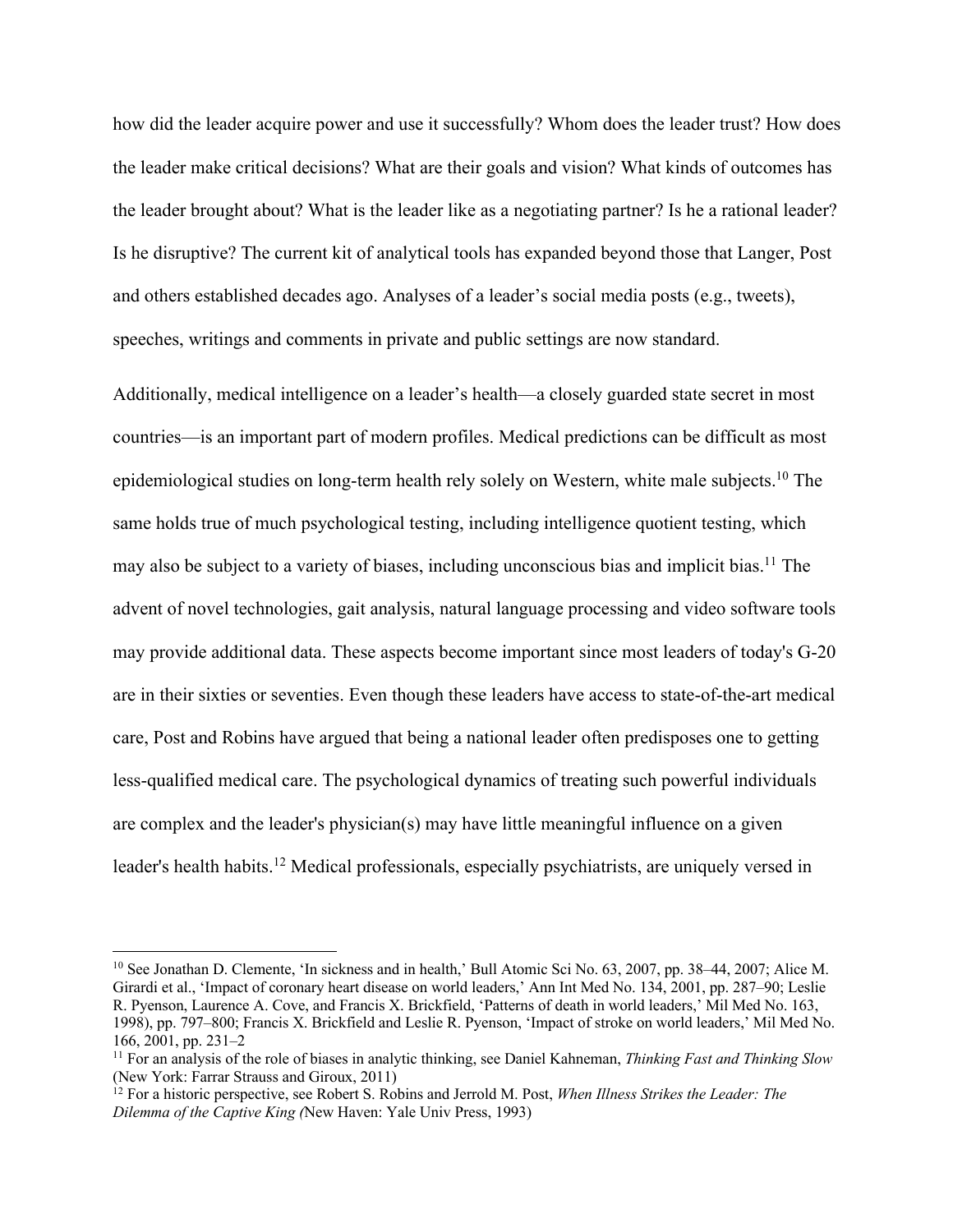understanding neuropsychiatric illness and behavior and the psychological overlay of medical and surgical illness. For example, in 2009, former President Clinton's personal physician accompanied him to North Korea, where he was included in the meetings with Kim Jong-il. This allowed for closer observation of Kim's purported residual neurologic deficits after his stroke in 2008.13 Medical leadership analysis also requires understanding of a given leader's protective health factors, including genetics, psychological resilience, health habits, hobbies and relationship with intimates, family, friends and colleagues.

In the absence of overt mental illness (and it should be stressed that most leaders profiled do *not* have mental illness), current methodology emphasizes the description of a leader's psychological traits, rather than conditions defined in the Diagnostic and Statistical Manual of Mental Disorders (DSM-5).<sup>14</sup> Most potential psychiatric diagnoses of world leaders lack validity, not only due to the absence of a face-to-face evaluation—the problem explicitly addressed in the Goldwater Rule—but also because the leader likely evidences no clinical distress or dysfunction as a result of his purported symptoms and signs.<sup>15</sup> Additionally, the role of classified data in leadership analysis warrants careful thought and commentary beyond intelligence agencies' concern regarding exposure of sources and methods, but attention to potential biases, including hearsay, personal motivations of sources, vetting of such sources and risks of embellishment or minimization, requires the same cautions as exercised in the discipline of intelligence analysis.<sup>16</sup>

<sup>13</sup> Steven Erlanger, 'Doctor confirms Kim Jong Il Stroke,' New York Times, December 11, 2008, https://www.nytimes.com/2008/12/12/world/asia/12kim.html; Chosun Ilbo/National Poltiics, 'Bill Clinton's doctor "took close look at Kim Jong-Il,' ChoSunIlBo, September 17, 2009, http://english.chosun.com/site/data/html\_dir/2009/09/17/2009091700392.html

<sup>14</sup> American Psychiatric Association, *Diagnostic and Statistical Manual of Mental Disorders, 5th Edition: DSM-5*. (APA Press, Washington DC, 2013).

<sup>&</sup>lt;sup>15</sup> Paul S. Appelbaum, 'Reflections on the Goldwater Rule,' J Am Acad Psychiatry Law Vol 45, No. 2, 2017, pp. 228-232

<sup>16</sup> Regarding intelligence analysis, see Thomas Fingar, *Reducing Uncertainty: Intelligence Analysis and National Security* (Stanford: Stanford Univ Press, 2011); Wilhelm Agrell and Gregory F. Treverton. *National Intelligence and*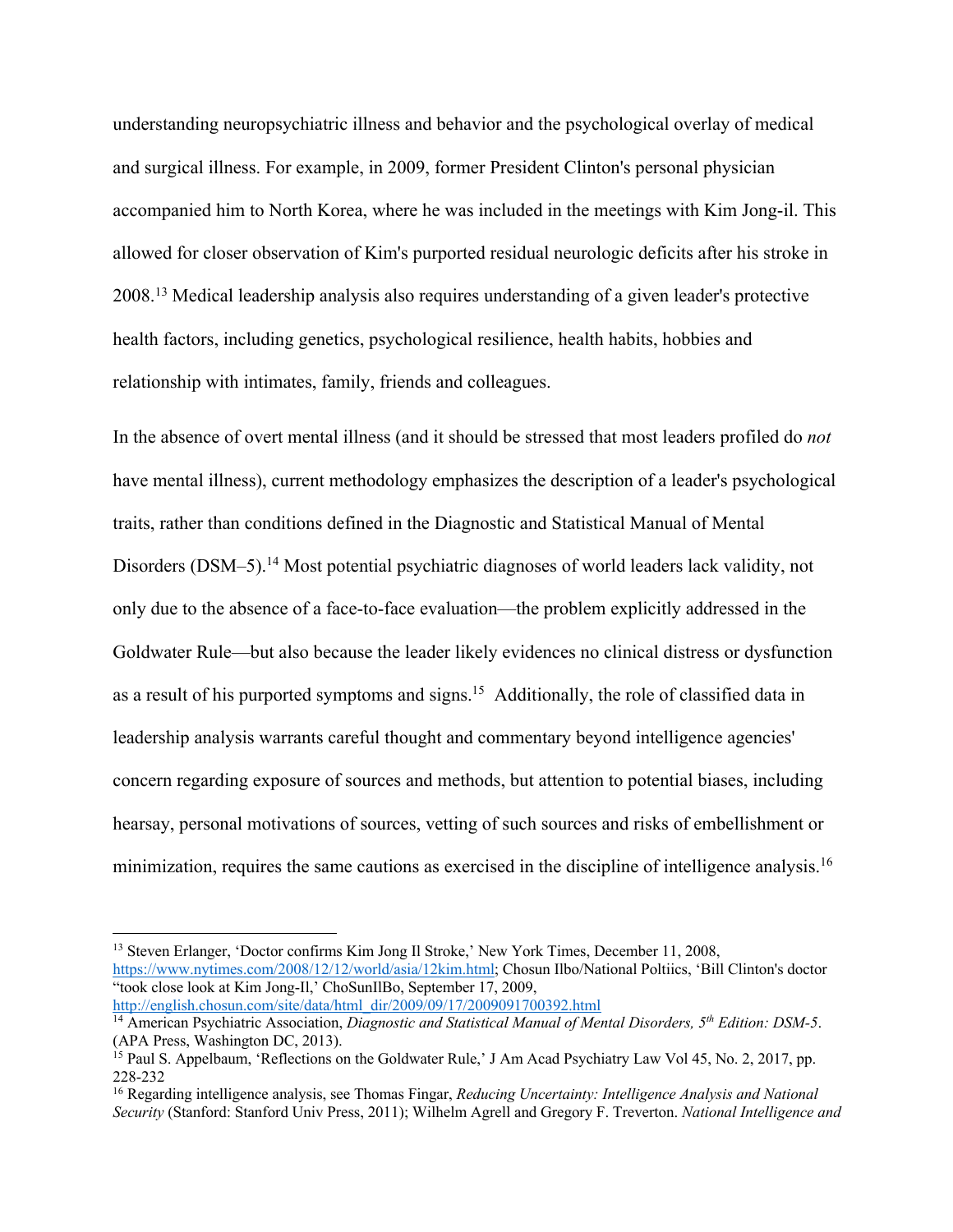Finally, the work of Post (and others using similar methodology) has not been subjected to rigorous scientific outcome measures.17 In addition, senior leaders and policymakers, as well as media personalities and corporate executives, may have greater personal access to a given leader during summits, negotiations and conferences, offering them raw data unmatched by the data presented in leadership profiles.<sup>18</sup> Leadership analysts working in this field should be able to anticipate and manage such methodological concerns.19

A more complex concern involves the degree of influence (and how this in turn relates to underlying methodology) of such leadership profiles, which is impossible to measure and to separate from methodology *per se*. The gold standard for influence within the U.S. government would be for a profile, or components thereof, to be included in the Presidential Daily Brief (PDB). But the PDB is a heavily edited and carefully revised living document, and elements of a given profile may be enhanced, diluted or even taken out of context. The question of degree of influence is heightened when customers (including senior leaders) in the diplomatic, intelligence and policy communities express a distrust of such analyses. These individuals either rely on their own (or others') instincts and political judgments, or they have an inherent distrust of psychiatric and psychological approaches to understanding political and leadership behavior. Additionally, the subject leader's national security team and intelligence services will scrutinize such published

*Science: Beyond the Great Divide in Analysis and Policy* (New York: Oxford Univ Press, 2015); Richards J. Heuer, *Psychology of Intelligence Analysis* (Washington DC: CIA Center for the Study of Intelligence, 2007)

<sup>&</sup>lt;sup>17</sup> See Thomas Omestad, 'Psychology and the CIA: leaders on the couch,' Foreign Policy No. 95, 1994), pp. 104-122

<sup>18</sup> See Todd Hall and Keren Yarhi-Milo, 'The Personal Touch: Leaders' Impressions, Costly Signaling, and Assessments of Sincerity in International Affairs,' International Studies Quarterly No 56, 2012, pp. 560-573, and Keren Yarhi-Milo, 'In the Eye of the Beholder: How Leaders and Intelligence Communities Assess the Intentions of Adversaries,' International Security 38, No. 1, 2013), pp. 7-51

<sup>&</sup>lt;sup>19</sup> Benedict Carey, 'Teasing Out Policy Insight From a Character Profile,' March 28, 2011, https://www.nytimes.com/2011/03/29/science/29psych.html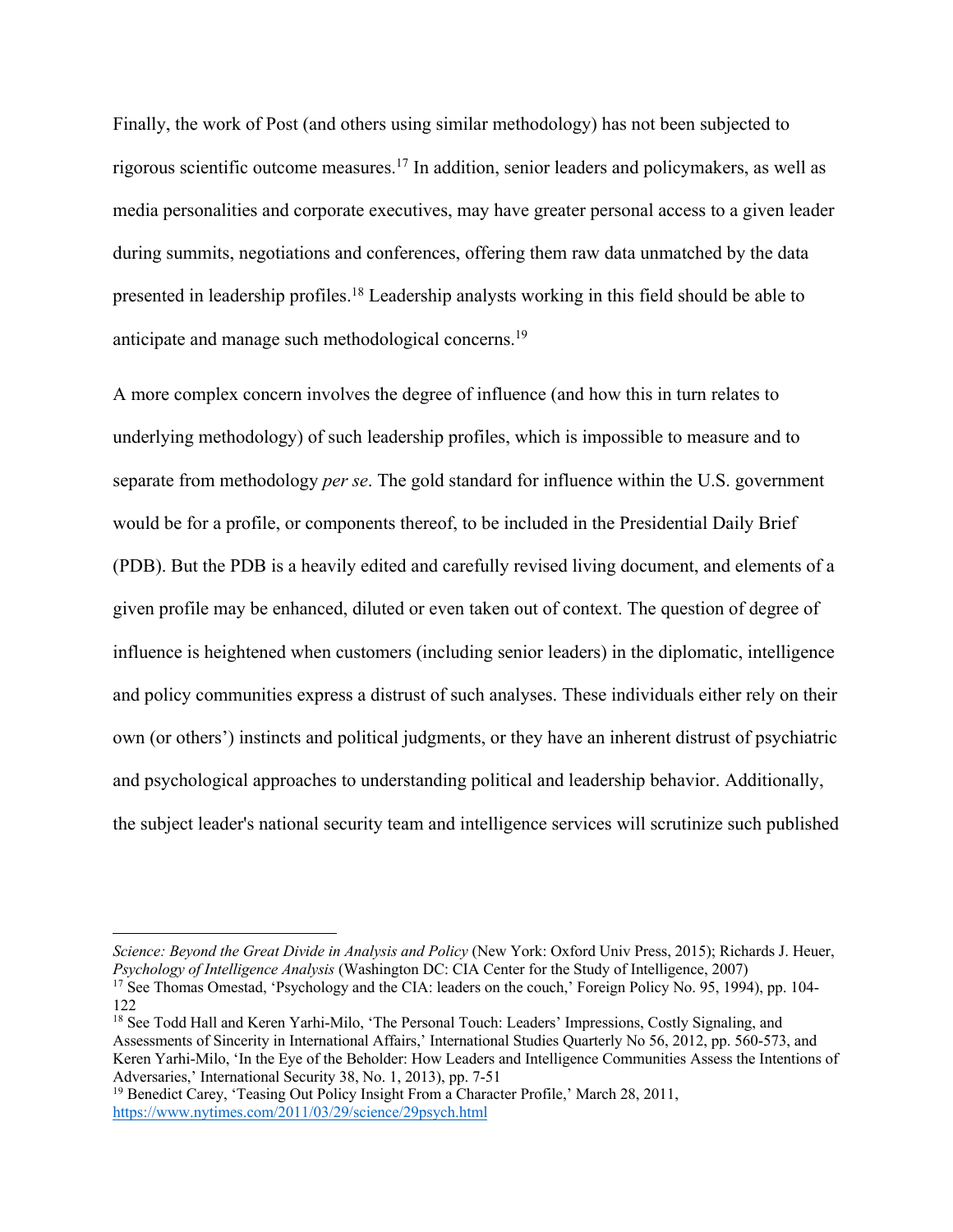profiles. A controversial profile could motivate these groups to retaliate through hacking, encouraging online attacks by internet trolls or other forms of harassment.

Academic institutions and think tanks may be sensitive to the media image created by work involving the intelligence community. In addition, experience and familiarity with the national security strategy can assist in understanding the analytic process and how such information is developed, disseminated and used by senior policymakers. Lastly, leadership analysis remains critical in our understanding and use of intelligence as a tool of strategy within a whole of government approach. This has become even more salient and critical in 21st-century warfare, which often involves asymmetric, hybrid and/or "gray zone" actions and conflicts.<sup>20</sup>

<sup>20</sup> For an analysis of hybrid, gray zone warfare, see Sean McFate, *The New Rules of War: Victory in the Age of Durable Disorder* (New York: William Morrow, 2019)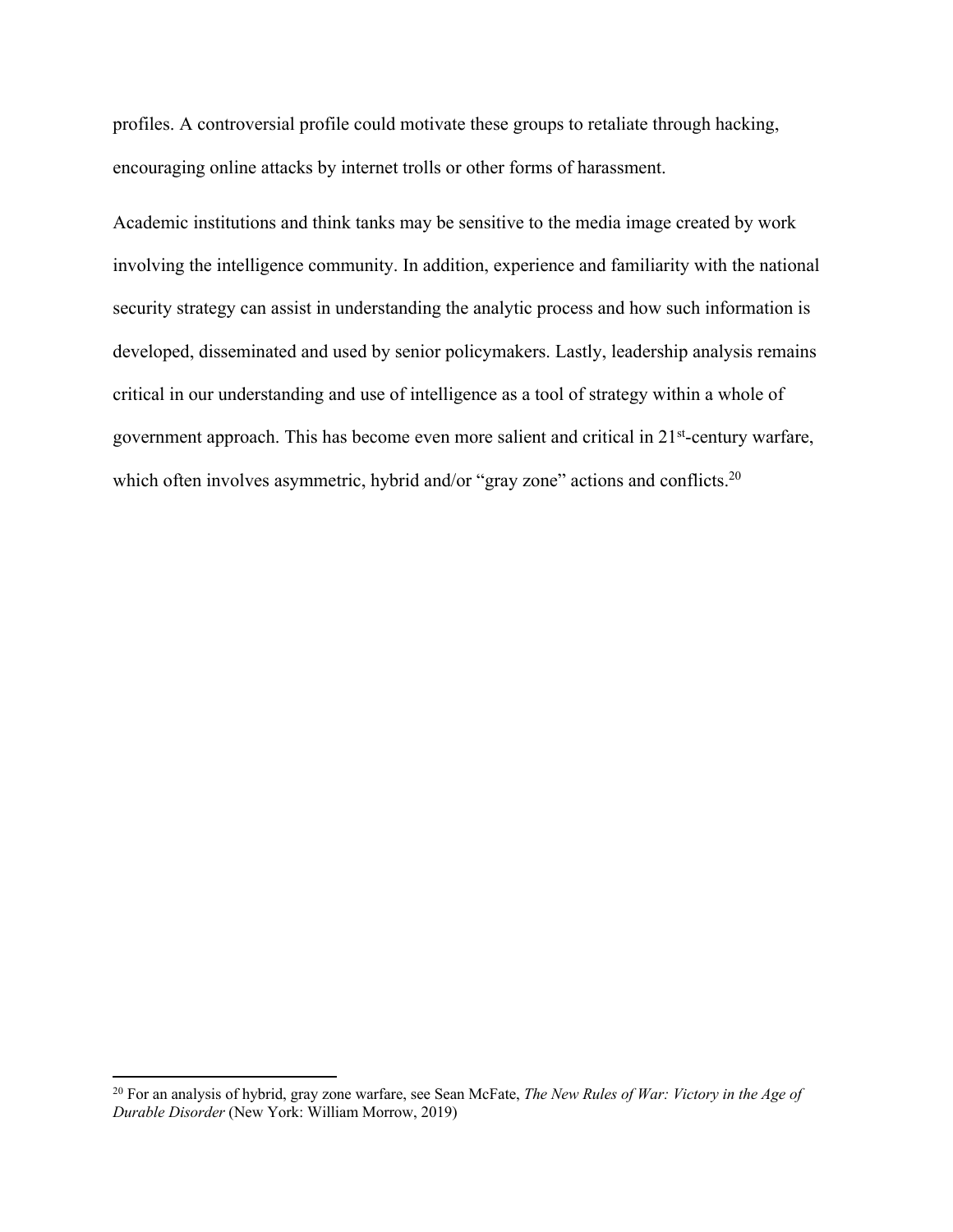#### **Xi Jinping: The Chinese Dream of The Great Rejuvenation**

In 2000, Xi Jinping, the then relatively unknown (outside of China) governor of Fujian, gave a rare interview to a Chinese newspaper. In this interview, Xi spoke of his philosophy of good governance, his traumatic childhood experiences, his closeness to the people and his legacy as a son of Xi Zhongxun, one of China's first-generation Communist leaders and a close associate of Mao since the Long March of the 1930s.<sup>1</sup>

After his father was jailed during the Cultural Revolution, Xi Jinping—only 14 at the time—was expelled from high school in Beijing and then arrested by the Red Guards, who accused him of political crimes. He was threatened with execution—"We can execute you a hundred times" and Xi later wrote, "To my mind there was no difference between being executed a hundred times or once, so why be afraid of a hundred times?" Spared, he was instead "sent down" to the countryside in Shaanxi where he spent seven lonely years living among the peasantry, digging latrines and performing hard manual labor.

In 2012, after being elected China's president by the National People's Congress, Xi spoke of the Chinese Dream of rejuvenation as "the greatest dream of the Chinese people since the advent of modern times."<sup>2</sup> Xi stated that this dream would occur by 2049, the centenary of the founding of the People's Republic of China, and would allow for the building of a prosperous, socialist, harmonious and democratic society. He also stated, "In the future, the Chinese nation will forge ahead like a gigantic ship breaking through strong winds and heavy waves." His soaring rhetoric

<sup>&</sup>lt;sup>1</sup> See Carsten Boyer Thogersen and Susanne Posborg, 'An Interview from 2000 with China's Vice President Xi Jinping,' Politiken, October 28, 2012, http://nias.asia/news/interview-2000-china%E2%80%99s-vice-president-xijinping-translated-western-language-first-time-0

<sup>&</sup>lt;sup>2</sup> Kenneth Dekleva, 'Path Not Preordained: A Profile of Xi Jinping,' The Cipher Brief, September 7, 2017, https://www.thecipherbrief.com/column/strategic-view/path-not-preordained-profile-chinas-xi-jinping; Liu Mingfu, *The China Dream: Great Power Thinking and Strategic Posture in the Post-American Era* (New York: CN Times Books, 2015)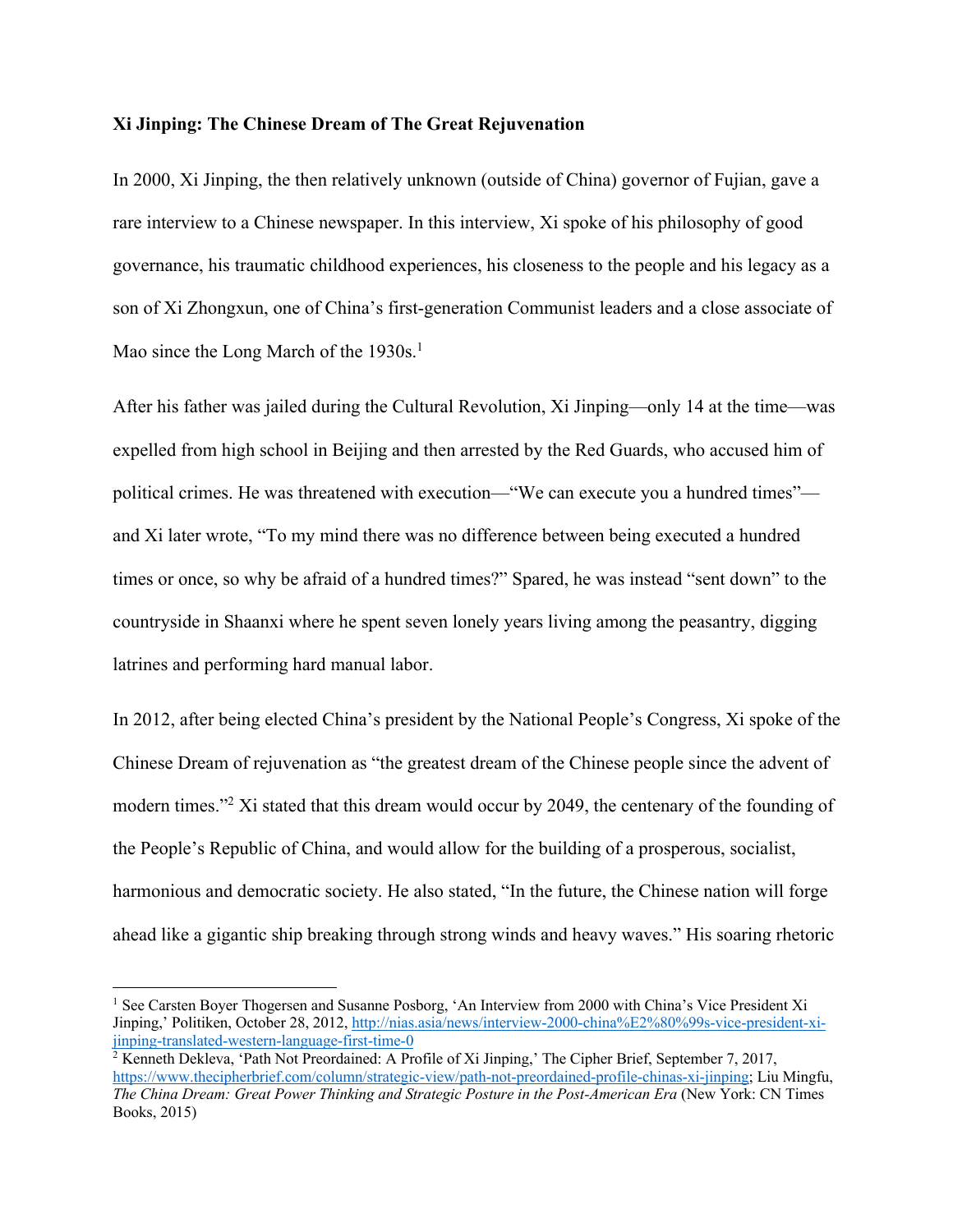is in contrast to his more restrained language from the 2000 interview, in which he stated, "Do not try to do the impossible, do not strive for the unobtainable, do not rest on the transient, do not do what cannot be repeated." Central to Xi's vision is the primacy of the CCP. However, it also links the dream to 5,000 years of Chinese history and to the national aspirations of the Chinese people.

In January 2017, Xi delivered the opening plenary speech at the Davos World Economic Forum, the first time that a Chinese leader had done so. He spoke of the need for better global development, innovation-driven growth, fair and equitable global governance, "win-win" cooperation and the value of multilateral organizations and initiatives such as the Belt and Road Initiative and the Trans-Pacific Partnership. Xi presented China (and himself) as a leader—*not* as a "disruptor"—among nations in projection of economic power and values. In his mind, this is China's proper place within the international community. And recently, in highlighting China's response to the COVID-19 pandemic, Xi has emphasized China's role as a responsible partner in collaborating with international organizations (e.g., WHO) to combat the pandemic's deadly scourge.

These vignettes reveal different sides of China's leader, who many consider the most powerful Chinese leader since Mao. Although Xi is no stranger to U.S. policymakers, he remains—even after eight years in power—an opaque and seemingly inscrutable leader. In part due to such misunderstanding, tensions between China and the United States have escalated. Understanding China's political actions requires a careful analysis of Xi's marriage of narratives with respect to his personal story of post-traumatic growth and resilience, his articulation of the Chinese Dream and other competing collective ideologies involving Maoism, nationalism and Confucianism. Xi's use of such different ideologies and philosophies is deliberate, precise and subtle. Yet in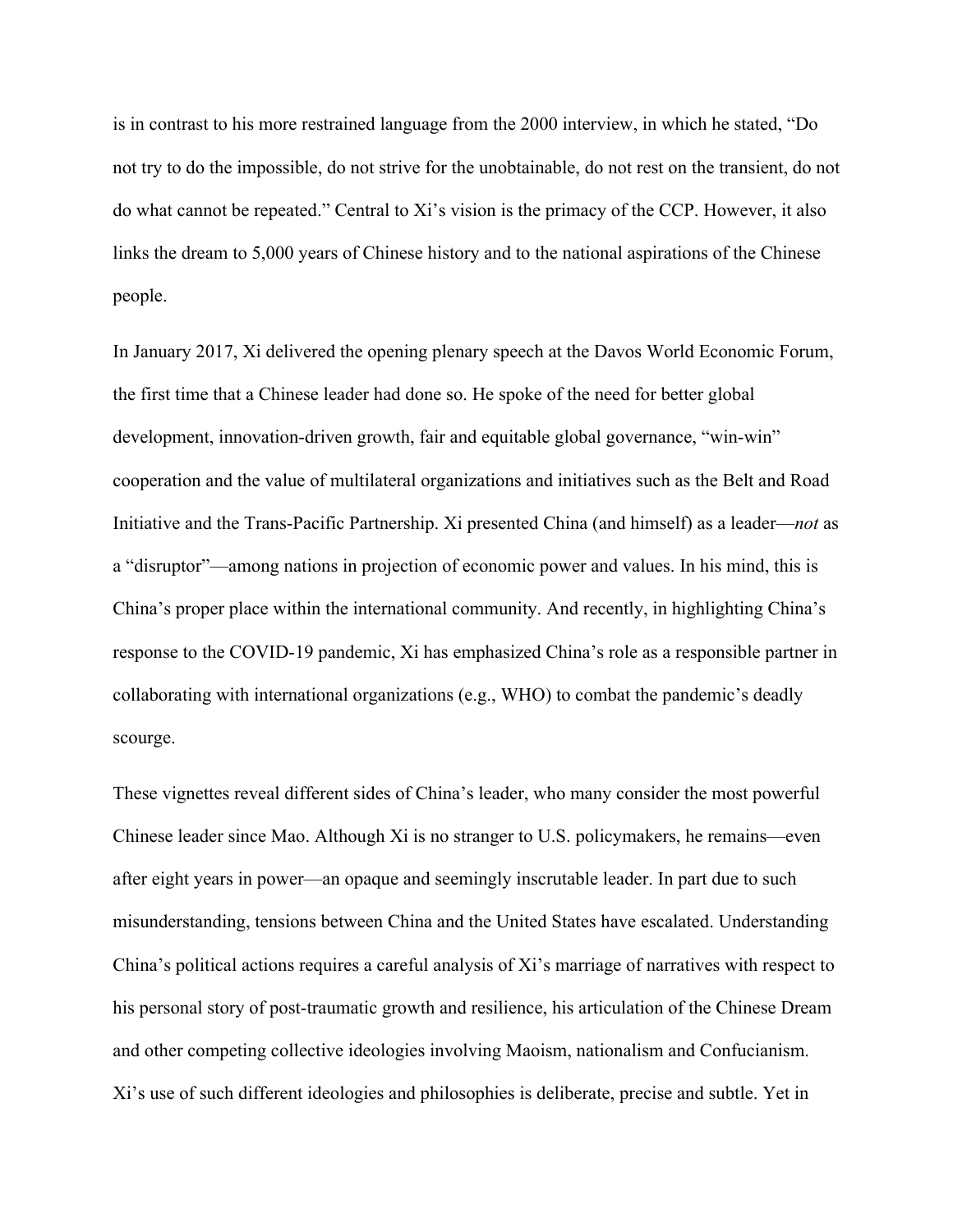doing so, he must realize that solely appealing to the CCP's history and legitimacy lacks the collective appeal necessary to shape the future of China.

Many published profiles of Xi—by experts such as Evan Osnos, Kurt Campbell and Robert Blackwill, Randal Phillips, Kerry Brown and Willy Lam—describe him as "China's CEO," a godfather-like figure, "redder than red" or as China's most powerful leader since Mao.3 But other analyses, including a 2009 U.S. Embassy Beijing cable leaked to the media, have tended to see Xi as more Machiavellian, less intelligent ("of only average intelligence") and driven largely by self-interest and ambition.<sup>4</sup> Perceptions of Xi can easily suffer from bias, forgetting that his path to power was difficult, uncertain and not at all preordained. He was barely elected to the Central Committee in the late 1990s and to the Politburo in the early 2000s.

A reading of Xi's writings, interviews and speeches offers analysts a treasure trove of material, which can reveal Xi's remarkable resilience, leadership qualities, inner strength and psychological sensibility.5 In 2000, Xi wrote about his childhood experiences in Shaanxi:

I grew up in the seven years I was in Shaanxi. I learned two important things. First, I had the opportunity to understand what real life looks like, what is right and wrong, and who ordinary people are. These were experiences for life. Second, I had my self-confidence built up. As they say: the knife is sharpened on a stone, people are strengthened in adversity. Seven years of hard life in the countryside developed me a lot. When later in life I have encountered challenges, I have thought about the village, and that then I could do something in spite of hardships.

<sup>&</sup>lt;sup>3</sup> For biographical accounts of Xi, see Evan Osnos, 'Born Red: How Xi Jinping, an unremarkable provincial administrator, became China's most authoritarian leader since Mao,' The New Yorker, April 6, 2015, https://www.newyorker.com/magazine/2015/04/06/born-red; Robert Blackwill and Kurt Campbell, *Xi Jinping on the Global Stage: Chinese Foreign Policy Under a Powerful But Exposed Leader* (Washington DC: Council on Foreign Relations, 2016); Willy Wo-Lap Lam, *Chinese Politics in the Era of Xi Jinping: renaissance, Reform, or Retrogression?* (New York: Routledge, 2015); Elizabeth C. Economy, *The Third Revolution: Xi Jinping and the New Chinese State* (New York: Oxford Univ Press, 2018); Kerry Brown, *CEO, China: The Rise of Xi Jinping* (London: IB Tauris, 2016;) Francois Bougon, *Inside the Mind of Xi Jinping* (London: Hurst, 2018); Mercy A. Kuo and Angelica O. Tang, 'China's Leadership Fault Lines: Progress vs. Power: Insights from Randal L. Phillips,' The Diplomat, February 15, 2016, https://thediplomat.com/2016/02/chinas-leadership-fault-lines-progress-vs-power <sup>4</sup> See Wikileaks cable 09BEIJING3128 a, "Portrait of Vice President Xi Jinping: Ambitious Survivor of the Cultural Revolution," November 16, 2009, https://wikileaks.org/plusd/cables/09BEIJING3128\_a.html <sup>5</sup> Xi Jinping, *The Governance of China* (Beijing: Foreign Languages Press, 2014)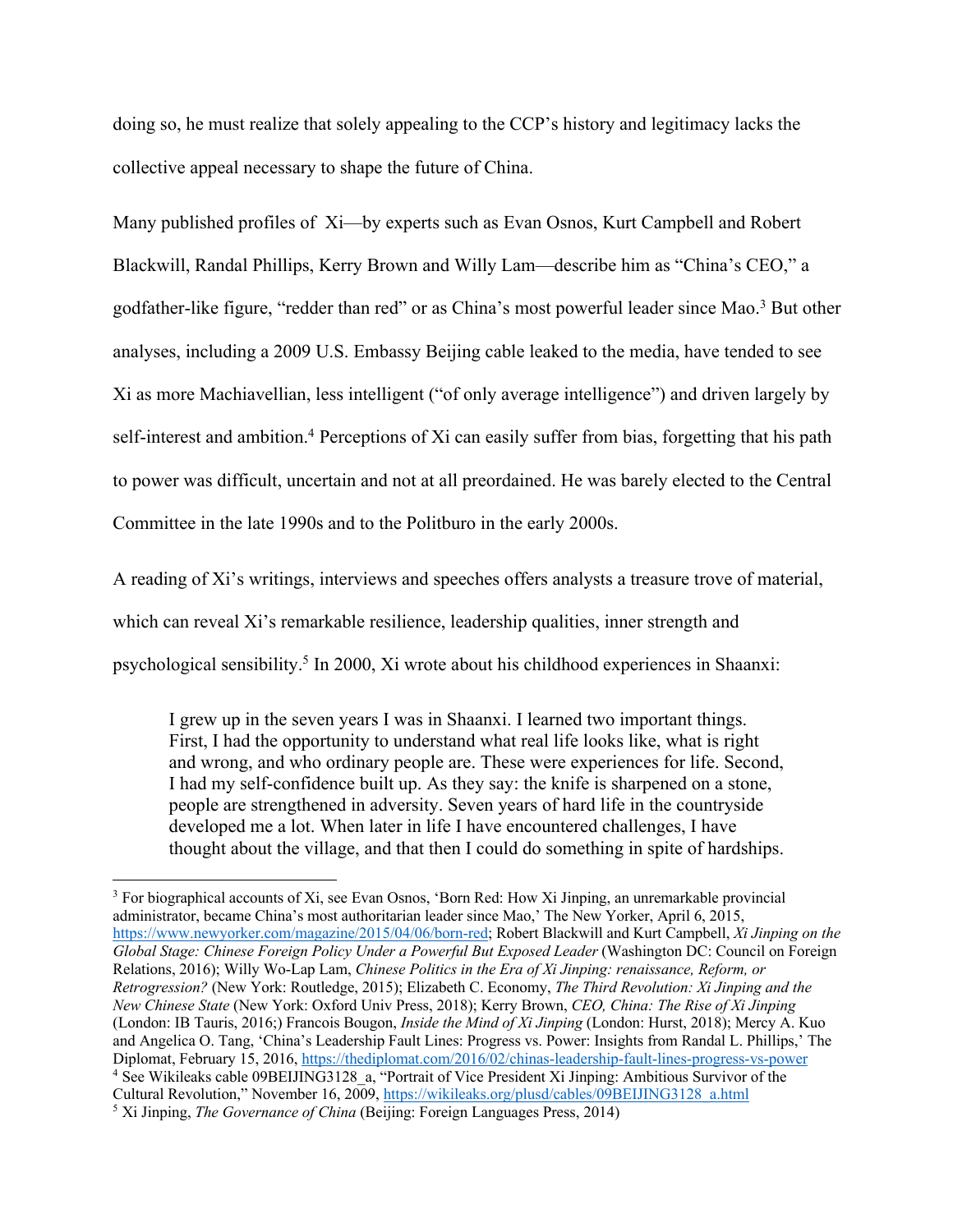When later I have come across problems, I have never experienced them as big as then. Every man is to find his own strength.

These psychological qualities define Xi and his singular role in 21<sup>st</sup>-century Chinese political life.

Xi's keen sense of organization, discipline and deft management of domestic policy has also played a significant role in China's ongoing political and economic restoration. Xi is a conservative pragmatist, cautious to a fault, who described his economic philosophy in a 2000 interview as, "To light a small fire to warm up the water, keep the fire burning and now and again pour some more cold water in, so that the kettle did not boil over."

Xi's powerful sense of renewal of China's pride and place in the world—and the strong social, emotional and psychological appeal that this has for the Chinese people—accounts for Xi's high political popularity ratings. But he has also taken a political risk by appealing to primitive, powerful nationalist passions embedded in the Chinese Dream. As a leader, Xi exudes discipline, as exemplified by his unwavering support of Wang Qishan's anti-corruption investigations. This enterprise has removed over 200,000 party leaders (including powerful Politburo members such as Bo Xilai and Zhou Yongkang). Through these and other efforts, Xi has concentrated his power and cemented his control of the various Leading Groups, the National Security Commission and the Central Military Commission.

Xi's close management of domestic policy has dealt with significant challenges such as economic reform, social control and Party discipline. Regarding the latter, Xi has shown harsh authoritarian traits in his absolute emphasis on the primacy of the CCP, control of the internet and his support of crackdowns on human rights and civil discourse (including in Xinjiang and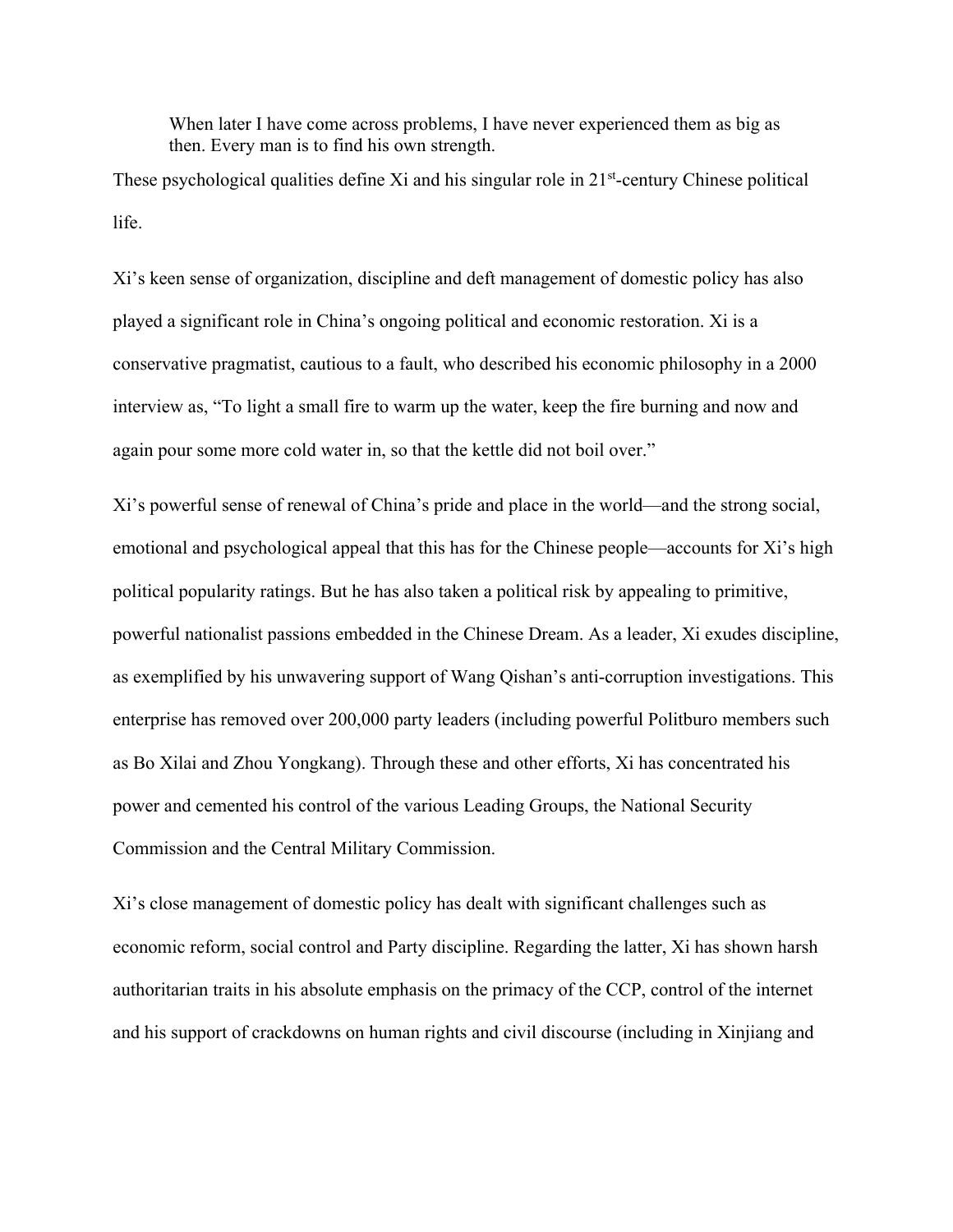Hong Kong).<sup>6</sup> Notably, "Xi Jinping Thought" was enshrined in the CCP's constitution during the 19th National Party Congress in 2017, and term limits were recently abolished, allowing Xi to stay in power beyond his 10-year term. Xi personally experienced the chaos and trauma of the Cultural Revolution. And similar to all Chinese leaders, the tragic history of the mid-19th century Taiping Rebellion (in which millions of Chinese perished) is seared into his psyche.7

Xi has never lived or studied abroad (although his daughter is a graduate of Harvard University), but he has travelled extensively, displaying his charm, grace and excellent diplomatic abilities. Compared to his predecessor Hu Jintao, who was seen as dull and pedantic, Xi's charisma was a refreshing change. Along with his equally famous wife, Peng Liyuan (a renowned singer and retired People's Liberation Army general), Xi has attempted to project China's welcome appeal. So far in his tenure, Xi has skillfully managed relationships globally through a personal, gracious and dignified style. Xi's deft handling of political relationships with Russia's President Vladimir Putin and North Korea's Chairman Kim Jong-un, since 2018, also come to mind.

Xi's background as a "princeling"—the children of powerful Communist leaders who participated in the revolution—has certainly impacted his entire personal professional life. But overreliance on such a label loses sight of Xi's adaptability regarding domestic and foreign policy challenges. It also confuses status with ability and psychological resilience. Part of Xi's strength comes from an emphasis on filial piety, as well as closeness to the land ("the yellow earth") and its people. Xi has written, "Ordinary people are like our father and our mother. As

<sup>6</sup> For analysis of China's strategy, see Jonathan D. T. Ward, *China's Vision of Victory* (New York: Atlas Publishing and Media, 2019); also, Alice Lyman Miller, 'Xi Jinping and the Evolution of Chinese Leadership Politics,' in Thomas Fingar and Jean C. Oi (eds), *Fateful Decisions: Choices That Will Shape China's Future* (Stanford: Stanford Univ Press, 2020)

<sup>7</sup> For a history of the Taiping rebellion, see Jonathan D. Spence, *God's Chinese Son: The Taiping Heavenly Kingdom of Hong Xiuquan* (New York: WW Norton, 1996)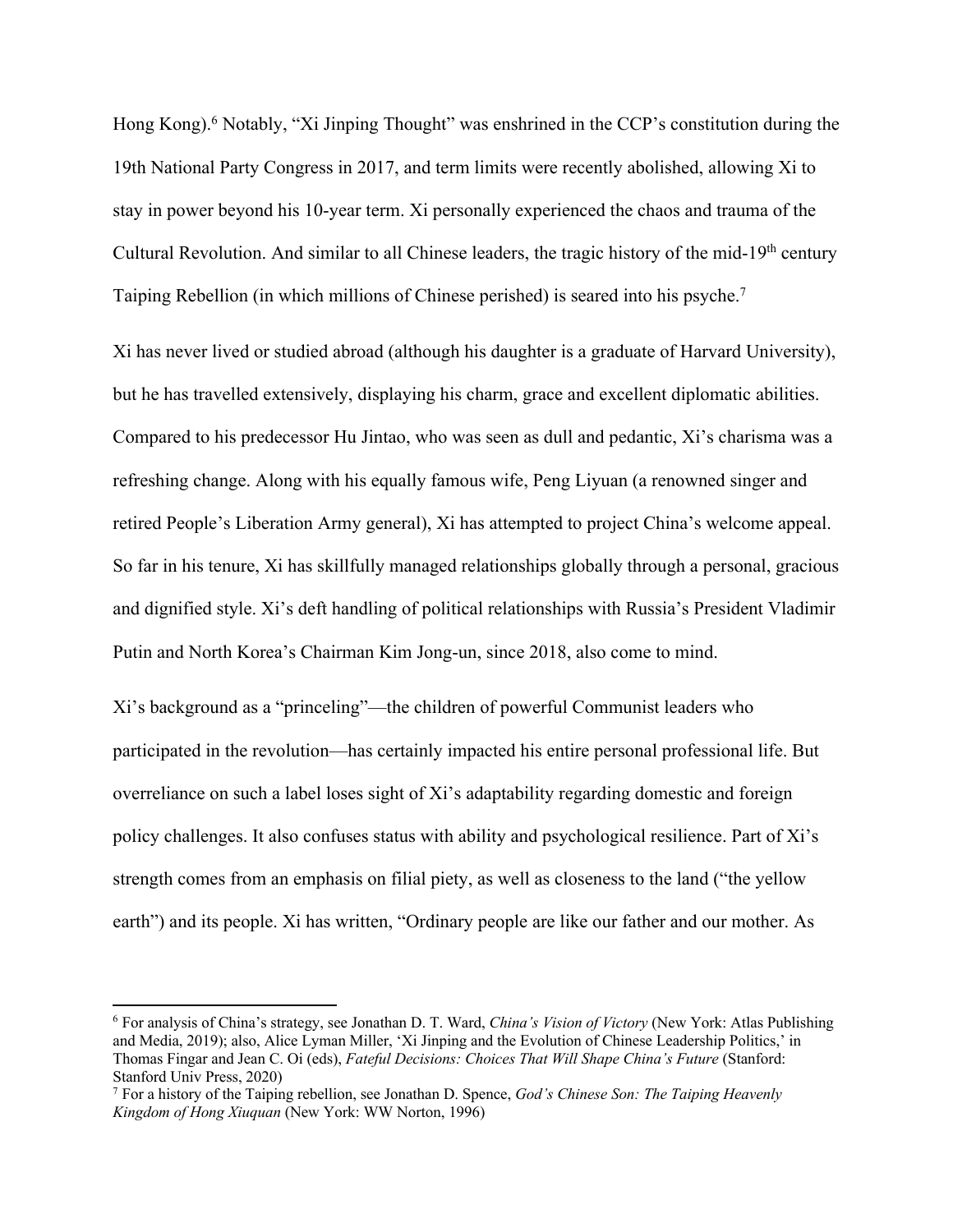you love your mother and father, you should love the people, be of use, and create a good life for everybody."

Such character traits, born of both individual and collective adversity, are both remarkable and appealing to Chinese citizens. Such a portrait presents Xi—who has been referred to as "smiling on the outside and hard on the inside"—as a man of the people and of the soil. As Xi has stated, "When you are close to the grass roots and close to the people, no storms from any corner of the world can blow you down or make you surrender." This reflects Xi's truest and greatest strength as a political leader and a concatenation of psychological character traits rare among 21<sup>st</sup>-century leaders.

Although U.S. President Donald Trump had played gracious host to Xi at Mar-a-Lago in April 2017, their relationship masked multiple areas of tension between China and the United States. Henry Kissinger and Graham Allison have written extensively about the "Thucydides Trap," in which a rising power such as China collides and enters into conflict with an existing power such as the United States.<sup>8</sup> Chinese media sources have subsequently lambasted Trump as having "a personality amplified by bloated self-regard and the lifetime habits of rapaciousness. The result is a person possessed of a prideful quasi-imperial mindset that is coupled to heinous vulgarity… a kind of shyster who boastfully promotes themselves while sullying everything in the guise of loyalty. Dealing with new problems within the framework of an out-of-touch mindset while nonetheless exuding supreme confidence, he inevitably makes the mistakes of the

<sup>8</sup> Regarding the Thucydides Trap, see Graham Allison, *Destined for War: Can America and China Escape Thucydides's Trap?* (New York: Houghton Mifflin, 2017), and Henry Kissinger, *On China* (New York: Penguin Books, 2011)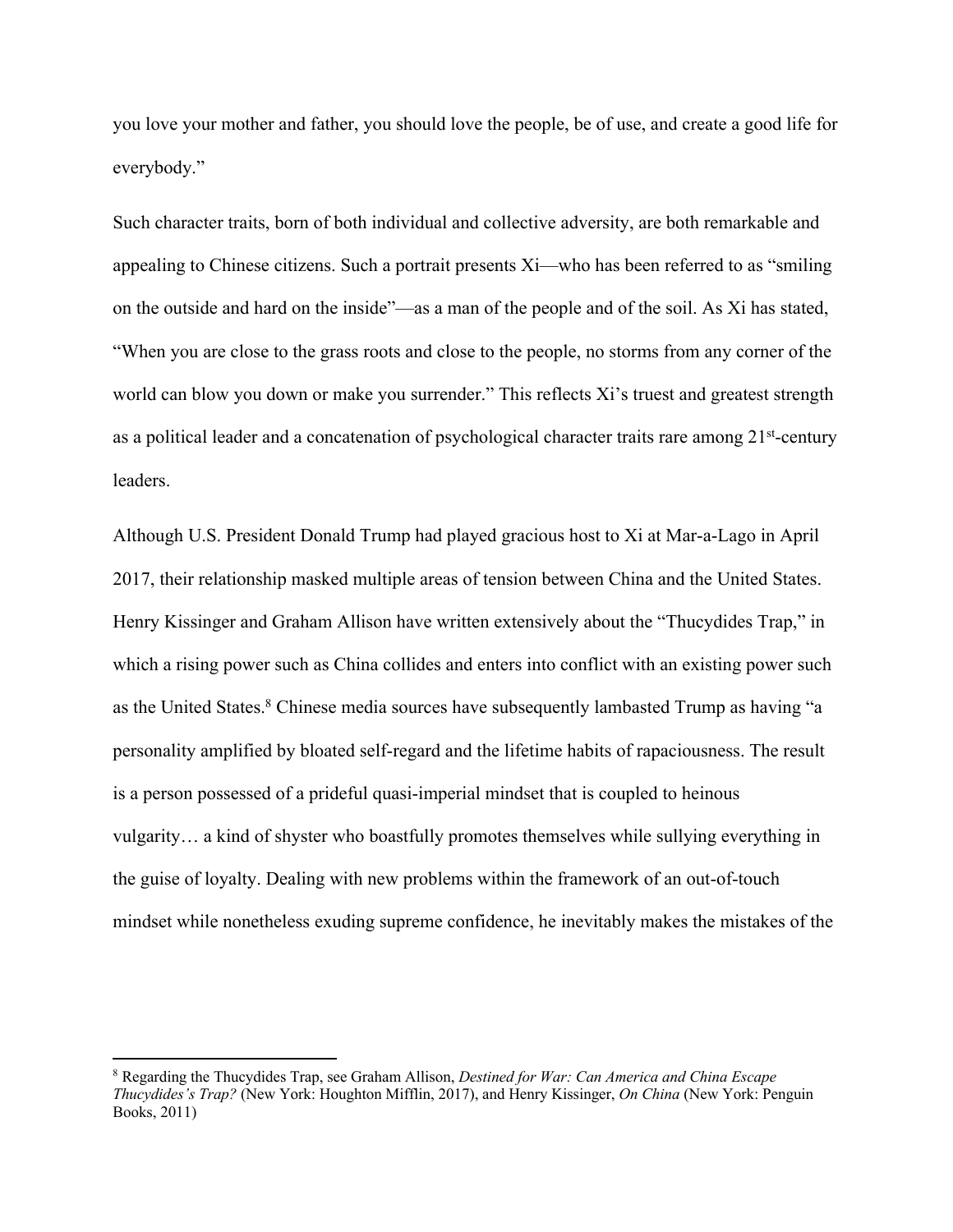willful."<sup>9</sup> The publication of such pejorative language regarding Trump in the tightly controlled Chinese media is striking and without precedent.

Xi has always shown adaptability in coping with personal and political challenges. Aside from governance issues—including economic reform, COVID-19 and corruption—his most profound challenge lies in managing the U.S.-China relationship. During 2017, Xi borrowed a page from Trump's playbook, believing that the establishment of a personal relationship could achieve China's strategic objectives. To Xi's bitterness, this never came to pass. Xi has had to adapt to a world different from that of recent Chinese leaders. Xi's Tsinghua University colleague Yan Xuetong speaks of a "bipolar" (and digital) world of heightened "chaos and disorder."10 Clothed in the narrative of the Thucydides Trap, such ideas have gained increasing credence. But according to Professor Yan, the variable which most perturbs Xi and China's leadership has to do with "how to deal with Trump's unpredictability. Because he essentially makes decisions [on] his own, there is little continuity between these decisions, and it is very difficult to predict."

Xi's authoritarian management of domestic policy—including his absolute emphasis on the primacy of the CCP, control of the internet and his support of crackdowns on human rights and civil discourse—has also played a significant role in China's ongoing political and economic climate as well as  $Xi'$ 's unprecedented accumulation of power.<sup>11</sup> Former Australian Prime

https://www.thecipherbrief.com/column\_article/the-reckoning-donald-trump-and-xi-jinping <sup>11</sup> Richard McGregor, *Xi Jinping: The Backlash* (Sydney: Penguin Books, 2019)

<sup>9</sup> Mercy A. Kuo, 'On the Couch in Beidahe: The Political Psychology of China's President Xi Jinping: Insights from Dr. Kenneth Dekleva,' The Diplomat, August 21, 2018, https://thediplomat.com/2018/08/on-the-couch-in-beidaihethe-political-psychology-of-chinas-president-xi-jinping

<sup>&</sup>lt;sup>10</sup> David Bandurski, 'Yan Xuetong on the Bipolar State of Our World,' China Media Project, June 26, 2018, http://chinamediaproject.org/2018/06/26/yan-xuetong-on-the-bipolar-state-of-our-world; Yan Xuetong, 'Bipolar Rivalry in the Early Digital Age,' Chinese Jour Int Politics Vol 13, No. 3, 2020, pp. 313-341; Kenneth Dekleva, 'The Reckoning: Donald Trump and Xi Jinping,' The Cipher Brief, August 3, 2020,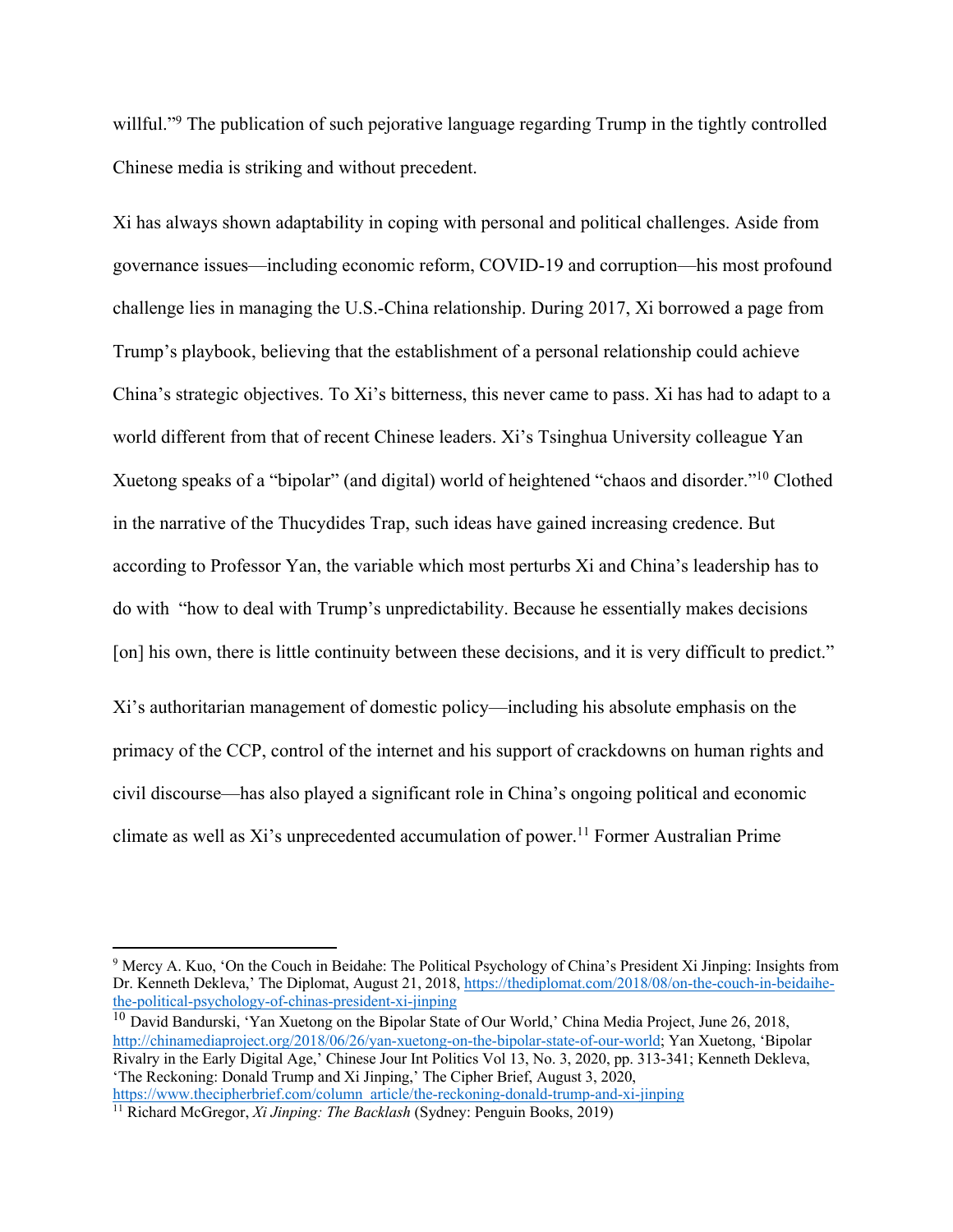Minister Kevin Rudd has described Xi's rule to date as "a master class in political warfare."<sup>12</sup> But Xi's "master class" is being threatened by the current COVID-19 pandemic, and many observers have recently suggested that Xi's power is seriously imperiled.13 Such views are likely mistaken. They fail to account for not only Xi's leadership skills but also his sense of who he is and his marriage of that sensibility with China's rejuvenation and national destiny. Do not bet against Xi quite yet.

In dealing with the challenges of Hong Kong's civil demonstrations and recent legal changes, a slowing Chinese economy and the U.S.-China trade talks, Xi has exhibited his characteristic resolve, patience and strategic vision. He has shied away from impulsive actions contrary to the predictions of many pundits. But with the 2019 Coronavirus outbreak, both Xi and the CCP leadership have had missteps, leading some observers to wonder if his rule—or the rule of the Party—is under serious challenge.<sup>14</sup> Such thinking ignores Xi's personal history and his previous responses to political and economic challenges. Like most Chinese, Xi would intuitively appreciate that the Chinese character for "crisis" means both "danger" and "an incipient moment where a situation may change." Xi's response to the Coronavirus epidemic suggests that he had lost some of his earlier deftness and soft power touch (one of his biggest assets in this regard was always First Lady Peng Liyuan) while recently exhibiting a leadership style which represents a combination of ideology, personality and cognitive rigidity—a phenomenon often observed in

 $\frac{13 \text{ Xu Zhangrun}}{13}$ , 'Viral Alarm: When Fury Overcomes Fear,' China File, February 10, 2020, https://www.chinafile.com/reporting-opinion/viewpoint/viral-alarm-when-fury-overcomes-fear <sup>14</sup> Kenneth Dekleva, 'Xi Jinping's Coronavirus Challenge,' The Cipher Brief, February 10, 2020,

<sup>&</sup>lt;sup>12</sup> Kevin Rudd, 'Understanding China's Rise Under Xi Jinping,' Address at West Point Military Academy, March 5, 2018, https://kevinrudd.com/portfolio-item/kevin-rudd-speaks-to-the-us-military-academy-west-point-

https://www.thecipherbrief.com/xi-jinpings-coronavirus-challenge; Kenneth Dekleva, 'Xi Jinping, Coronavirus and the New Cold War,' The Hill, February 27, 2020, https://thehill.com/opinion/healthcare/484174-xi-jinpingcoronavirus-and-the-new-cold-war; Kenneth Dekleva, 'China's Response to COVID-19 and what it teaches us about Xi Jinping,"'The Cipher Brief, March 26, 2020, https://www.thecipherbrief.com/column/opinion/chinas-responseto-covid-19-and-what-it-teaches-us-about-xi-jinping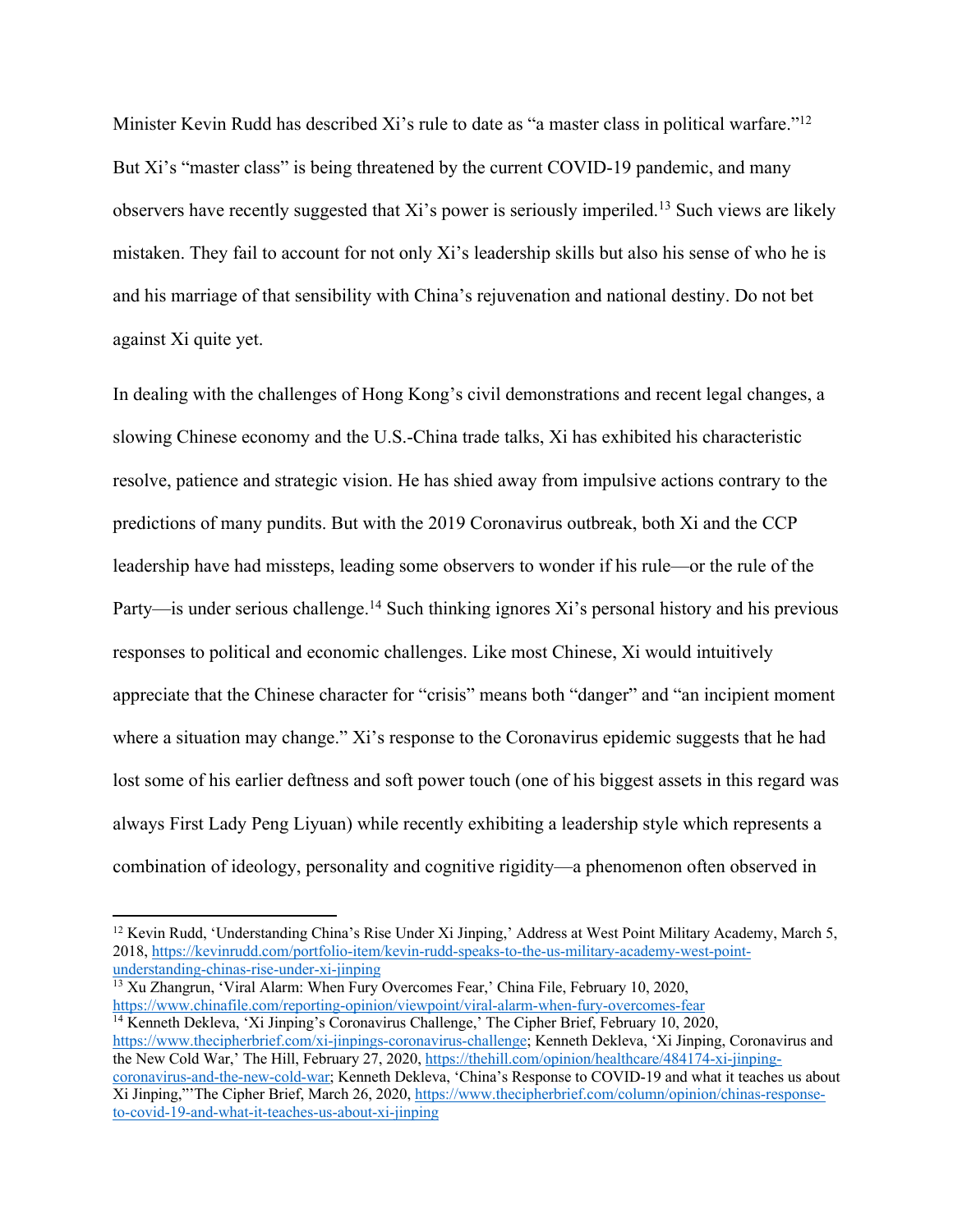aging leaders. But having so enumerated the Chinese Dream, and nurtured its social, political, economic and psychological expectations, Xi can ill afford to backtrack. For Xi and the Chinese nation, "rejuvenation" is the polar opposite of "humiliation."

Many experts have written that the Coronavirus represents a crisis because of its pandemic nature and the potential havoc it may cause for an already slowed, debt-laden Chinese economy. But they miss how it may also represent an opportunity, if properly managed by Xi and the Chinese leadership. The Chinese have shown an aggressive public health response to the Coronavirus epidemic, quarantining multiple cities with millions of inhabitants each. In Hubei province alone, over 60 million people were quarantined. China has partnered with the WHO in making attempts to work with international partners to stave off the epidemic. But serious questions have arisen regarding the origins of the outbreak in Wuhan, with U.S. and other intelligence agencies examining hypotheses that the outbreak started with an accidental leak from a virology lab in Wuhan. With Xi's implicit blessing, Chinese state media has countered such questions with aggressive disinformation and propaganda (a.k.a., "Wolf Warrior diplomacy") suggesting that the United States, rather, is to blame for the pandemic.<sup>15</sup>

During the course of the Coronavirus epidemic, it has been easy to forget China's ambitions dovetailed with Xi's great dream of rejuvenation of the Chinese people. A major component of this plan involves Xi's "Made in China 2025." Although Western observers have tended to focus on China's efforts in robotics and artificial intelligence, they have often neglected its innovative efforts in biotechnology. Chinese scientists can be expected, with Xi's encouragement, to turn such energies towards biomedicine and the development of rapid vaccines. And more recently,

<sup>15</sup> Mihir Sharma, 'Diplomacy is Another Victim of the Virus,' Bloomberg News, April 26, 2020, https://www.bloomberg.com/opinion/articles/2020-04-26/china-s-wolf-warrior-officials-herald-the-end-ofdiplomacy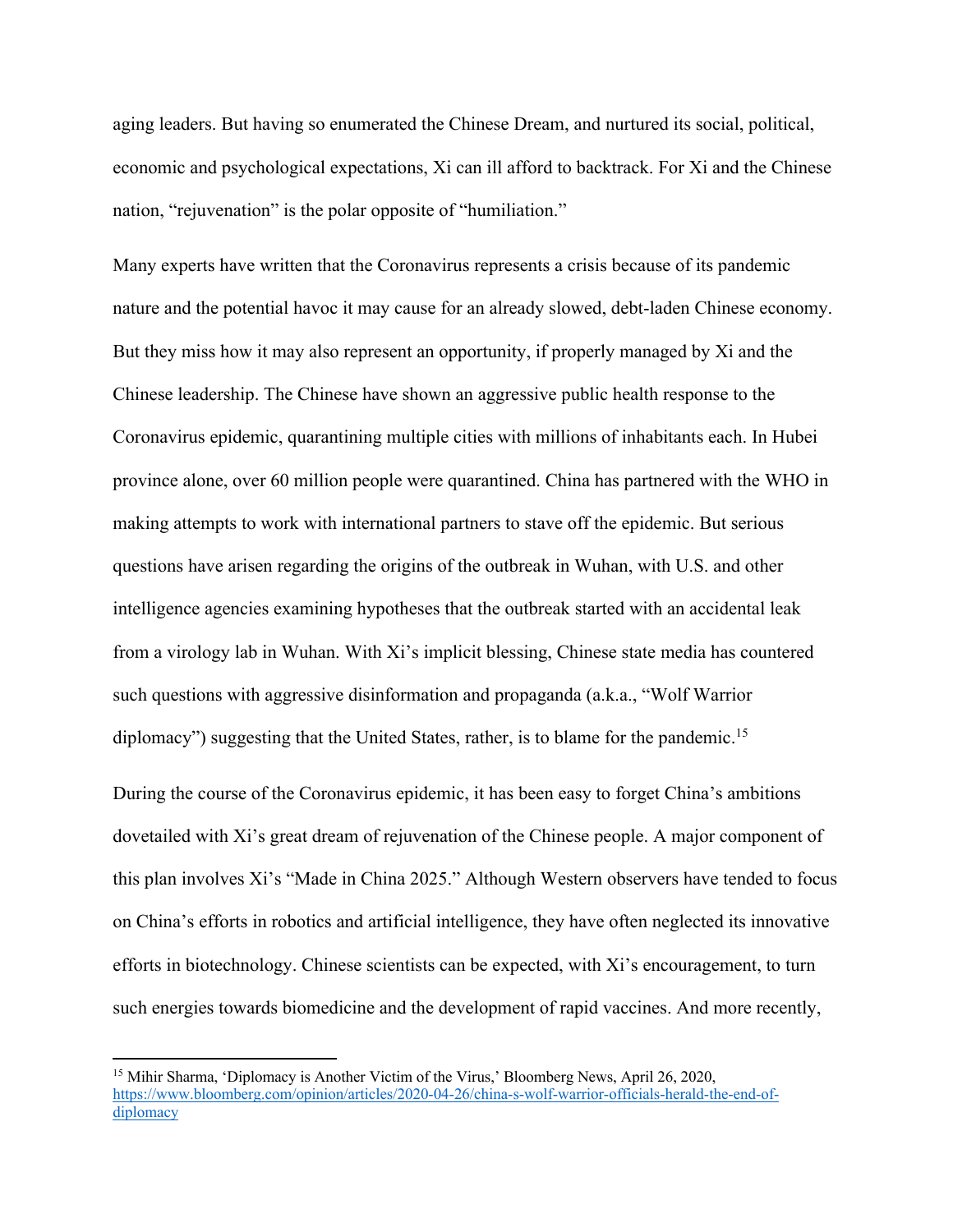China's success regarding the Regional Comprehensive Economic Partnership (RCEP)–the world's largest trading bloc–represents a huge accomplishment for Xi, as he pushes forth a globalist, multilateral agenda, but one in which China emerges stronger.

Quoting Rudd, Western analysts should use caution when projecting onto China "an image of their preferred imaginings, rather than one reflecting the actual statements of China's own leaders, or in the physical evidence of Chinese statecraft. These have long pointed to a vastly different reality."<sup>16</sup> So Xi is worth watching very carefully, without a rush to judgment, as the Coronavirus pandemic evolves and Xi, the Party and China continue to shape a response to this novel, frightening pathogen.

To truly understand Xi is to accept his quintessential Chinese qualities, resilience and psychological strength. This understanding also requires not conceptualizing Xi as merely another Mao or "Red Princeling", but rather as his father's son. Xi Zhongxun was one of Mao's closest comrades and a founder of modern China as a veteran of the Long March and a survivor of Kang Sheng's 1930s purges. Xi Zhongxun was also the youngest vice prime minister in China during the 1950s and, along with Deng Xiaoping, a leader of reform and "opening up" during the late 1970s. The elder Xi was also, in his own manner, "impressive."17 In summary, observers of Xi Jinping might thereby appreciate the qualities that bind together father and son. For, in the words of English poet William Wordsworth, "the child is father to the man."

<sup>&</sup>lt;sup>16</sup> Kevin Rudd, 'What the West Doesn't Get About Xi Jinping,' New York Times, March 20, 2018, https://www.nytimes.com/2018/03/20/opinion/xi-jinping-china-west.html

<sup>&</sup>lt;sup>17</sup> Graham Allison et al., *Lee Kwan Yew: The Grand Master's Insights on China, the United States, and the World* (Boston: MIT Press, 2013)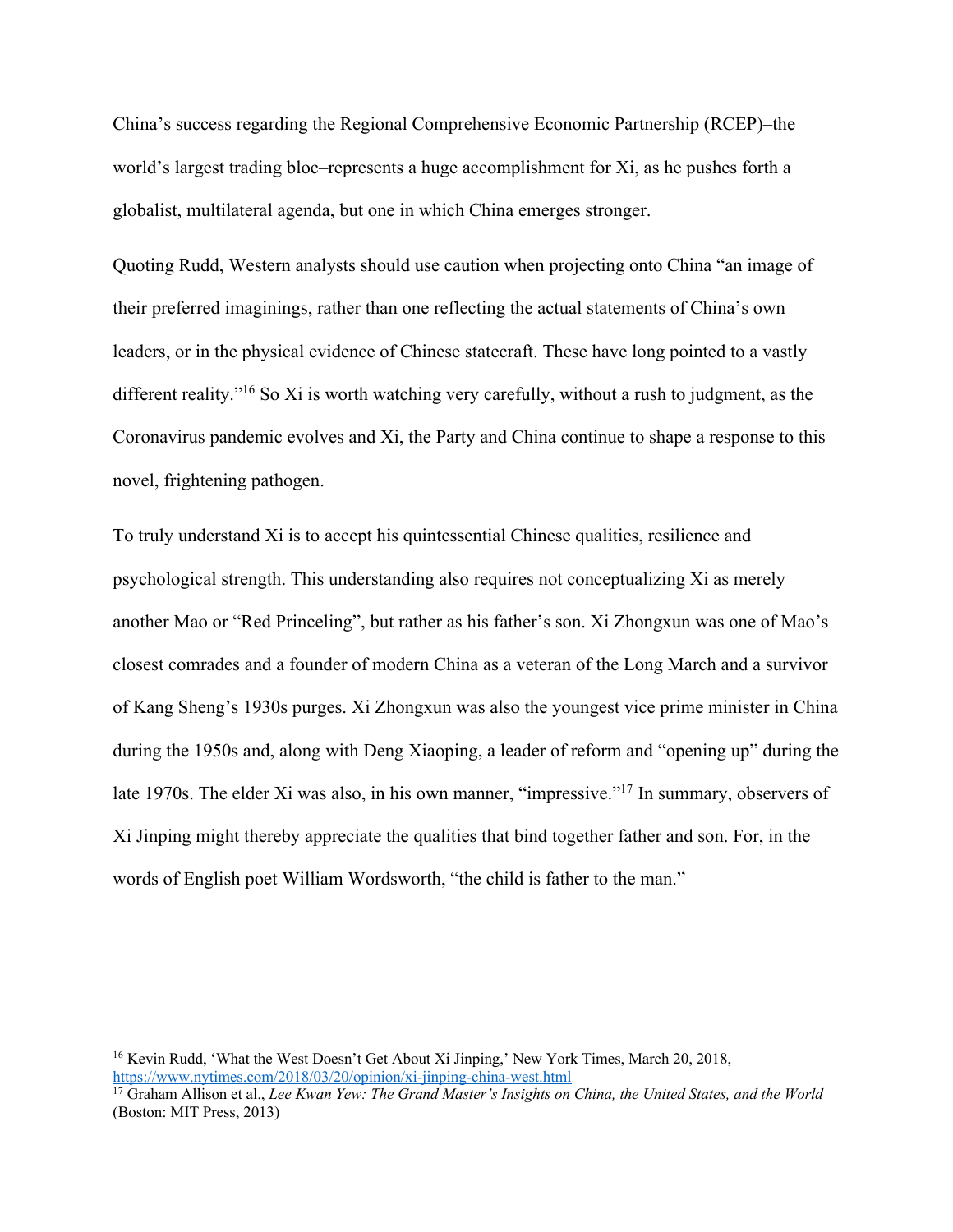#### **Kim Jong-un: Dreams of White Horses**

For several generations of U.S. government North Korea analysts, the Democratic People's Republic of Korea (DPRK) has been one of the most vexing intelligence targets.<sup>18</sup> Although this has much to do with its hermetically sealed and tightly controlled society, a larger part has to do with the opacity of its leadership since its founding in 1948. In this sense, Chairman Kim Jongun is no less challenging to analyze than his grandfather Kim Il-sung (the Great Leader) and his father Kim Jong-il (the Dear Leader).<sup>19</sup> When the young Kim took power in late 2011, following his father's death from heart disease, little to nothing was known about him—not even his age  $(27$  at that time).<sup>20</sup> The world media was treated to the sight of a weeping young Kim, leading his father's funeral procession. Now, nine years later, all of the other funeral attendants at the procession have been purged or killed, and Kim appears firmly in control of the DPRK.

Although Kim had a childhood of privilege, there are suggestions that it was a lonely childhood without close playmates in Pyongyang. He spent several years away from his parents, during which time he attended a boarding school in Bern, Switzerland, where according to all accounts he was an ordinary middle-schooler who enjoyed basketball, video games and rap music. As Kim's father was known to be a late-night workaholic, it can be surmised that Kim saw little of him during his formative years. A critical question thus becomes, whom did Kim trust as a child? Whom does he trust now, as a leader?

<sup>18</sup> For several excellent biographies of Kim Jong-un, see Anna Fifield, *The Great Successor: The Divinely Perfect Destiny of Brilliant Comrade Kim Jong Un* (New York: Hachette Book Group, 2019); Chung Min Lee, *The Hermit King: The Dangerous Game of Kim Jong Un* (New York: All Points Books, 2020); and Jung H. Pak, *Becoming Kim Jong Un: A Former CIA Officer's Insights into North Korea's Enigmatic Young Dictator* (New York: Ballantine Books, 2020)

<sup>19</sup> Ra Jong-yil, *Inside North Korea's Theocracy: The Rise and Sudden Fall of Jang Song-thaek* (New York: SUNY Press,  $2019$ )

<sup>20</sup> Don Oberdorfer and Robert Carlin, *The Two Koreas: A Contemporary History Revised and Updated* (New York: Basic Books, 2014)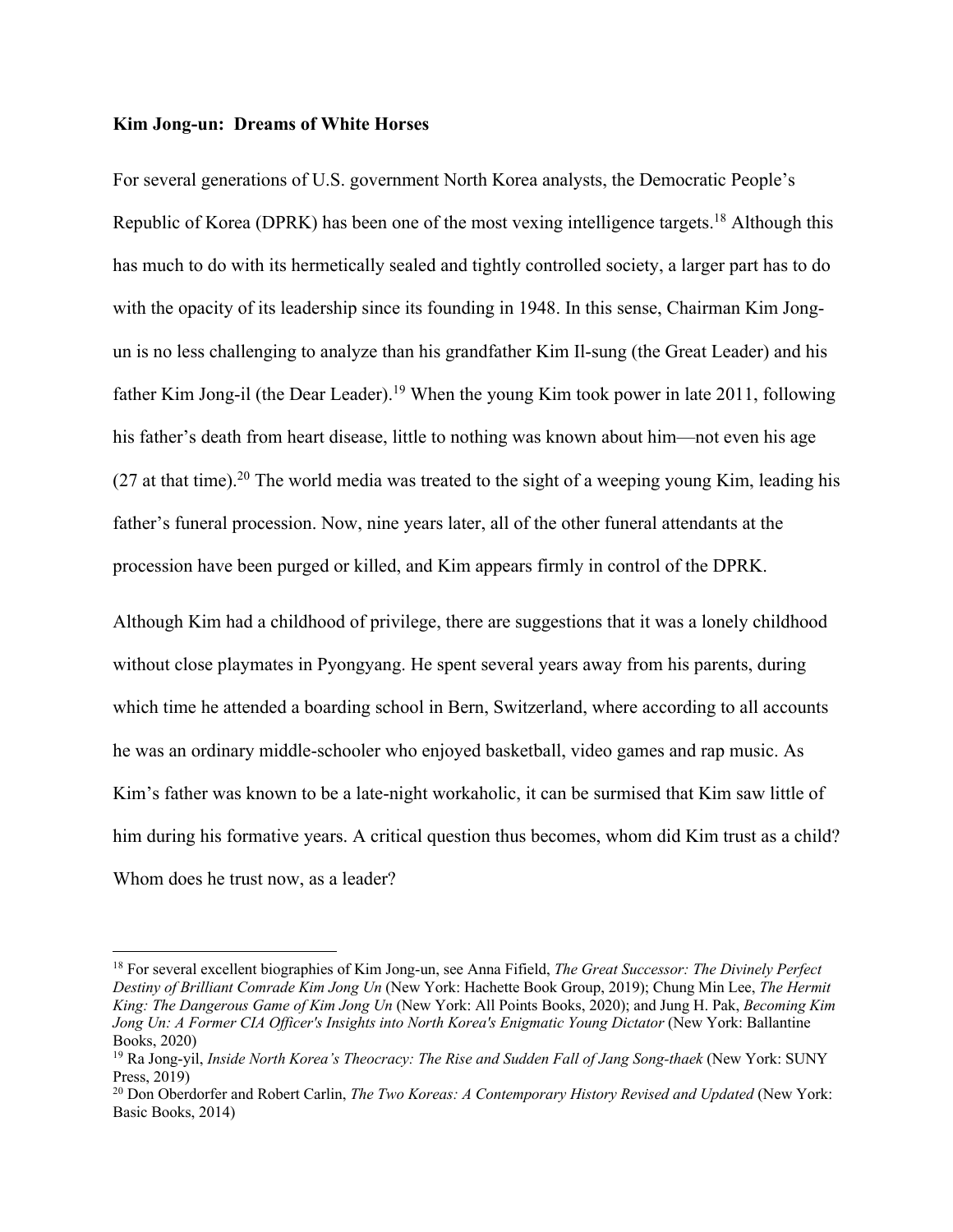Prior to 2018, Kim had never met with a single foreign leader. All that the United States could glean about him came from his visits with Dennis Rodman, a flamboyant former professional basketball star. It is intriguing to wonder if Kim's formative years in Europe, combined with his recent diplomatic trips, have shaped his views of economic development and reform. In late 2017, following a series of nuclear and missile tests over a period of several years, Kim sent signals to China, and later, to both South Korea (officially, the Republic of Korea [ROK] and the host of the 2018 Winter Olympics) and the United States, that he was ready to emerge from his diplomatic isolation.

Kim's introductory signals began following China's 19th Chinese Communist Party (CCP) Congress in October 2017. Kim (who had never met Chinese President Xi Jinping) sent Xi a personal congratulatory note thereafter, wishing him "great success," using laudatory language not seen in the context of the then cooler relations between China and North Korea. Importantly, North Korea had not tested any nuclear devices since September 2017 and clearly did not wish to embarrass China prior to, during or after its monumental 19th CCP Congress, or prior to the state visit to China in November 2017 by U.S. President Donald Trump. Following Xi's summit with Trump, China dispatched a senior envoy, Minister Song Tao of the Party's International Department, to North Korea for a high-level visit and meetings with senior North Korean officials. Chinese and North Korean media highlighted the visit and the importance of friendship between the two countries as "a source of valuable wealth."

In Kim's 2018 New Year's speech, he spoke of North Korea's successful development of nuclear weapons through 2017. But what many observers missed were his comments stating that he was "open to dialogue" with Seoul and his willingness to send a delegation to the 2018 Winter Olympics in South Korea. Kim further highlighted that "we wish the Games will be a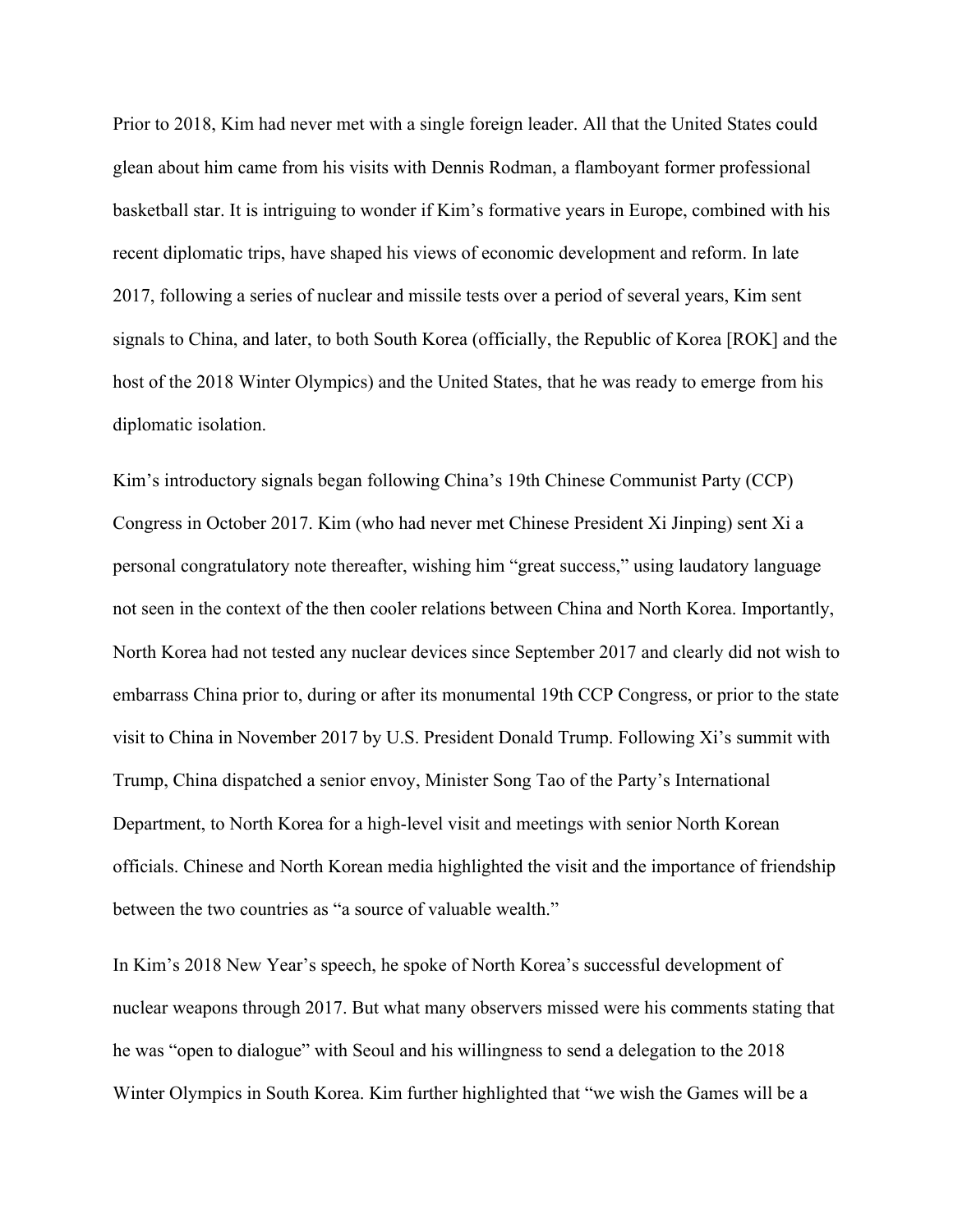success." This was a far cry from his father's role in a deadly terrorist attack (on a civilian airliner, killing all of its passengers) prior to the 1988 Summer Olympics in Seoul. The 2018 Winter Olympics provided a worldwide stage for Kim's bravura performance. He dispatched his sister, Kim Yo-jong (an alternate member of the DPRK's Politburo), to the opening ceremonies, and she captivated the media with her grace and charm*.* She met with South Korea's President Moon Jae-in, bringing Kim Jong-un's invitation to host Moon at a summit in North Korea—the first such high-level meeting since 2007. At the closing ceremonies, North Korea's delegate, General Kim Yong-chol, expressed North Korea's "willingness" to talk to the United States. Later, Kim Jong-un hosted a high-level South Korean delegation in Pyongyang to prepare for an April 2018 summit with Moon. Media reports highlighted a charming and energetic Kim hosting the delegation during an intimate dinner.

Kim has throughout his career shown a high degree of ruthlessness, starting with the 2010 sinking of the South Korean Navy ship *Cheonan*, his purges of hundreds of senior personnel, the murder of his uncle Jang Song-thaek in 2013 and the assassination in Singapore—using a chemical weapon—of his half-brother Kim Jong-nam in 2017. But Kim Jong-un has also shown the ability to co-opt military and security elites with his ambitious development of the DPRK's nuclear weapons program. He has also shown a more public persona, élan, style—aided by his wife Ri Sol-ju—and visibility, akin to that of Kim Il-sung, thereby building upon his grandfather's heroic legacy. Interestingly, he has also given important positions and visibility to his younger sister, Kim Yo-jong, who also serves in high-level roles in the propaganda department and the Workers' Party of Korea's Organization and Guidance Department, a key power center in the DPRK's system of government. Kim Jong-un has also shown a side similar to his grandfather in his famous onsite inspection visits, often jovially hugging employees and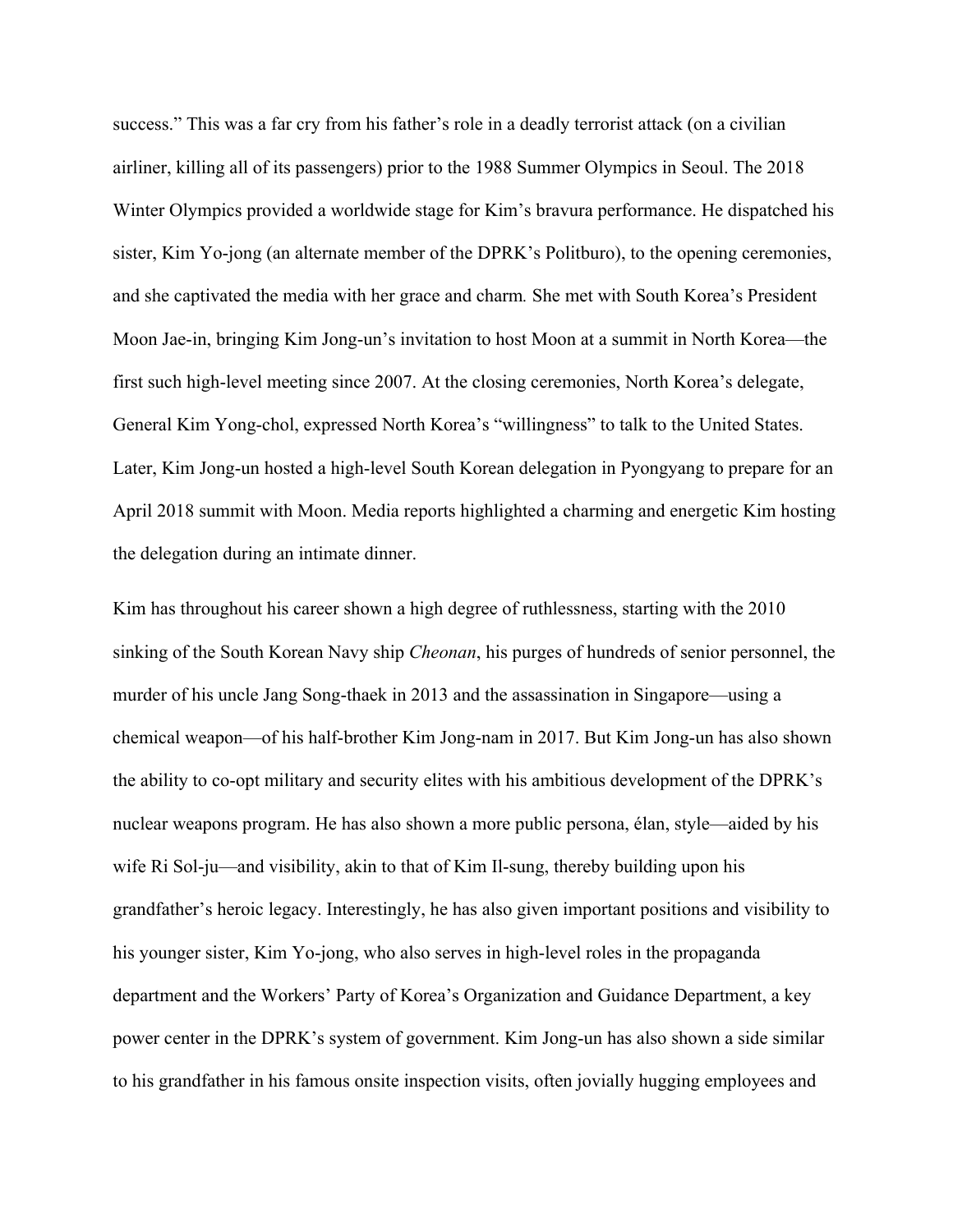posing for photos. In this sense, both he and his grandfather are different from Kim Jong-il, who rarely spoke publicly and only traveled to Russia and China. Kim Jong-un's differences from his father and grandfather are a measure of his youth, diplomatic talent, style, trust in his wife and sister (both of whom have traveled internationally with him) and ability to think and act more strategically, rather than impulsively.

Although not an economic reformer per se, Kim has tolerated some degree of internal marketbased activity, allowing the DPRK's economy to grow and creating visible accomplishments in spite of harsh international sanctions since 2017. In this sense, Kim has demonstrated an aspirational style of leadership, while recognizing that other tangibles—including nuclear weapons—are required in order to sustain his power. Kim has drawn the conclusion—supported by the fates of Iraq, Libya and Ukraine—that nuclear weapons are the only logical course of development regarding both his and the regime's survival.<sup>21</sup> Kim has impressively shown the ability to shift between doctrines of nuclear capabilities and "nuclear opacity," learning from the experiences of Israel (which has never officially acknowledged possessing nuclear weapons), India and Pakistan.22 In this sense, North Korea has achieved a strategic objective of both possessing a deterrent and of acting—and de facto being recognized—as a nuclear power.

The DPRK's leadership relies upon a variety of highly nuanced signals in terms of gauging the United States' intentions and strategic posture. Kim and the DPRK's ruling elite are sensitive to nuance (the Chinese call this *shi*, which means the alignment of forces, or the propensity of things to happen) and to loss of face. Words and gestures matter. Given the "heightened

<sup>21</sup> See William Overholt, *North Korea: Peace? Nuclear War?* (Cambridge: Harvard Kennedy School, 2019)

<sup>22</sup> For an analysis of nuclear opacity, see George Perkovich, *India's Nuclear Bomb: The Impact on Global Proliferation (*Berkeley: Univ of Calif Press, 1999,) and Avner Cohen, *Israel and the Bomb* (New York: Columbia Univ Press, 1998)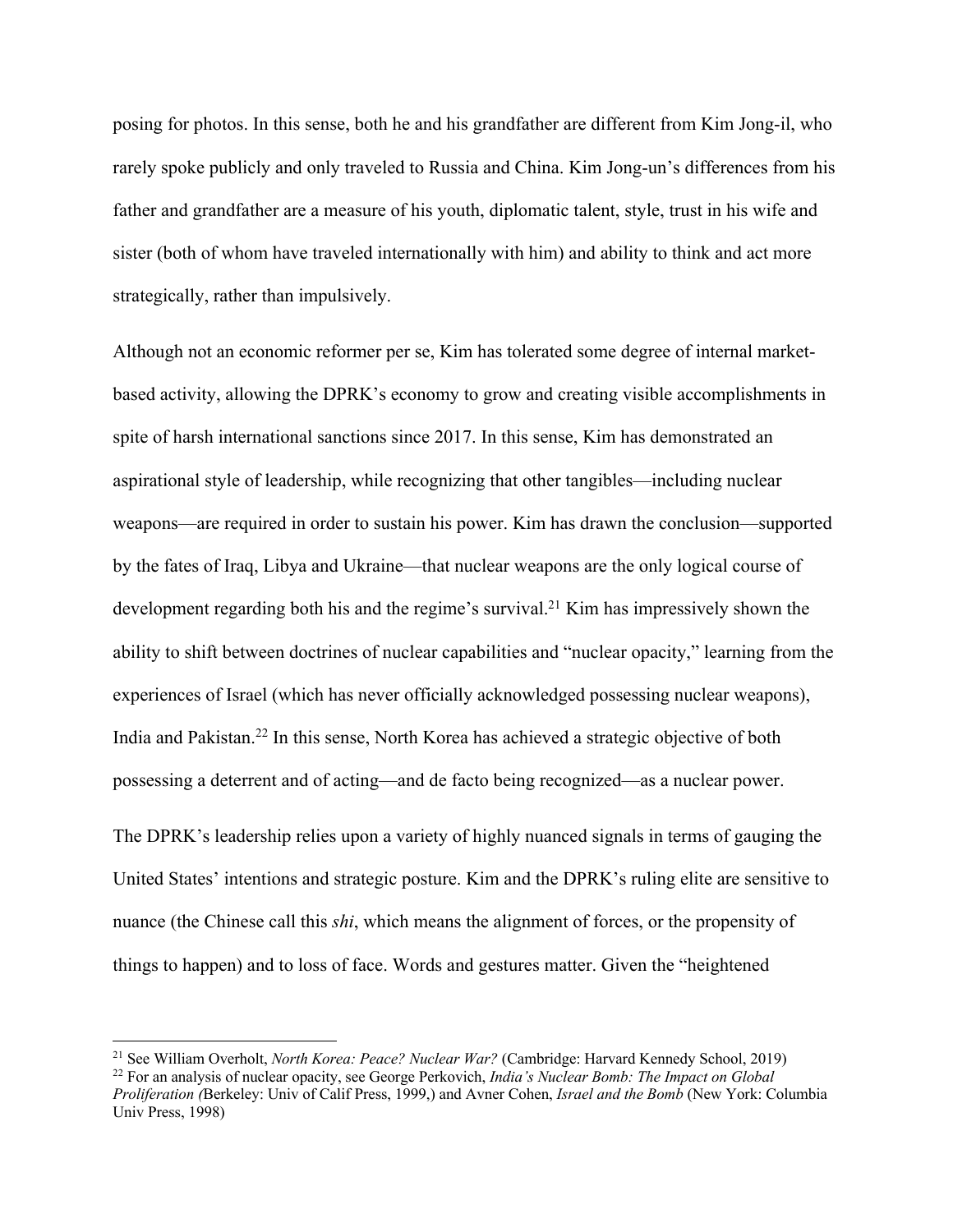temperature" in the region, face-saving gestures on both sides have always been important. Such diplomatic moves have precedent, as noted by Tong Kim, the U.S. Department of State's former Korean-language interpreter.<sup>23</sup> In 1994, U.S. President Bill Clinton issued a statement of "sympathy for the North Korean people" when Kim Il-sung died in the middle of U.S.-North Korean nuclear negotiations. When U.S. Secretary of State Madeleine Albright visited Pyongyang in 2000, she made a brief, quiet visit to the elder Kim's mausoleum, for which Kim Jong-il profusely thanked her, both for that gesture and for President Clinton's earlier 1994 message of sympathy.

Since his diplomatic opening in 2018, Kim Jong-un has successfully projected himself and his nation onto the world stage. It would be easy to understand Kim's recent overtures according to commonly held stereotypes, seeing Kim as responding to a combination of crippling international sanctions and military threats by Trump in late 2017. Kim's diplomatic style reveals much about his intentions, his psyche and long-term strategy. It has always been tempting given past "failures" involving the 1994 Agreed Framework, the 2005 Six Party Talks and the February 2019 Hanoi summit—to assume that Kim is borrowing a page from his father's playbook. But Kim's projection onto the world stage suggests loftier ambitions. In this sense, he is more like his grandfather than his father. Kim Il-sung was the *master* of grand gestures, having started the Korean War and, later, playing a large role in the Non-Aligned Movement. It is easy to forget that in his waning years, plagued by ill health, Kim Il-sung also sought a "grand bargain" with the United States. In 1992 and 1994, he hosted the late American evangelist Reverend Billy Graham (who in 1992 brought a personal message to Kim Il-sung from U.S.

<sup>&</sup>lt;sup>23</sup> Tong Kim, "You Say Okjeryok, I Say Deterrent," Washington Post, September 25, 2005, https://www.washingtonpost.com/wp-dyn/content/article/2005/09/24/AR2005092400004.html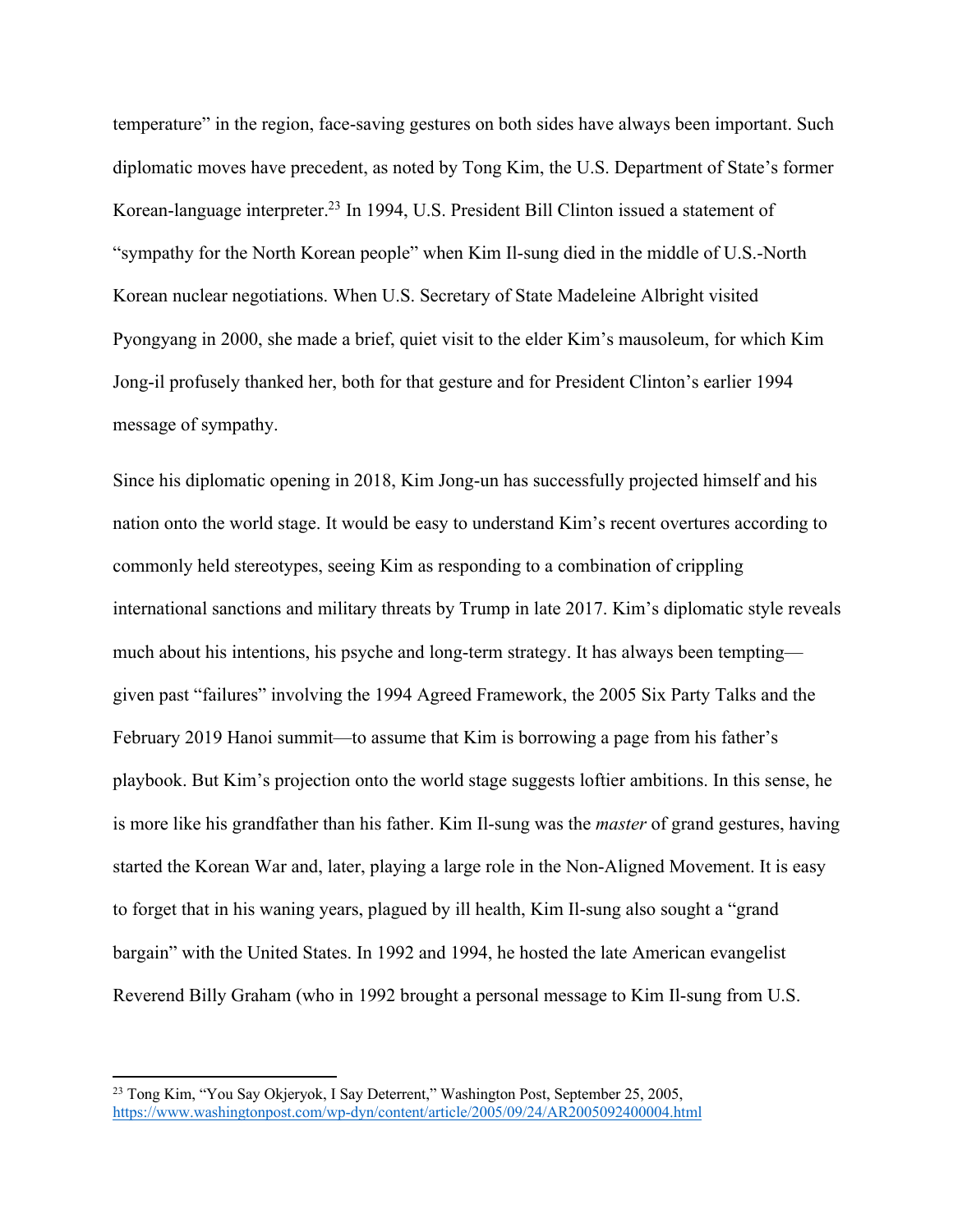President George H. W. Bush), seeking improved relations with the United States. Graham's wife Ruth had spent part of her childhood in Pyongyang. She spoke fondly of "the beauty of the two rivers that flow through the city of Pyongyang and the warmth and hospitality of the people."24 The North Korean government and its leadership—including Kim Jong-un—are exquisitely attuned to such nuance and symbols.

It is easy to forget how difficult such diplomacy can be. In the late 1960s, a delicate opening of U.S. diplomacy to China began under auspices similar to those seen today in the recent diplomatic initiatives by North Korea, South Korea and the United States.<sup>25</sup> Diplomacy then involved reaching out to a nuclear-armed nation with whom the United States had not had diplomatic relations for decades, a nation whose rhetoric and threat perception bore similarity to the missives coming from North Korea's official media and foreign ministry. And the nuclear threat from China in the 1960s—as with the threat from North Korea in 2017—was potent and very real, enough so that the development of the U.S. anti-ballistic missile program in the late 1960s was predicated upon being able to deny China the ability to inflict a first strike upon the United States.

At that time, China and its Great Helmsman—Mao Zedong—were not seen as rational negotiating partners, but rather as mad, irrational actors on the world stage. Images and media reports of China's violent, chaotic Cultural Revolution did little to dispel such views. Yet the diplomatic minuet began, and signals and openings emerged, though the United States missed many of them. These involved interviews with westerners (Edgar Snow), sports competitions (an international ping-pong tournament held in Beijing), secretive diplomatic openings in Warsaw

<sup>&</sup>lt;sup>24</sup> Janet Chismar, "The Graham Family Legacy in North Korea, BGEA, July 30, 2008

<sup>25</sup> For the best accounts of the historic opening to China, see Henry Kissinger, *White House Years* (New York: Little, Brown and Co, 1979), and Vernon Walters, *Silent Missions* (New York: Doubleday and Co, 1978)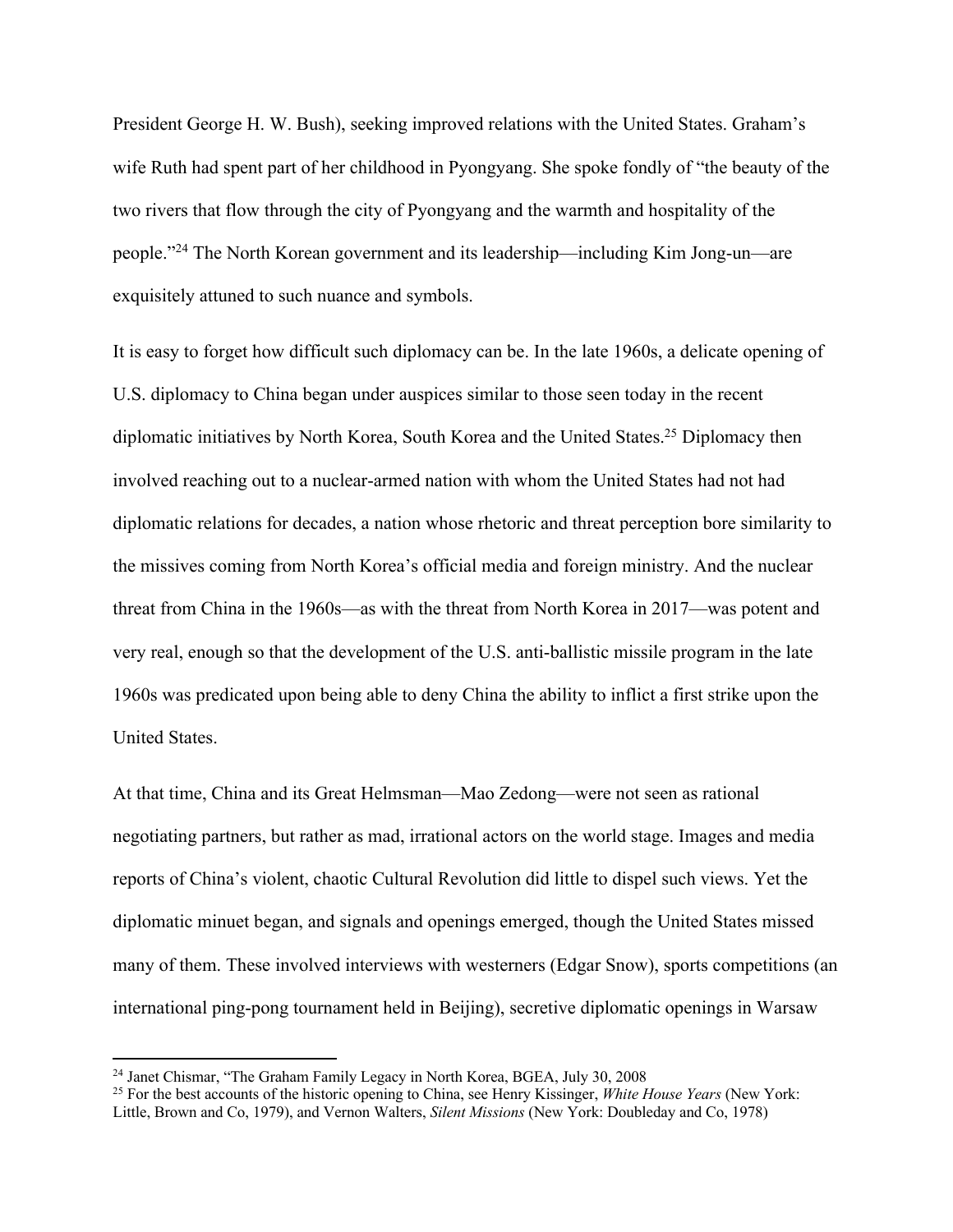and Paris and foreign interlocutors. It even included hostage releases (CIA paramilitary officers John Downey and Richard Fecteau, who had been imprisoned since 1952, and were not released until 1973) and a secret, preparatory trip to China by then National Security Advisor Henry Kissinger, leading up to President Richard Nixon's February 1972 summit with China's Mao.

The historical context of the opening to China in the late 1960s and early 1970s has odd parallels to the recent diplomatic initiatives undertaken by Kim, Xi, Moon, Trump and Putin. China's experience with the United States can help observers understand that Kim has borrowed from this historic playbook as well as from strategies that are more modern.

In the late 1990s, Scott Snyder's *Negotiating on the Edge: North Korean Negotiating Behavior* portrayed North Korean leaders and diplomats as utilizing harsh, "scorched earth" negotiating tactics in order to prevail and achieve their national security interests.26 It would be convenient to see Kim's political behavior in the past two years as more of the same. Such thinking is akin to a diplomatic analogue of a cognate, or a "false friend." Rather, Kim's recent political behavior is more of a classic negotiating strategy, as has already created powerful, novel symbols of both his nation's and South Korea's yearning for peace.27 The 2018 Moon-Kim summit in Panmunjom powerfully showed values dear to Korean culture: respect, filial piety, harmony and order. They spoke in private, appearing to listen intently; they held hands as they walked across the border of the Korean Demilitarized Zone (DMZ); and they planted a tree. Cold War symbols of U.S. negotiator Paul Nitze's and Soviet Ambassador Yuli Kvitsinsky's legendary "walk in the woods" on the outskirts of Geneva suddenly resonated.28

<sup>26</sup> Scott Snyder, *Negotiating on the Edge: North Korean Negotiating Behavior* (Washington DC: USIP, 1999)

<sup>&</sup>lt;sup>27</sup> John Delury, 'Panmunjom Spring,' May 1, 2018, 38 North, https://www.38north.org/2018/05/jdelury050118

<sup>&</sup>lt;sup>28</sup> Paul Nitze, *From Hiroshima to Glasnost: At the Center of Decision: A Memoir* (New York: Grove/Atlantic, 1989)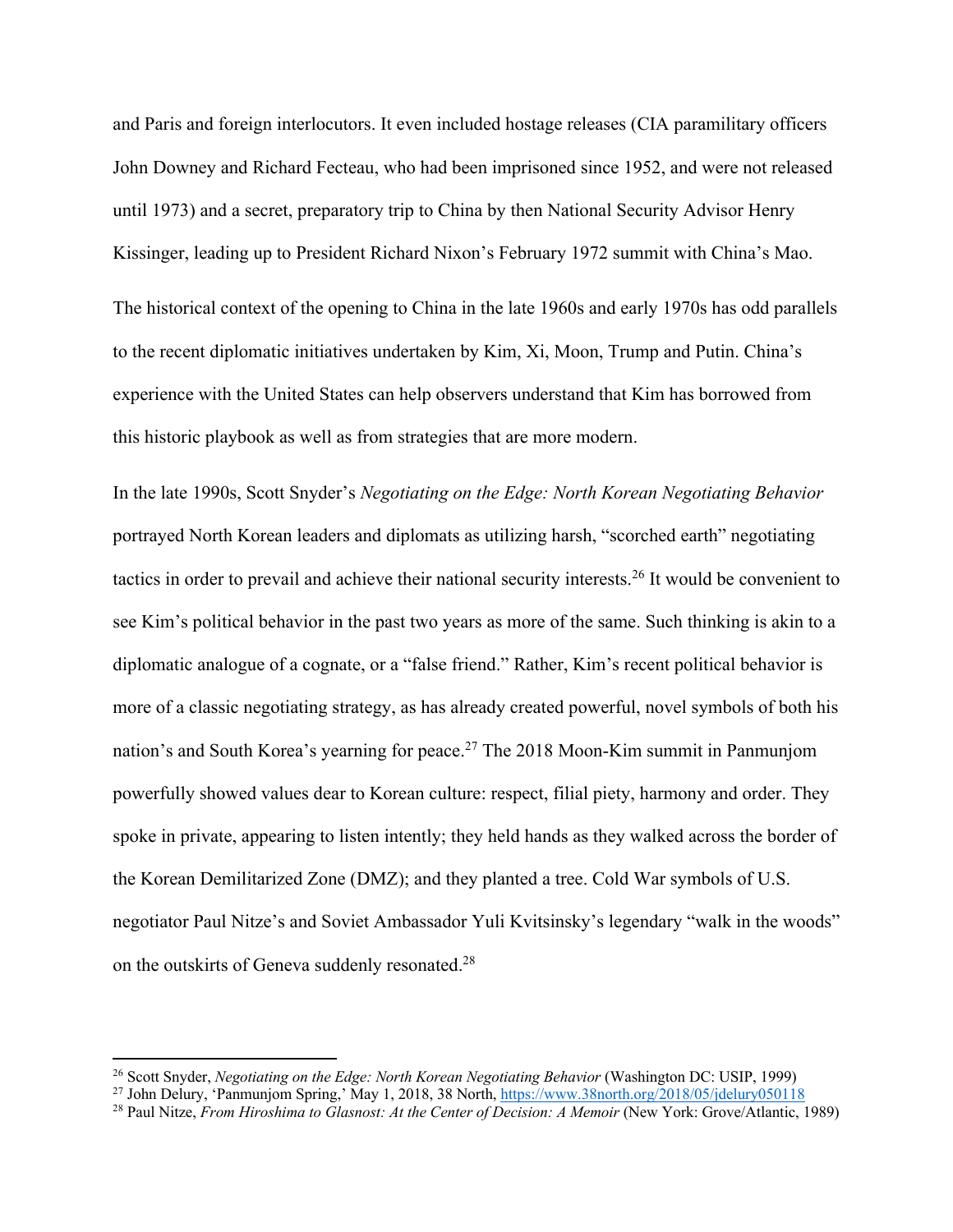Kim started 2019 with a well-rehearsed New Year's address, in which he utilized a less formal and more relaxed atmosphere—akin to Xi's New Year's addresses—and wore a western-style business suit. In his address, Kim spoke of his diplomatic successes during 2018, his emphasis upon economic development, peace and reunification of the Korean Peninsula. He also articulated his desire to further a new relationship with the United States as well as to denuclearize safely.

In early 2019, Kim made his fourth visit to China, traveling to Beijing by train on a 20-hour ride, first made famous by his grandfather Kim Il-sung in 1982, and by his father Kim Jong-il in 2011.29 The symbolism of Kim Jong-un's trip was highly important to both the Chinese and North Korean leadership. According to Chinese state media, Xi told Kim that Beijing supported a second summit between the North Korean leader and Trump, adding that he hoped they would "meet each other halfway," and that the "political settlement of the [Korean] Peninsula issue faces a rare historic opportunity." Kim also said that North Korea would make efforts to "achieve results that will be welcomed by the international community."

The failure of the 2019 Hanoi summit between Kim and Trump led to a sense of disappointment given the cancellation of their talks without any formal agreement. In walking away from a deal in Hanoi, Kim borrowed a page from Trump's playbook ("sometimes you have to walk"), intuitively realizing that doing so engenders the highest mark of respect. What remains unclear is whether Kim miscalculated, only later realizing, as did Xi, that having a warm, personal

<sup>&</sup>lt;sup>29</sup> Kenneth Dekleva, 'Chairman Kim Jong-un Rides the Peace Train,"'The Cipher Brief, January 22, 2019, https://www.thecipherbrief.com/column/quick-take/chairman-kim-jong-un-rides-the-peace-train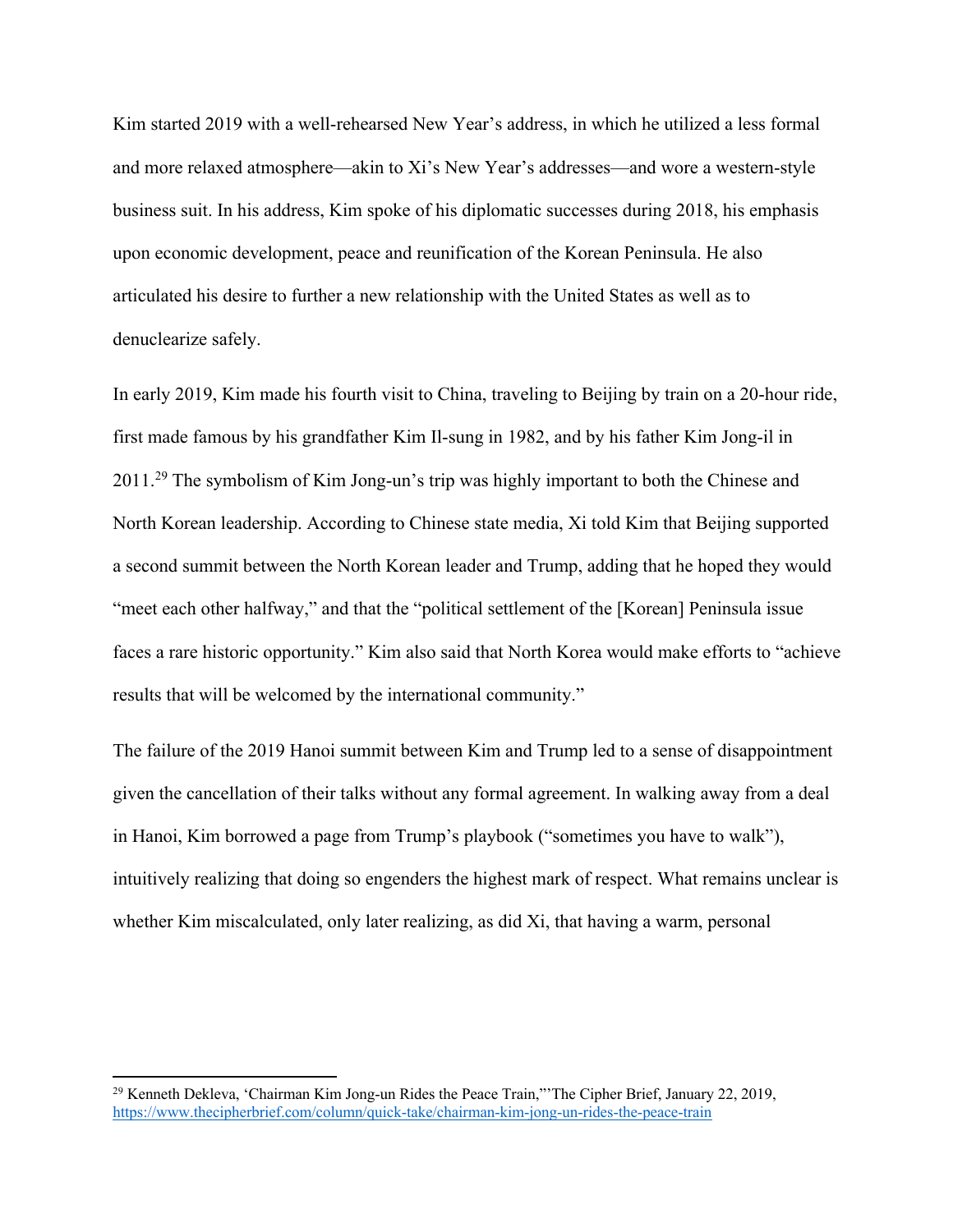relationship with Trump is no guarantee of a deal which serves his and the DPRK's strategic interests.30

Russia's ties with North Korea date from the late 1940s, when Soviet Political Commissar Colonel-General Terenti Shtykov (later, Russia's first Ambassador to the DPRK) was present at, and assisted with, the DPRK's creation.<sup>31</sup> Such ties remain solid, and Russian Foreign Minister Sergei Lavrov's recent May 2018 visit to Pyongyang, where he met with Chairman Kim, hinted at emerging improved relations. Earlier, in January 2018, Putin had referred to Kim as "an absolutely competent and already mature politician," signaling his desire to establish warmer relations with the DPRK.<sup>32</sup>

Western observers would be mistaken to minimize Russia's role in ongoing diplomacy with the DPRK. Putin has a history of skillfully combining nostalgia, shared historical experience and strategic imperatives to improve Russia's relations with other countries. In recent years, the legacy of the late Russian Ambassador (2001-2006) to the DPRK, Andrei Karlov, deserves special mention. He spent a total of seventeen years in Pyongyang, including five years as ambassador, and considered North Korea "his second homeland." According to his widow Marina Karlova, who gave an exclusive interview ("The Last Dragoman of the Russian Foreign Ministry") to the Russian monthly investigative intelligence magazine *Sovershenno*  Sekretno,<sup>33</sup> he was one of the rare foreign friends of North Korea's leader, Kim Jong-il. Karlova

<sup>&</sup>lt;sup>30</sup> Kenneth Dekleva, 'So, After Hanoi: What is Kim Thinking?,' The Cipher Brief, March 7, 2019, https://www.thecipherbrief.com/column/profile/so-after-hanoi-what-is-kim-thinking

<sup>&</sup>lt;sup>31</sup> Andrei Lankov, 'Terenti Shtykov: the other ruler of nascent N. Korea,' The Korea Times, January 25, 2012, https://www.koreatimes.co.kr/www/news/nation/2012/01/363\_103451.html

 $32$  Kenneth Dekleva, 'Putin, Trump and North Korea: The Road to Washington Leads Through Asia,' 38 North, July 12, 2018, https://www.38north.org/2018/07/kdekleva071218; Kenneth Dekleva, 'What Could a Russia-North Korea Summit Mean?,' The Cipher Brief, April 24, 2019, https://www.thecipherbrief.com/column/opinion/what-could-arussia-north-korea-summit-mean

<sup>&</sup>lt;sup>33</sup> Andrei Kolobaev, 'The Last Dragoman of the Foreign Ministry,' Sovershenno Sekretno, April 6, 2017, https://www.sovsekretno.ru/articles/posledniy-dragoman-mida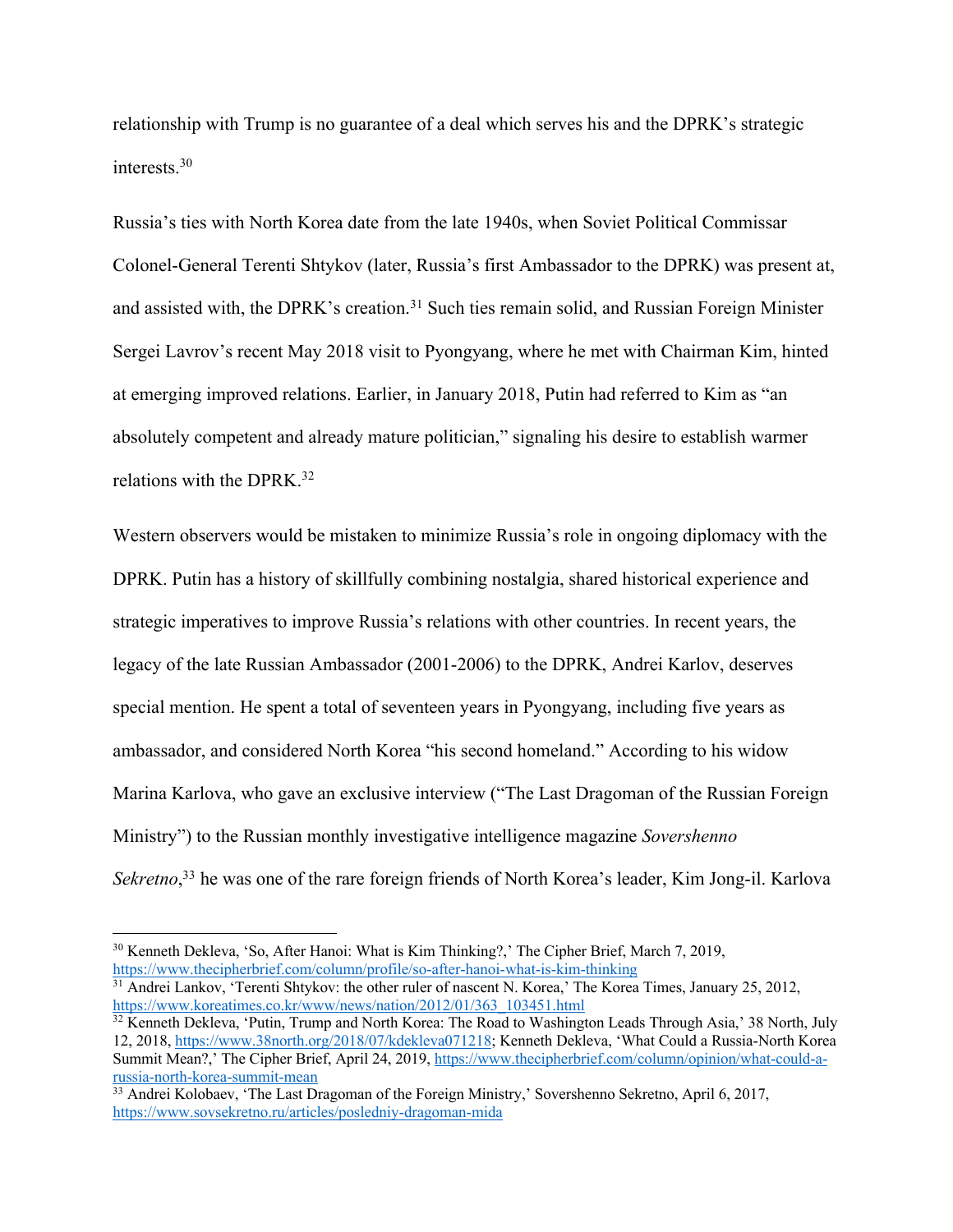said her husband spent many evenings with Kim Jong-il and his closest associates, dining together and singing Russian and Soviet songs.

Although two former U.S. presidents—Jimmy Carter in 1994 and Bill Clinton in 2009—had made rare visits to Pyongyang, meeting with Kim Il-sung and Kim Jong-il respectively, it was in June 2019 that Trump made history as a sitting president. By meeting with Kim Jong-un in a hastily arranged meeting at Panmunjom, Trump seized the moment and took several steps with Kim across the DMZ. He thereby became the first sitting U.S. president to set foot on North Korean soil, a moment of historic and symbolic significance.<sup>34</sup>

Following historic summits in Singapore and Hanoi, Trump's and Kim's unconventional, theatrical and even "reality TV" style of diplomacy has been widely disparaged, with critics seeing it as lacking in substance and overly focused on personal, transactional relationships. Trump's approach to dealing with Kim has been untraditional, relying upon devices such as an exchange of letters, tweeting and even showing Kim a video during the 2018 Singapore summit.<sup>35</sup> But Trump has succeeded in engaging the North Korean leader and, to date, along with Kim and Moon, has achieved partial successes, in that Kim has not tested a nuclear weapon or ICBM since late 2017. Trump spoke of being honored to set foot on North Korean soil, surprising even Kim, who praised his courage, stating that he had not expected that they would meet at the DMZ. Kim, like his father and grandfather, understands optics too.

The year 2019 brought new challenges with a slowdown in diplomatic engagement, further weapons testing by North Korea and other domestic and foreign policy pressures threatening to

<sup>34</sup> Kenneth Dekleva, 'North Korea and Nobel Prizes,' The Cipher Brief, July 3, 2019, https://www.thecipherbrief.com/column/opinion/north-korea-and-nobel-prizes

<sup>&</sup>lt;sup>35</sup> Kenneth Dekleva, 'A Hypothetical Letter from Chairman Kim Jong Un to President Donald Trump,' 38 North, June 7, 2019, https://www.38north.org/2019/06/kdekleva060719/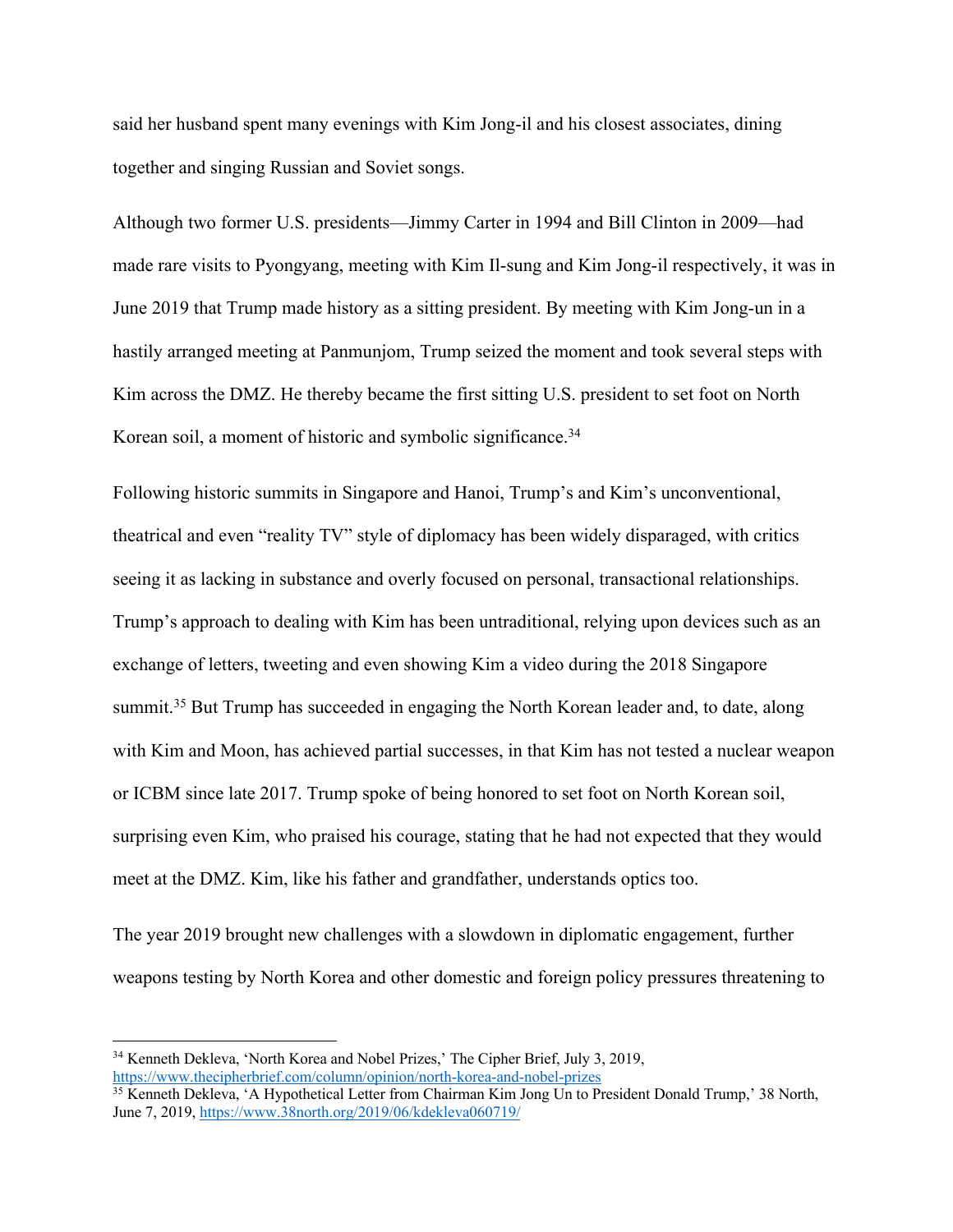derail the bold initiatives of Kim, Moon and Trump.<sup>36</sup> North Korea's recent missile tests, the unveiling of potential new submarine capabilities and its increased activities in cyber warfare (as well as theft of intellectual property and hacking of financial institutions) suggest that Kim has embraced a shift from strategic patience and nuclear opacity to a form of strategic ruthlessness. Kim's soaring rhetoric, idealism and desire for peace, combined with his symbolic embrace of Moon in 2018, was moving and powerful—and positioned Kim as a legitimate negotiating partner. The fact that Kim hosted Moon and allowed him to speak extemporaneously for seven minutes to a crowd of 150,000 Pyongyang citizens speaks greatly to Kim's confidence and posture as a leader.

Kim—with whom Trump had bragged about "falling in love" with during 2018 and 2019—has recently been silent regarding Trump. But his high-level deputies, including senior DPRK leaders such as Kim Yong-chol, UN Ambassador Kim Song and Vice-Minister Choe Son-hui, have recently publicly criticized Trump and his policies towards the DPRK. Both have stated that denuclearization is "off the table," returning to the hostile language of 2017 when the DPRK's media and top officials referred to the president as a "dotard." Kim Jong-un's recent symbolic actions (e.g., his recent visits on horseback to Mt. Paektu, which is sacred to both Koreas and to the Kim dynasty) had suggested to many a return to "Fire and Fury" and to the political, military and diplomatic challenges of 2017. At the recent December 2019 plenum, Kim, rather than giving his traditional New Year's speech, outlined a different strategy toward the United States for 2020. In doing so, he highlighted the dignity of the the DPRK, a return to a combination of military and economic development and the requirement for the people to tighten

<sup>&</sup>lt;sup>36</sup> Kenneth Dekleva, 'A Fading Chance for Improvement with North Korea,' The Cipher Brief, September 19, 2019, https://www.thecipherbrief.com/column/opinion/a-fading-chance-for-improvement-with-north-korea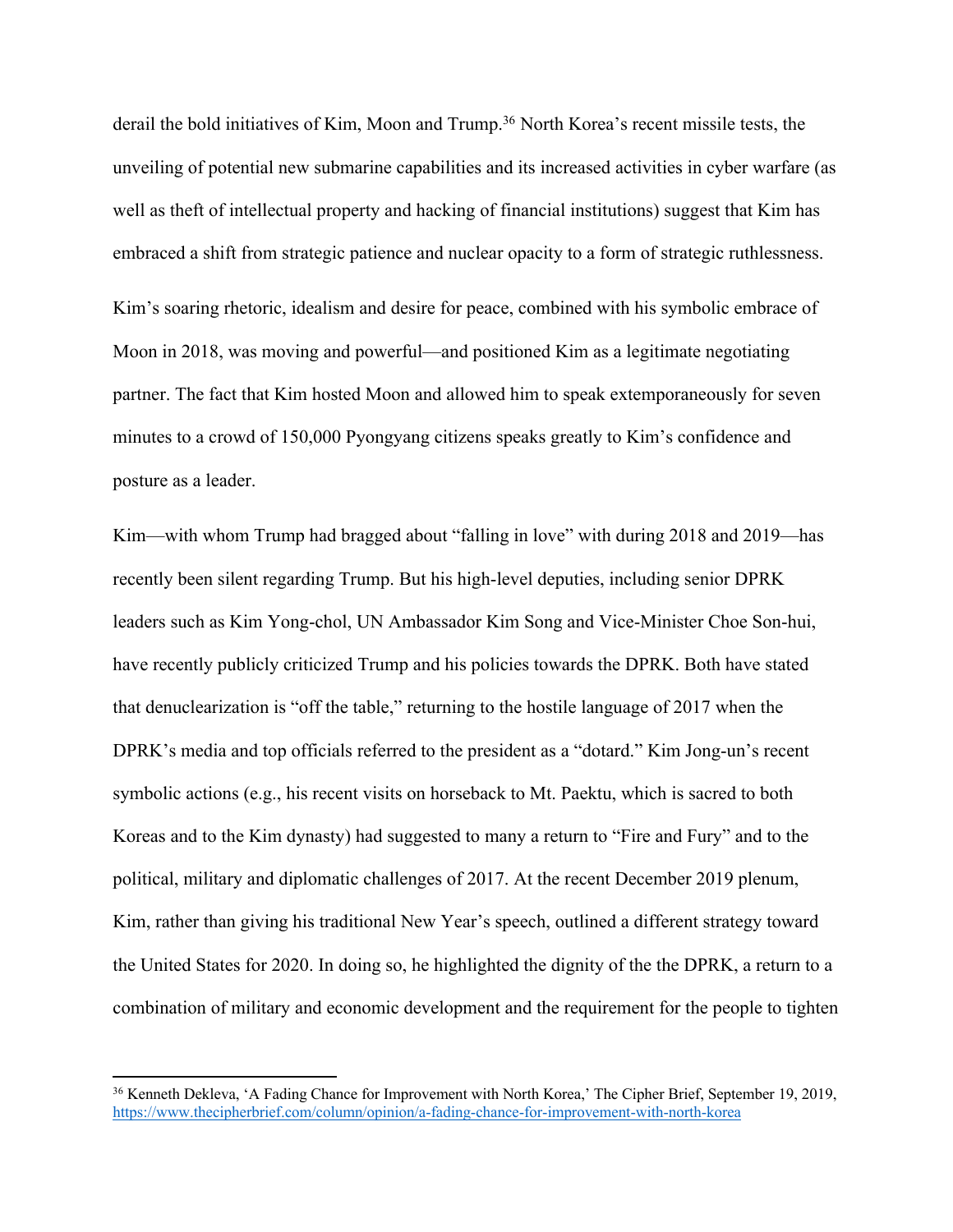their belts during a period of prolonged sanctions. Kim's strategic shift portends not only political, military and diplomatic changes, but also offers clues as to his evolving leadership style, intentions and flexibility as he begins his ninth year in power.

The critical issue of Kim's health has arisen over the past several years. He has a positive family history of cardiovascular disease and stroke. He likely suffers from morbid obesity, as defined by a BMI (body mass index) greater than 40.0, and he is a heavy smoker. He may also suffer from hypertension, secondary diabetes and elevated cholesterol. Hypothetical risk calculations, using a program called Astro-CHARM developed at UTSW Medical Center-Dallas in conjunction with NASA,<sup>37</sup> suggest that Kim's ten-year risk of having a significant event—fatal or non-fatal—such as myocardial infarction or stroke could be as high as 33 percent. If Kim quits smoking and manages other potential risk factors, his 10-year risk drops to 3 to 4 percent. Therefore, Kim's health status bears watching over the next several years, especially given his recent three-week absence (during early 2020) from the public eye and reports of a possible cardiac procedure.<sup>38</sup>

Applying Occam's Razor (i.e., the idea that the most likely explanation for an event is usually the simplest explanation) to Kim's seven-hour speech at the 2019 Central Committee plenum, as well as to his subsequent personnel changes in the Foreign Ministry, it is tempting to judge that Kim has returned to his earlier *byungjin* policy. This policy approach combines an emphasis on both economic as well as military development. One might also reasonably conclude that his recent political behavior presages a return to the DPRK's hard-edged negotiating style.

<sup>&</sup>lt;sup>37</sup> Amit Khera et al., 'Astronaut Cardiovascular Health and Risk Modification (Astro-CHARM) Coronary Calcium Atherosclerotic Cardiovascular Disease Risk Calculator,' Circulation Vol 138, No. 17, 2018, pp. 1819-1827 <sup>38</sup> Kenneth Dekleva, 'I Am Kim's Heart: The Health Status of Chairman Kim Jong Un,' 38 North, April 28, 2020, https://www.38north.org/2020/04/kdekleva042820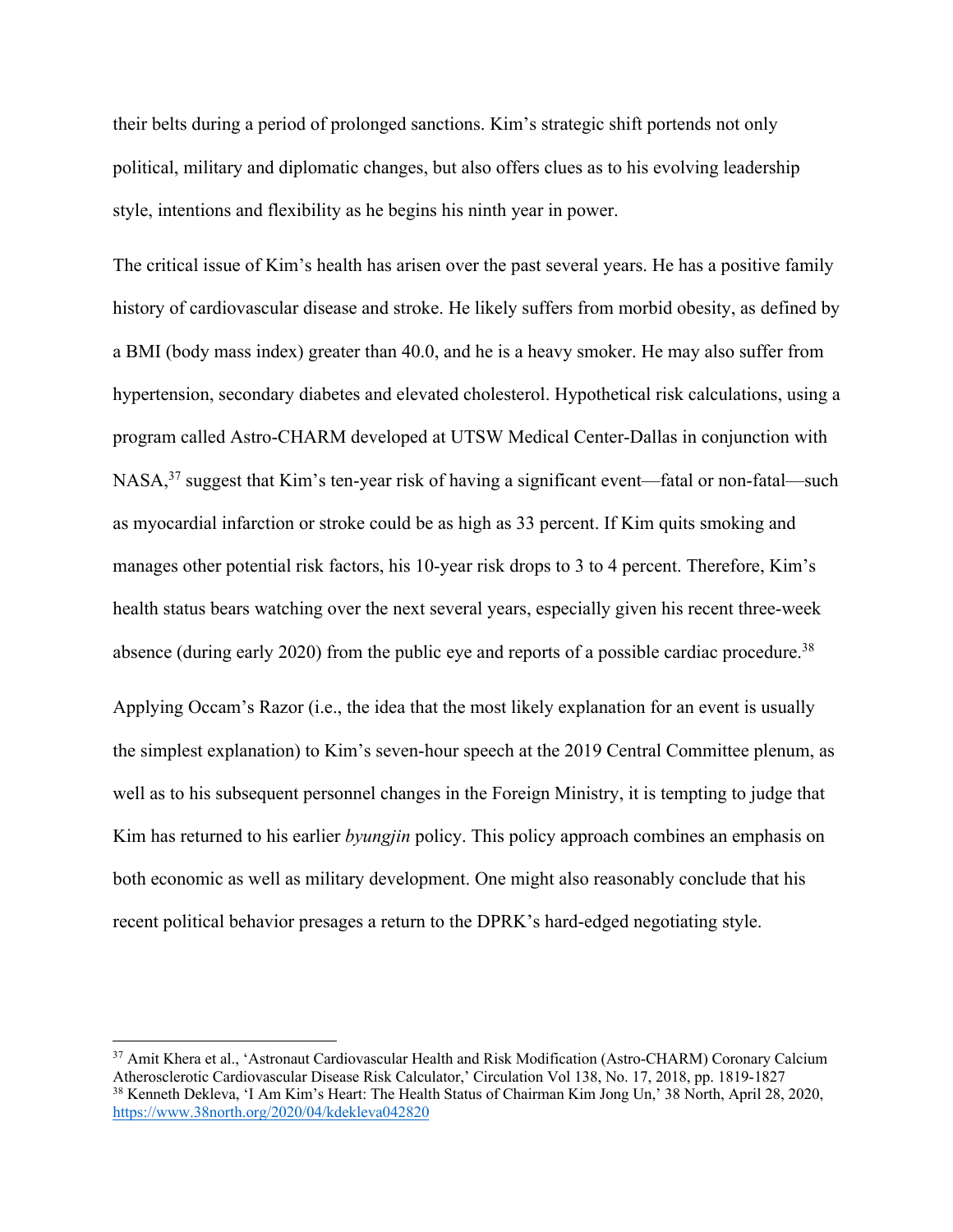Kim's diplomatic travels during 2018 and 2019 to China, Russia, Singapore and Hanoi have attracted worldwide attention, and in recent years, he has come across as an adroit statesman. He has sometimes been referred to as impatient, but this misses the point. His impatience may be a function of external political pressures rather than a mere reflection of his personality. Certainly, after his 2019 New Year's speech, warning of a change in strategy should the United States not change its diplomatic approach, Kim has shown restraint and patience. He has not tested an intercontinental ballistic missile (ICBM) or resumed nuclear testing—nor is he likely to do so, although a public "display" of a new ICBM or ballistic missile submarine is not out of the question.39

Kim has recently substituted strategic ambiguity for the nuclear opacity he previously demonstrated in 2018. Doing so highlights his strategic sensibility and use of hybrid, asymmetric and "gray zone" approaches to diplomacy. Importantly, although disappointed and likely humiliated by his failure to achieve sanctions relief at the 2019 Hanoi Summit with Trump, Kim has refrained from attacking Trump personally. More saliently, he has learned—as did Xi—that a personal, warm and transactional relationship with Trump has not necessarily led to enduring strategic benefits for the DPRK. Lastly, his speech at the recent plenum highlighted the importance of national dignity and a need for "tightening [their] belts" for now. His use of the term "the dignity of the country" comes across as personal and deeply ingrained. That is Kim's true "red line."

The COVID-19 pandemic (as well as the recent tragic typhoons and worsening famine) has tested Kim's leadership skills, as has been the case for other world leaders. It is indeed a

<sup>39</sup> Kenneth Dekleva, 'The Many Faces of Chairman Kim Jong Un,' 38 North, January 30, 2020, https://www.38north.org/2020/01/kdekleva013020/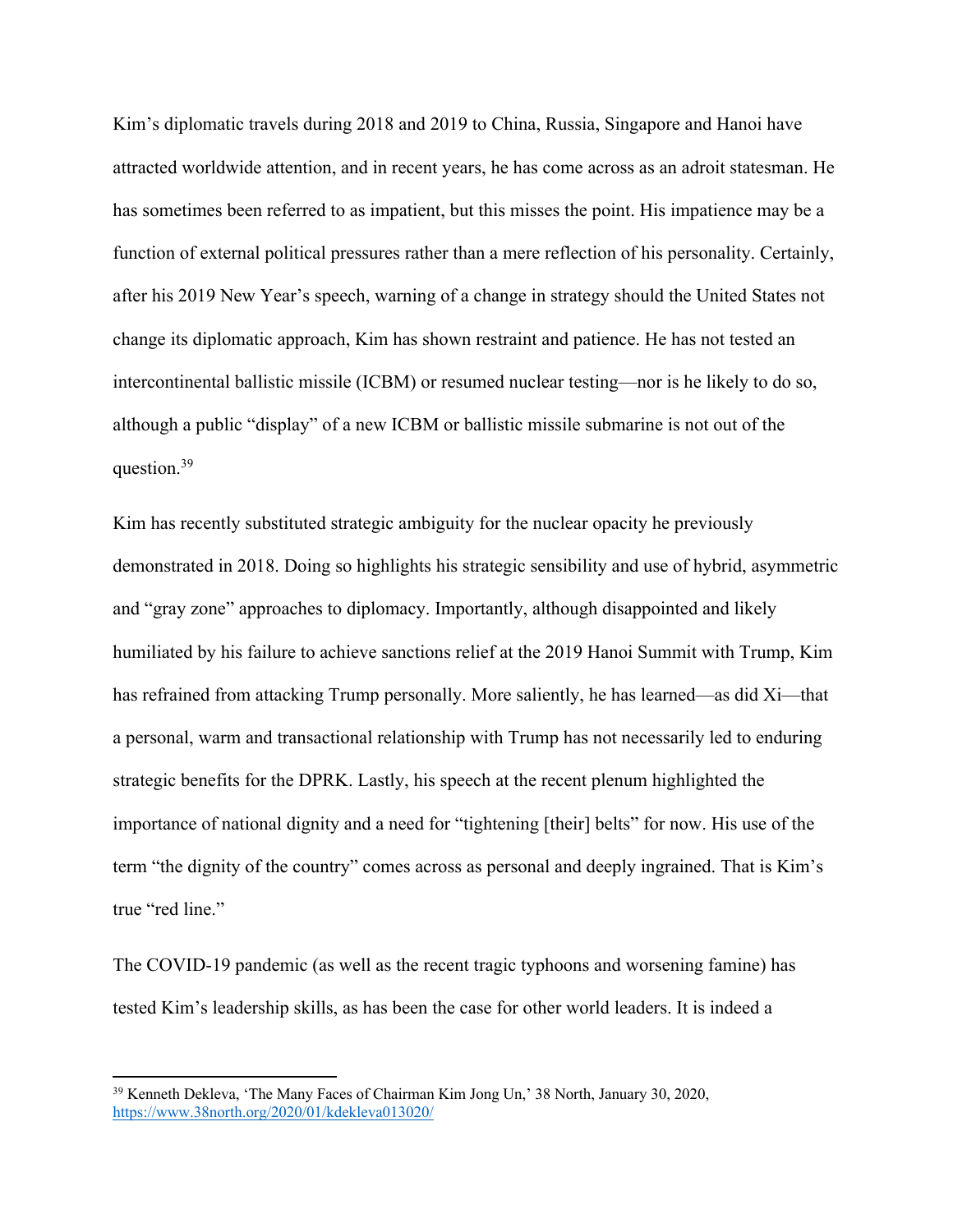leadership crucible. Kim moved quickly to seal the borders with Russia and China. He has also embarked upon a media and public health campaign to emphasize social distancing and other mitigation measures. This reveals not only his prudence, but also highlights an important difference between Kim and his father, as well as grandfather, for COVID-19 threatens not only Kim's rule, but also more broadly, the legitimacy of his power and that of the nation. In acting to protect the well-being of the nation, Kim has revealed a different (and more emotional) side of his leadership style.

Kim remains an aspirational leader, even as the DPRK's diplomacy is likely to shift to a more muscular, hard-edged version given the replacement of Ri Yong-ho and appointment of Ri Songwon (a hardliner and protégé of Kim Yong-chol) as foreign minister.<sup>40</sup> Kim Jong-un is patiently waiting and avoiding unnecessary political risks, knowing that time is on his and the DPRK's side. With Kim's singular sense of destiny, his grandfather's dream of a peace treaty and formal diplomatic recognition by the United States remains elusive but within reach.

<sup>40</sup> Robert Carlin, 'Note on DPRK Foreign Ministry Shakeup,' 38 North, January 21, 2020, https://www.38north.org/2020/01/rcarlin012120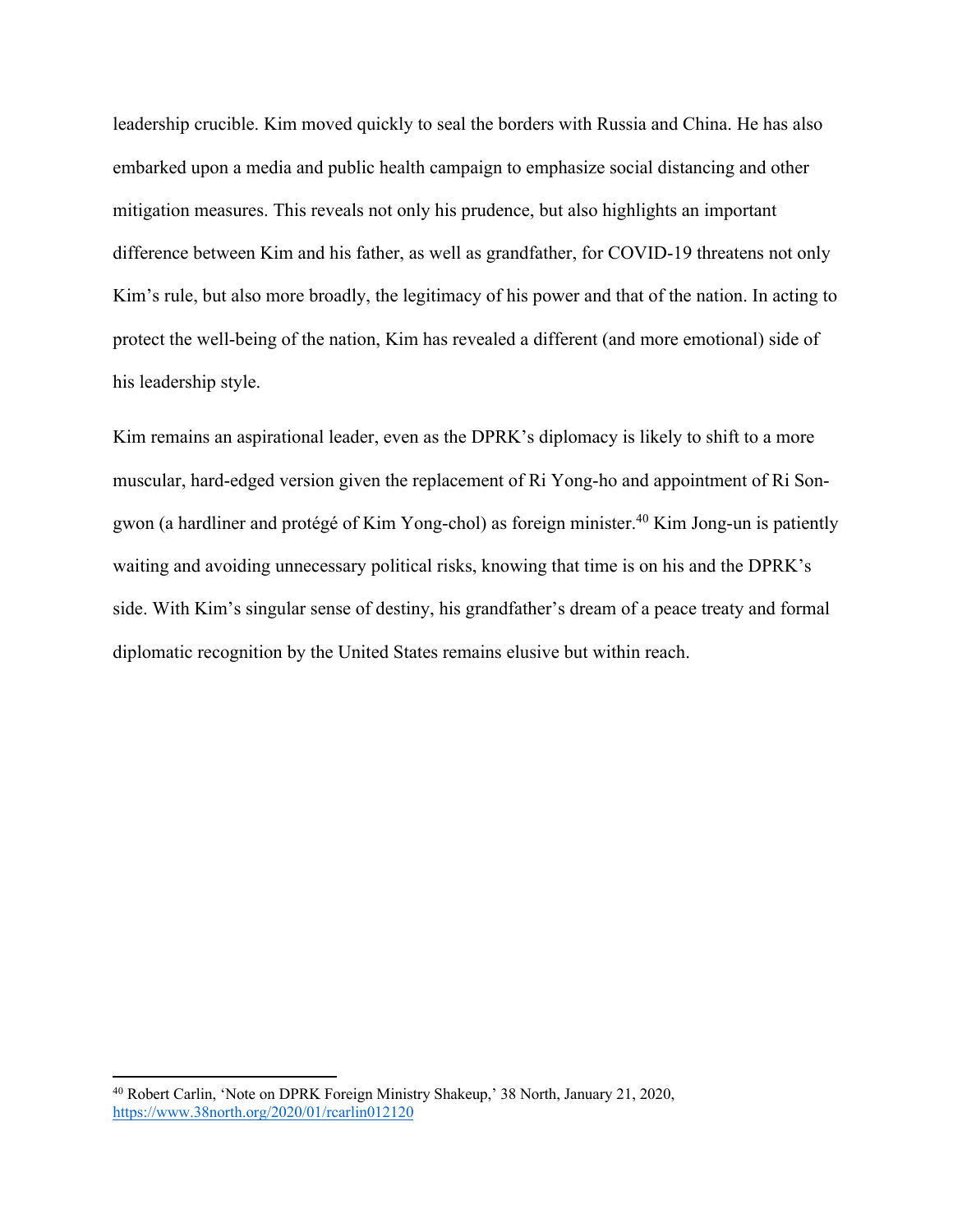#### **Vladimir Putin: Disruptive Diplomacy**

In 2000, Russia's President Vladimir Putin, at that time relatively unknown outside of Russia, visited Japan. Part of his trip included a visit to the *Kodokan*, the historic Judo school founded by Jigoro Kano. Putin participated in a demonstration, showing off his martial arts skills with a young Japanese student, who threw him using a classic hip throw. Afterwards, Putin bowed formally to her with grace and good cheer, and the crowd gave him a warm ovation. Several years later, after the tragic terrorist attack in Beslan where over 300 schoolchildren lost their lives in its carnage, an emotionally distraught Putin spoke to a sorrowful nation, telling Russians that they had been beaten "because of our weakness."

These vignettes reveal different sides of Russia's leader, who grew up in the haunted aftermath of Leningrad's World War II siege—where dinner-table conversations with his traumatized, warweary parents were few and far between—and whose rise to power presaged Russia's crusade to recapture its previous glories. Although Putin is no stranger to U.S. policymakers, he remains even after two decades in power—an enigmatic, poorly understood leader.<sup>1</sup> Recent events involving allegations of Russian cyber warfare, interference in the 2016 U.S. election, sponsorship of assassination attempts on foreign soil and military action in support of Syria's President Bashar al-Assad have highlighted a key dictum: understanding Russia's political actions, especially in the foreign policy sphere, requires a keen and sober analysis of Putin's political psychology. This presupposes a deeper sense of Putin's many faces, sensibility and humanity—the essence of what makes him tick.<sup>2</sup>

<sup>&</sup>lt;sup>1</sup> Kenneth Dekleva, 'The Many Faces of Vladimir Putin: A Political Psychology Profile,' The Cipher Brief, January 22, 2017, https://www.thecipherbrief.com/column\_article/the-many-faces-of-vladimir-putin-a-political-psychologyprofile

<sup>&</sup>lt;sup>2</sup> For several biographies of Putin, see Masha Gessen, *The Man Without a Face: The Unlikely Rise of Vladimir Putin* (New York: Riverhead Books, 2013); Fiona Hill and Clifford G. Gaddy, *Mr. Putin: Operative in the Kremlin*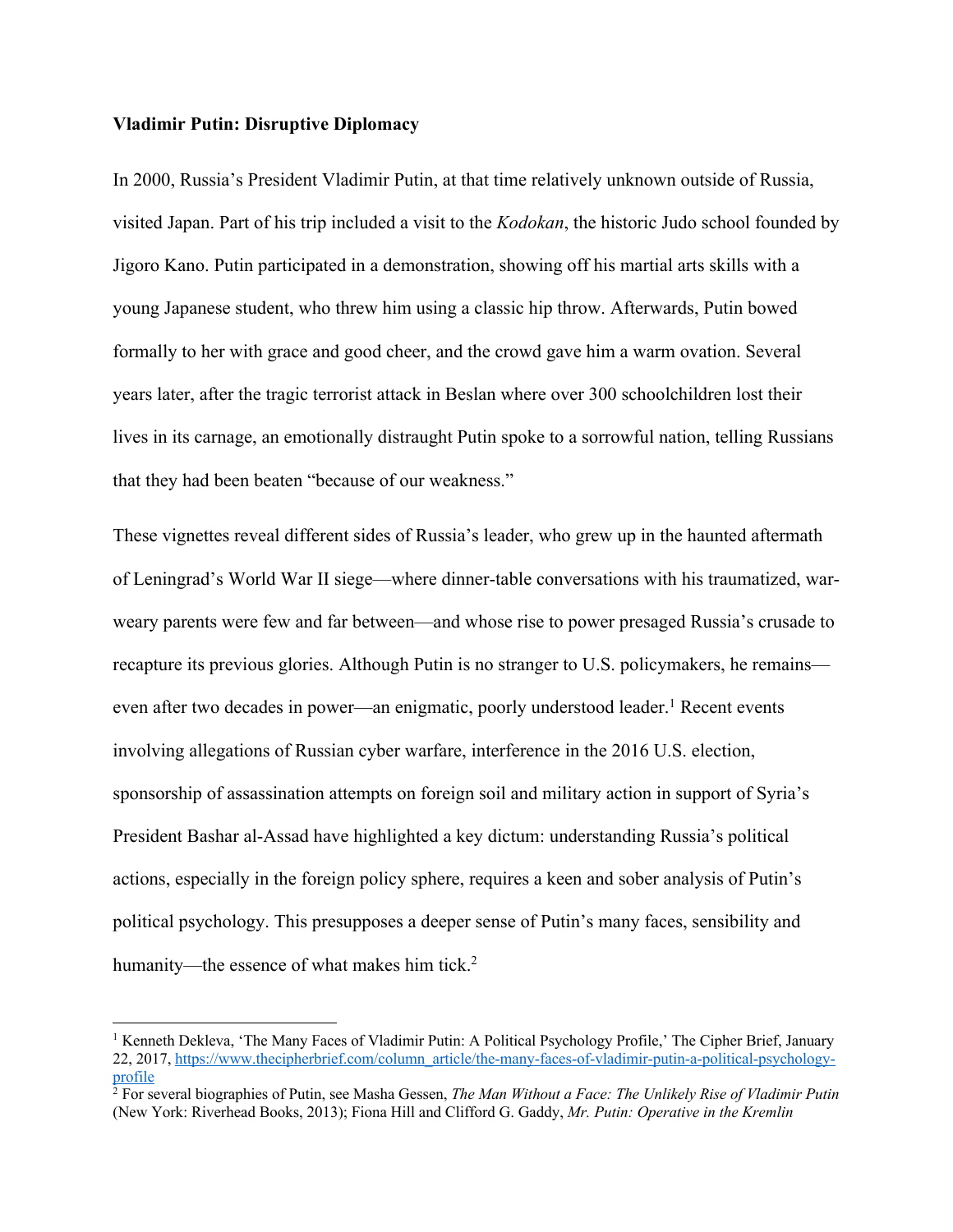Many profiles of Putin have missed the mark, labeling him as a "thug" or seeing him as a mere tool of larger, more intricate power structures or groupings, such as the *siloviki—*Russia's military, law enforcement and intelligence communities. Such analyses of Putin's political behavior have led to a lack of predictive power regarding Russia's actions, heightened emotional predictions of a new Cold War and even the anticipation of military conflict between Russia and the West. A careful reading of Putin's writings, interviews and speeches offers analysts a treasure trove of material, which reveals his many faces: politician, intelligence officer, martial artist and diplomat.3

As president, Putin quickly prioritized bringing Russia out of the political and economic morass of the 1990s following the collapse of the Soviet Union (USSR), which he famously called "the greatest geopolitical catastrophe of the twentieth century." Although rising oil and natural gas prices during the 2000s bolstered Russia's economy, allowing improved standards of living, Putin's sense of organization, self-discipline and shrewd management of domestic policy during that time also played a significant role in Russia's political and economic restoration.

What many analysts missed over the years is the degree to which Putin's revanchist views, and his campaign to restore Russia's pride and place in the world, hold a powerful social, emotional and psychological appeal for ordinary Russians. This accounts in large part for Putin's consistently high political popularity ratings—above 70 percent during most of his tenure which no other politician in Russia can match. Although his style of management smacks of a strong, decisive, authoritarian streak—he can be perceived as Russia's Charles de Gaulle

<sup>(</sup>Washington DC: Brookings Institution Press, 2015); Angela Stent, *Putin's World: Russia Against the West and with the Rest* (New York: Twelve Books, 2019); Catherine Belton, *Putin's People: How the KGB Took Back Russia and Then Took On the West* (New York: FSG, 2019)

<sup>3</sup> See this revealing work by Vladimir Putin et al., *First Person: An Astonishingly Frank Self-Portrait by Russia's President Vladimir Putin* (New York: Hachette Book Group, 2000)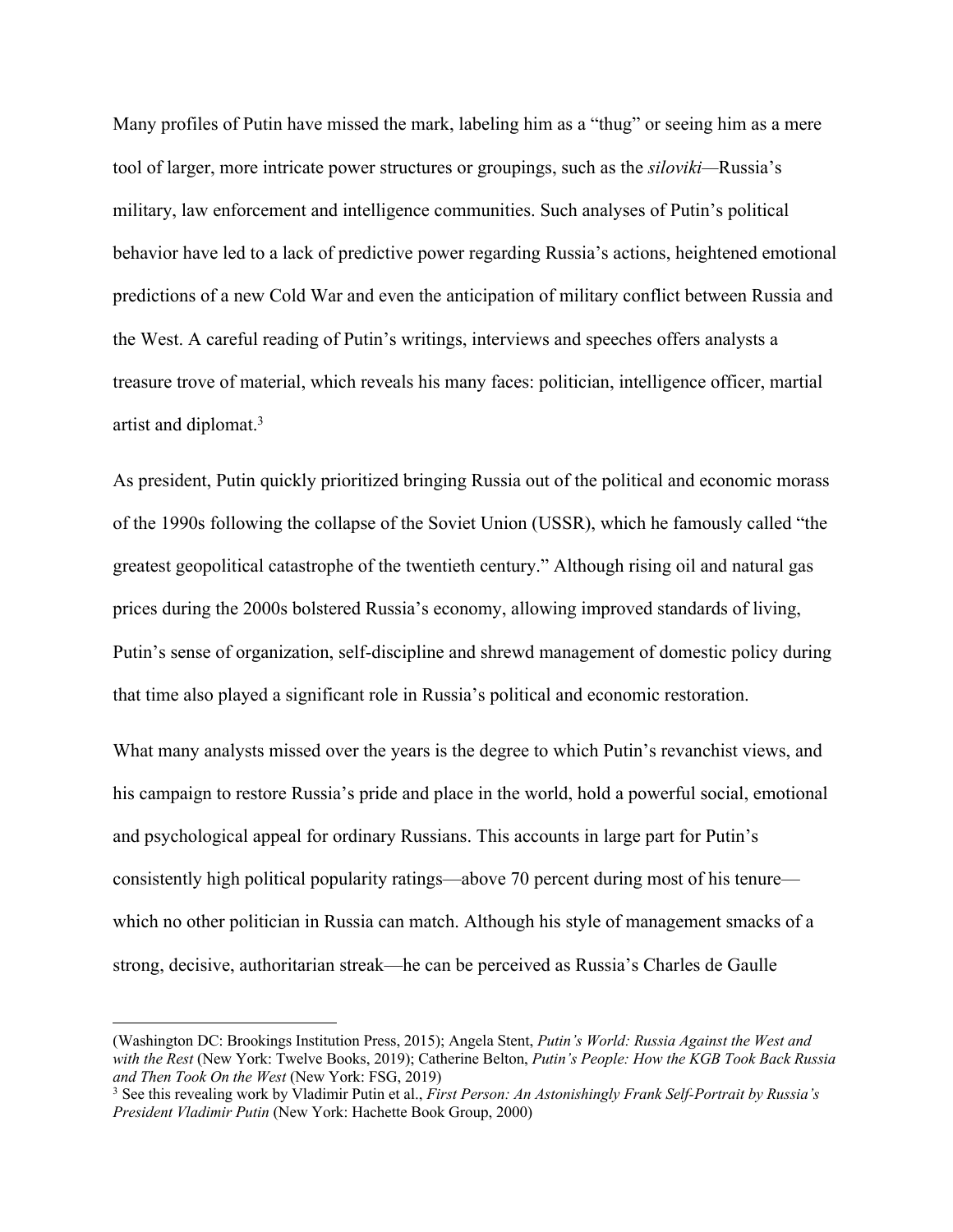(modern France's most influential president)—Putin has shown a canny ability to influence and win the allegiance of Russia's political and security elite.

As a leader, Putin respects strength, iron discipline and control—traits that he himself exudes during his annual news conferences and public call-in sessions. Although Western media often describe Putin as a cold, unemotional politician, he has on occasion shown otherwise. For instance, following his 2012 return to the presidency, television revealed a different side of Putin, showing him becoming emotional and tearing up during a victory speech given to his supporters.

Putin's background as an intelligence officer in the Soviet Union's main security agency (KGB) has colored his entire professional life. The KGB shaped his ethos and his sense of identity. Service in the KGB was his boyhood dream. Commentary that either vilifies his KGB service, or downplays it, misses a more important question having to do with how Putin's skills have manifested themselves. Many have tended to see Putin as merely tactical rather than strategic. But such a view is mistaken. Seeing such labels as dichotomous loses sight of Putin's adaptability regarding foreign policy challenges from Ukraine and Georgia to Syria and China. At times, Putin has shown tactical flexibility, often reversing course and shifting priorities, while not deviating from key strategic concerns and his sense of Russia's national interest. A different concern has to do with Putin's inner circle of advisors, many of whom he has known and worked with for decades. Whom does he trust and listen to? How do strategic decisions get made? Changes in personnel within the Kremlin and key ministries over the past several years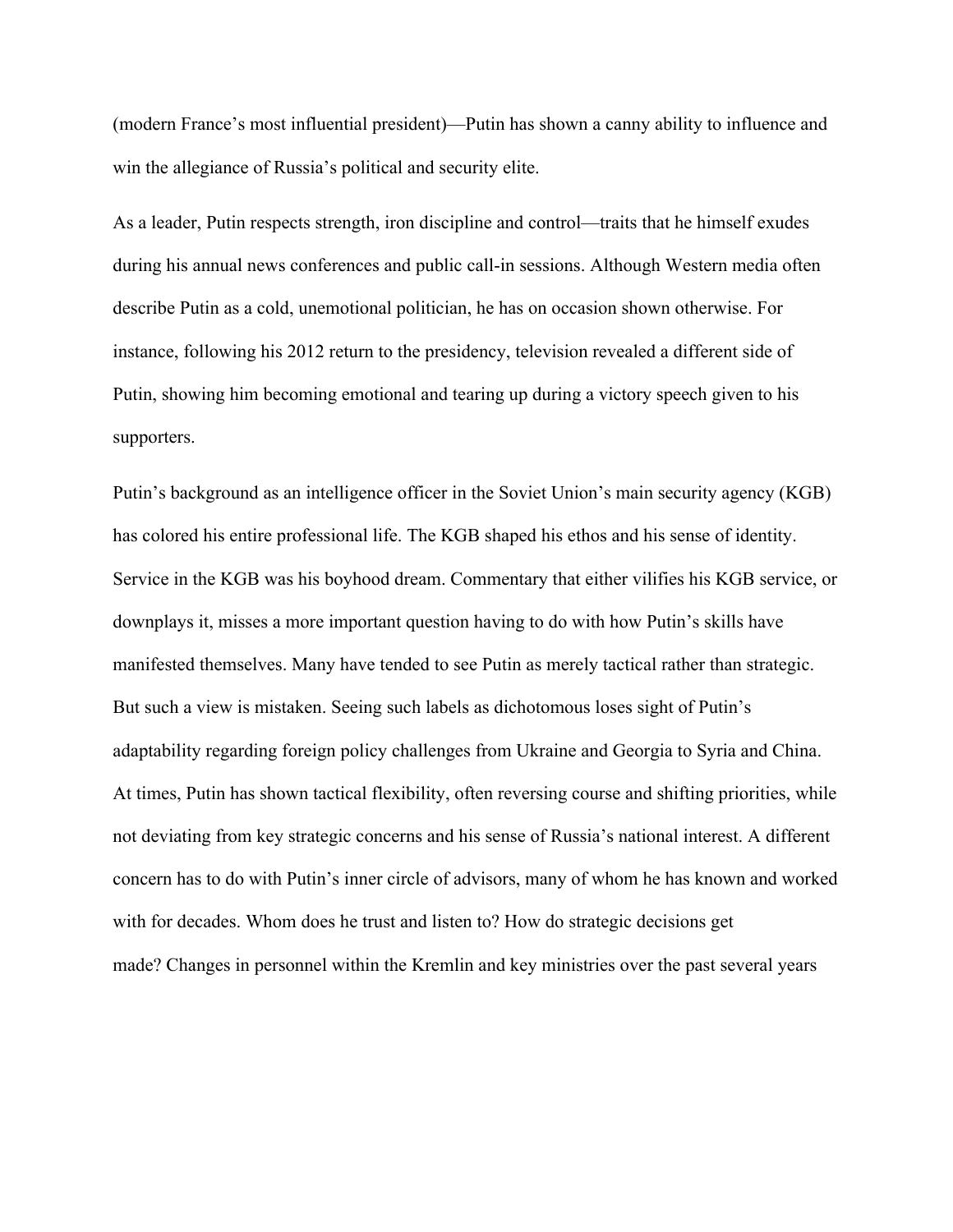bear careful study in this regard. Some observers have tended to see Putin as very much keeping his own counsel and projecting a lonely, isolated figure of power.<sup>4</sup>

Martial arts and the study of Judo has likely shaped Putin's personality as much as any other activity. A student of Judo since his childhood, Putin spoke eloquently (in a video he made in 2008) of its virtues of discipline, respect for one's teachers and fellow practitioners and humility.5 Holder of an eighth-dan rank, Putin is the highest-ranking non-Japanese *judoka* in the world and a true ambassador of the art. Videos of Putin demonstrating Judo highlight not only his immense talent but also a playful and competitive style, which for Putin—for whom Judo is a way of life—colors his political behavior as well.

In late 2018, Putin attempted to mount a charm offensive even while supporting a number of actions that have drawn worldwide criticism, including the Russian foreign military-intelligence agency (GRU) sponsored attempted assassination (using the nerve agent *Novichok*) of former GRU officer Sergei Skripal in Salisbury, England. The GRU-sponsored hacking of websites in Western Europe and election interference in the United States are other prime examples. Through it all, attention has focused on Putin's KGB background, aggressive tactics and highly disruptive style of political behavior.

The West's response, with its vigorous sanctions, has tended to portray Putin as a supreme tactician, particularly in light of his experience as a KGB officer, as well as a *judoka*. What is often missed in portraying Putin as a mere tactician and expert at playing a weak hand are the Russian President's diplomatic abilities, which allow him to maneuver his way through crises—

<sup>4</sup> Hubert Seipel, *Putin: Logika Vlasti* (Moscow: Vremja, 2018)

<sup>5</sup> Vladimir Putin et al., *Judo: History, Theory, Practice* (Berkeley: Blue Snake Books, 2004)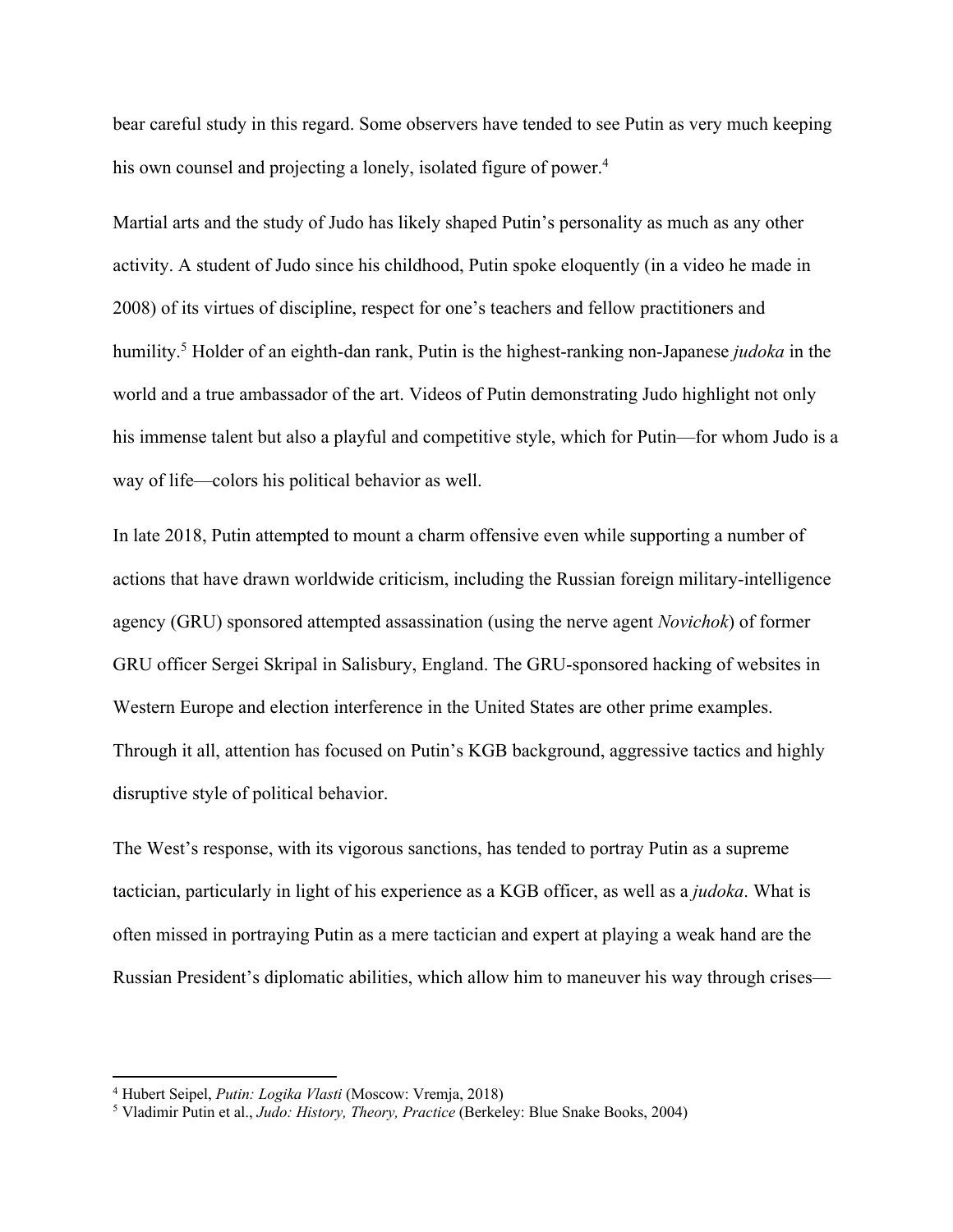even those of his own making or with his explicit support—to achieve strategic results, which he sees in Russia's best long-term interests.

Putin served as a KGB officer from 1985-1990 and polished his skills in the 1990s while working as the deputy mayor in St. Petersburg, where he handled relations with international investors. As many of the investors were from Germany, the position allowed Putin to use his German language skills to woo investors, politicians, bankers, diplomats and civic leaders alike. Putin's German language skills are no mere accident. He has studied the language since childhood—the language of the enemy*—*an enemy which caused immense damage and human suffering for the USSR. Even Putin's own family suffered during the horrific 900-day siege of Leningrad that claimed a million lives during World War II. But Putin saw a value in mastering the German language and has spoken of his joy at making the language truly his own. In a 2001 speech to the German Bundestag, Putin spoke of the richness of German culture and language, of how he saw Russia as being part of that broader European tradition and of being humbled to address them in the language of Goethe, Schiller and Kant. Although heavily accented, Putin's stirring words nonetheless brought the entire Bundestag to its feet in a roaring ovation.<sup>6</sup>

It is easy to imagine that Putin's diplomatic skills owe much to the KGB's tradition of developing professionals with superb language skills. In fact, Putin's language skills are likely to some degree an emulation of KGB General Yuri Drozdov (who had directed the famed KGB Illegals Directorate and was immortalized in the movie *Bridge of Spies*). Like Putin, Drozdov not only mastered German to a high level of fluency (during a stint in Germany in the late 1950s), but even took acting classes under Berthold Brecht to deepen his awareness of the body language

<sup>6</sup> Alexander G. Rahr, *Wladimir Putin: Der Deutsche im Kreml* (Montreal: Universitas Press, 2000)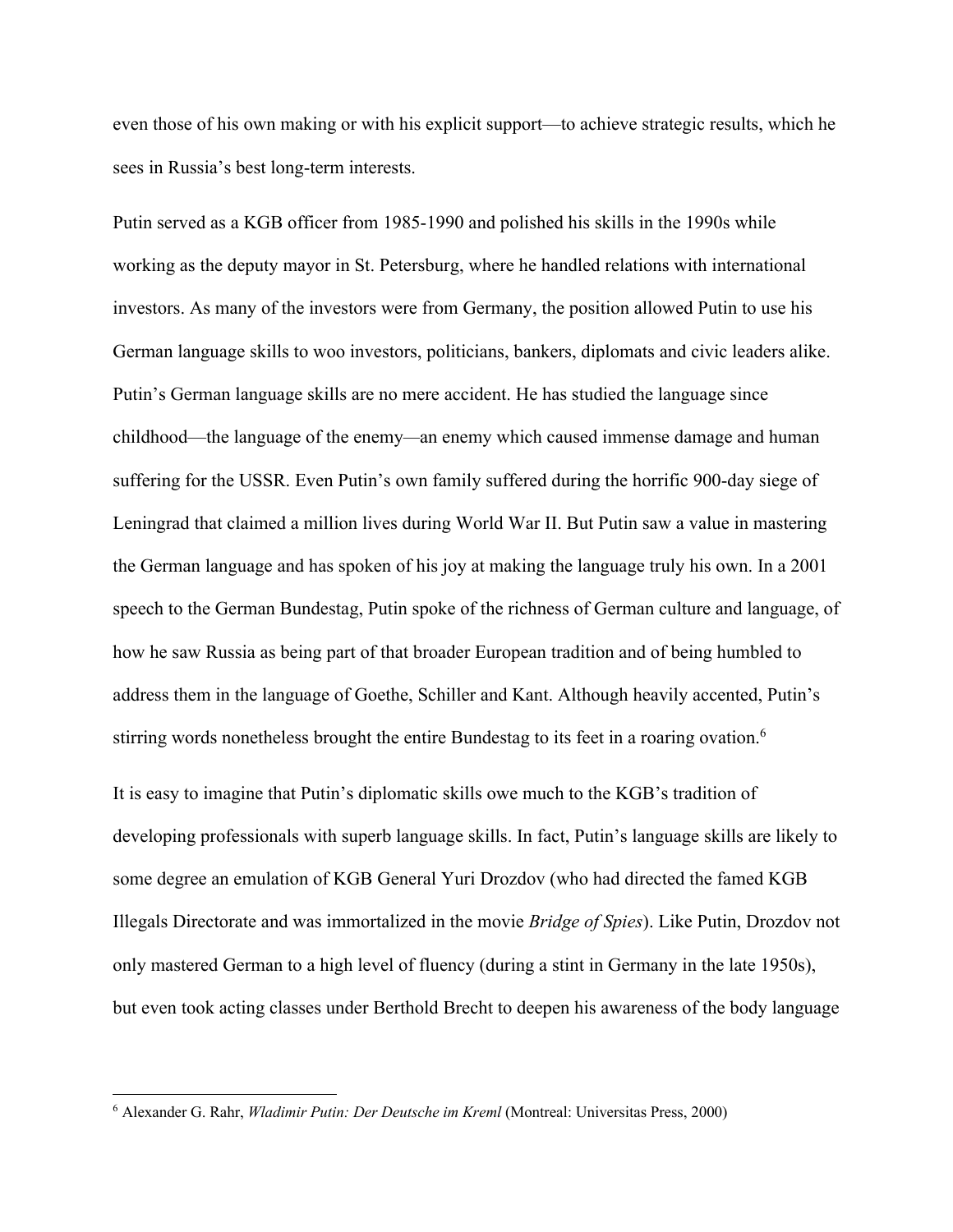and unconscious, cultural behaviors of Germans, allowing him to serve successfully as a deepcover, KGB illegal.7

Putin's diplomatic forays are hardly new. He has shown such abilities throughout his career as Russia's president and prime minister. It is worth recalling that as the deputy mayor of St. Petersburg, he met with hundreds of foreign dignitaries between 1991 and 1996. Putin's diplomatic experience is likely unmatched by most world leaders on the stage today, especially when combined with his KGB training, personal charm and linguistic abilities. In his relations with various European countries, Putin has sought to revive an earlier diplomatic strategy, Russia's successful program of "Finlandization" during the Cold War, which was carried out with nuance, tact, cultural sensitivity and long-term strategic patience.<sup>8</sup> The KGB sent its top officers to Finland, where many served for decades with distinction, befriending generations of Finnish politicians, businessmen, journalists and civic leaders.<sup>9</sup> Putin is bringing back an old playbook, doing his best to achieve Russia's strategic goals: obtaining sanctions relief and weakening the North Atlantic Treaty Organization in Central, Eastern and Northern Europe. His approach embodies the uniquely expressive German word *fingerspitzengefühl*, meaning intuitive flair or instinct, which describes exquisite situational awareness and the ability to respond most appropriately to a given situation. This is the essence of Putin's style, one which he continues to display, even as Russia is beset by international sanctions and a dramatically weakened economy (especially following the COVID-19 pandemic and the extreme drop in the price of oil). Putin's diplomatic accomplishments in 2018 and 2019 included meeting with leaders such as China's Xi

<sup>7</sup> Yuri Drozdov., *Fiction Excluded: Memoirs of an Illegal Intelligence Officer (*Moscow: Artstil Poligrafia, 2005) <sup>8</sup> For an analysis of the KGB's role in Finlandization, see Kimmo Rentola, 'President Urho Kekkonen of Finland and the KGB,' in Pauli Kettunen and Juhana Aunesluoma (eds.), *The Cold War and the Politics of History* (Helsinki: University of Helsinki, 2008)

 $9$  See Pekka Virki, 'KGB, Finlandisation, and The Struggle for Power in Finland,' Up North, June 18, 2015, https://upnorth.eu/kgb-finlandisation-and-the-struggle-for-power-in-finland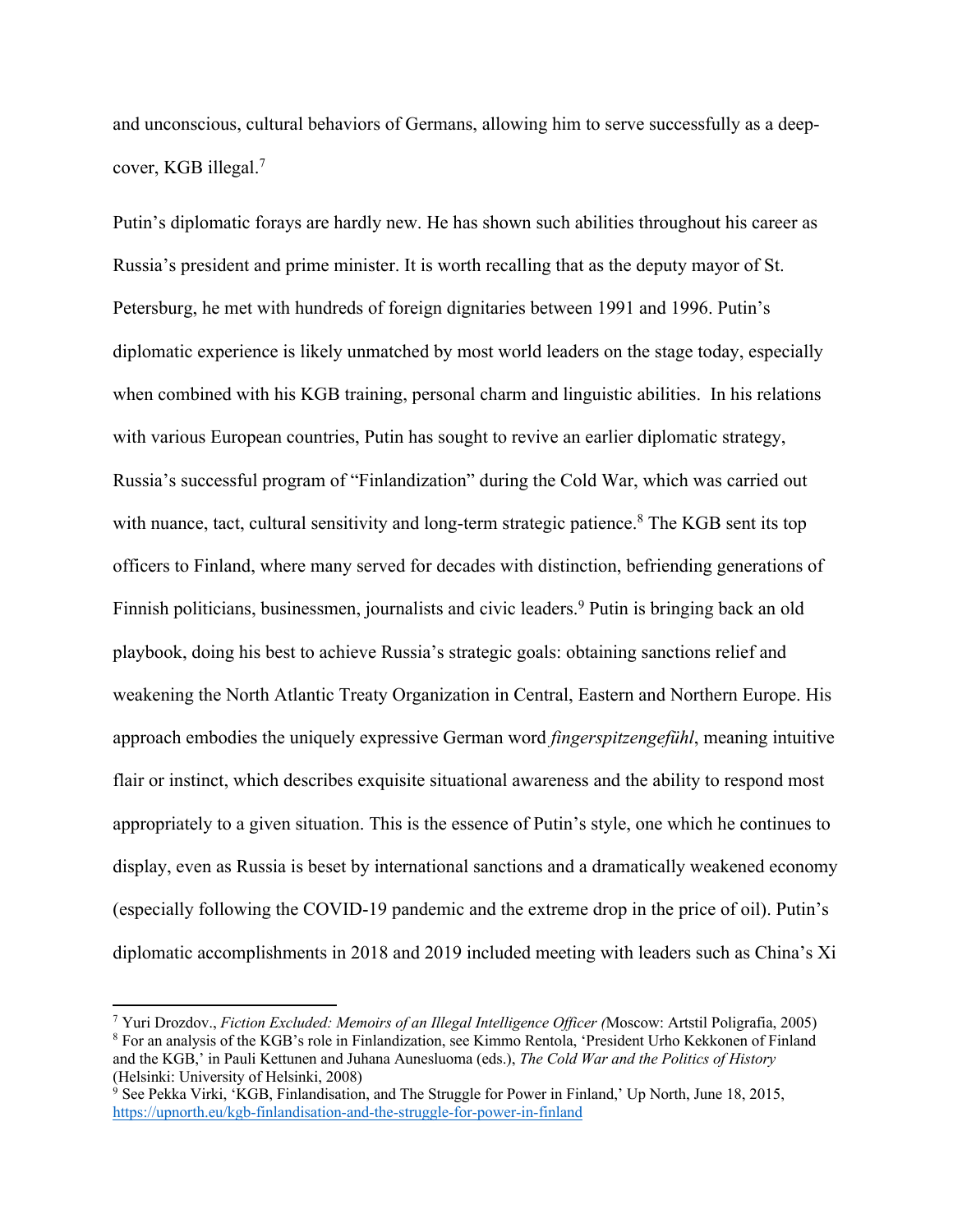Jinping, Austria's Sebastian Kurz, North Korea's Kim Jong-un, Turkey's Recep Tayyip Erdogan, Iran's Hassan Rouhani, Germany's Angela Merkel, Syria's Bashar al-Assad, America's Donald Trump, India's Narendra Modi and numerous African leaders (during the 2019 Russia-Africa summit).

Putin remains the ultimate survivor, a true expert at playing—and maximizing—a weak hand. He has weathered many storms during his childhood, adolescence and adulthood, including during his lengthy political career. It remains to be seen what effect the COVID-19 pandemic and its devastating impact upon the Russian economy (due to declining oil prices) has on Putin's power. The ongoing sanctions regime, Russia's fatigue with Putinism and Russia's lessened role in a world where "the future is Asian" are added strains on Putin's control. In COVID-19, the worst pandemic in recent memory, Putin may have finally met his match.<sup>10</sup> Putin remains, however, a leader to watch during the remainder of his term, and likely beyond, as he has repeatedly shown the resilience, strategic aspiration and diplomatic savvy to re-emerge on the world stage as a formidable adversary and truly "first among equals."

<sup>&</sup>lt;sup>10</sup> Andrew Osborn, 'Putin's Problems Mount as Coronvirus Hits Russian Economy,' Reuters, April 22, 2020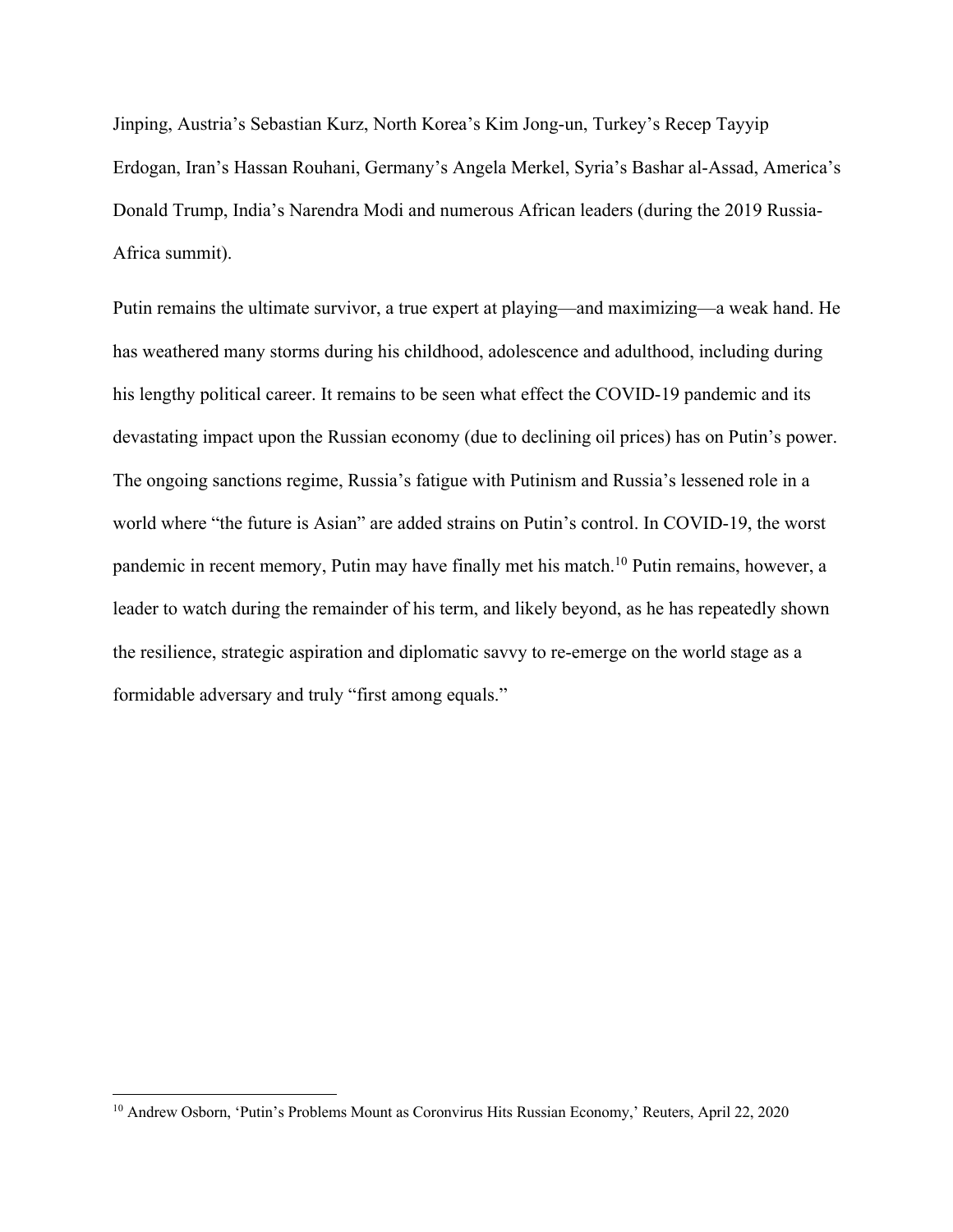## **Future Directions**

This article has outlined both the historic and current utility of leadership analysis in helping national security personnel, policymakers and academic scholars in understanding the psychology and intentions of adversary leaders. The discipline remains utilized at the national security level nearly 60 years after Jerrold Post first developed such a unit at the Central Intelligence Agency, although its precise influence in any given decision-maker's calculus is impossible to measure. But that record of longevity speaks for itself. The discipline continues to seek understanding and to build appreciation of the complex motives and intentions of opaque, authoritarian, adversarial leaders. This is especially so where power and decision-making are heavily concentrated, and where there exists a high degree of opacity with a given leader. Such concentration is especially true in countries like Iran, China, Russia, Syria and North Korea, which are commonly the hardest and most challenging of targets for the U.S. intelligence community. 1

How might this discipline evolve over the next decade? It will have to adapt and function in a rapidly changing world with media and social media buzzing in a 24-hour news cycle. How will novel technologies affect the field? Legitimate questions have arisen regarding the role and training of intelligence analysts, psychiatrists, psychologists and clinicians. All have a role in the future of leadership psychology. Intelligence analysis in particular has to inform a whole-ofgovernment approach to counter the gray-zone, hybrid warfare increasingly practiced with great skill by our adversaries. It must also incorporate ways of thinking about "black swan" events,

<sup>&</sup>lt;sup>1</sup> Matt Spetalnick, David Brunnstrom, and John Walcott, 'Understanding Kim: Inside the U.S. effort to profile the secretive North Korean leader,' Reuters, April 26, 2018, https://www.reuters.com/article/us-northkorea-usa-trumpkim-insight/understanding-kim-inside-the-u-s-effort-to-profile-the-secretive-north-korean-leaderidUSKBN1HX0GK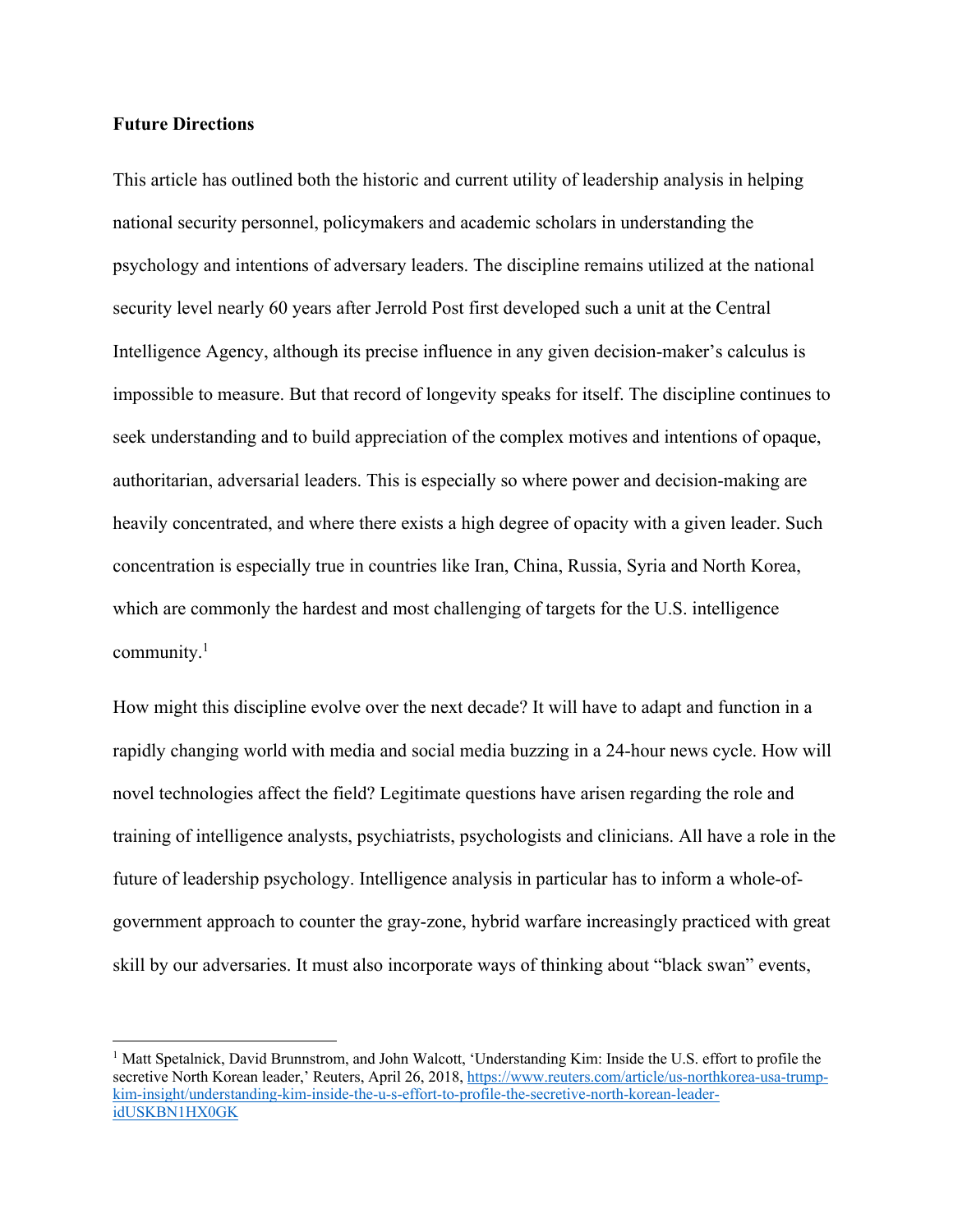although it could be argued that recent intelligence failures (such as accurately predicting the fall of the Soviet Union, the 1998 Indian nuclear tests, the 9/11 terror attacks, Russia's 2014 invasion of the Ukraine or COVID-19) were not true black swans, but rather failures of imagination.2

The challenge for the field of leadership analysis remains that, when stakes are high, national security policymakers have a reluctance to rely solely upon quantitative data—which often lack a cultural or historical perspective—such as remote psychometric trait analysis, operational code analysis or analyses of integrative complexity.<sup>3</sup> There has historically been a clear bias towards psycho-biographical profiles, though it's difficult to ascertain whether this is a legacy artifact, or whether it's due to other biases. But interlocutors and policymakers still desire the same answers that General William Donovan requested in 1943, when he commissioned Langer's study of Hitler.

Although there are some very promising novel approaches to leadership analysis involving natural language processing,<sup>4</sup> artificial intelligence and crowdsourcing,<sup>5</sup> the use of art in visual

<sup>2</sup> Nassim Nicholas Taleb, *The Black Swan: Second edition: The Impact of the Highly Improbable (Incerto)* (New York: Random House, 2007)

<sup>3</sup> Aubrey Immelman, 'The Assessment of Political Personality: A Psychodiagnostically Relevant Conceptualization and Methodology,' Political Psychology Vol 12, No. 1, 1993), pp. 725-741; Margaret Herman, 'Political Psychology,' in R.A.W. Rhodes and Paul Hart (eds.)., *The Oxford Handbook of Political Leadership* (Oxford: Oxford Univ Press, 2014); Peter Suedfeld, 'The Cognitive Processing of Politics and Politicians: Archival Studies of Conceptual and Integrative Complexity,' Journal of Personality Vol 78, No. 6, 2010), pp. 1669-1702; Stephen G. Walker, 'The Evolution of Operational Code Analysis,' Political Psychology Vol 11, No. 2, 1990, pp. 403-418 <sup>4</sup> Richard Waters, 'Natural Language Understanding Poised to Transform How We Work,' FT, December 2, 2018, https://www.ft.com/content/a3943548-e9cb-11e8-94da-a6478f64c783

 $5$  Kelsey Ables, 'What happens when China's state-run media embraces AI?,' Columbia Journalism Rev, June 21, 2018, https://www.cjr.org/analysis/china-xinhua-news-ai.php; Sean Gourley, 'Humans, not AIs, will save us from the endless slurry of fake news,' Wired Magazine, January 7, 2019, https://www.wired.co.uk/article/artificialintelligence-fake-news